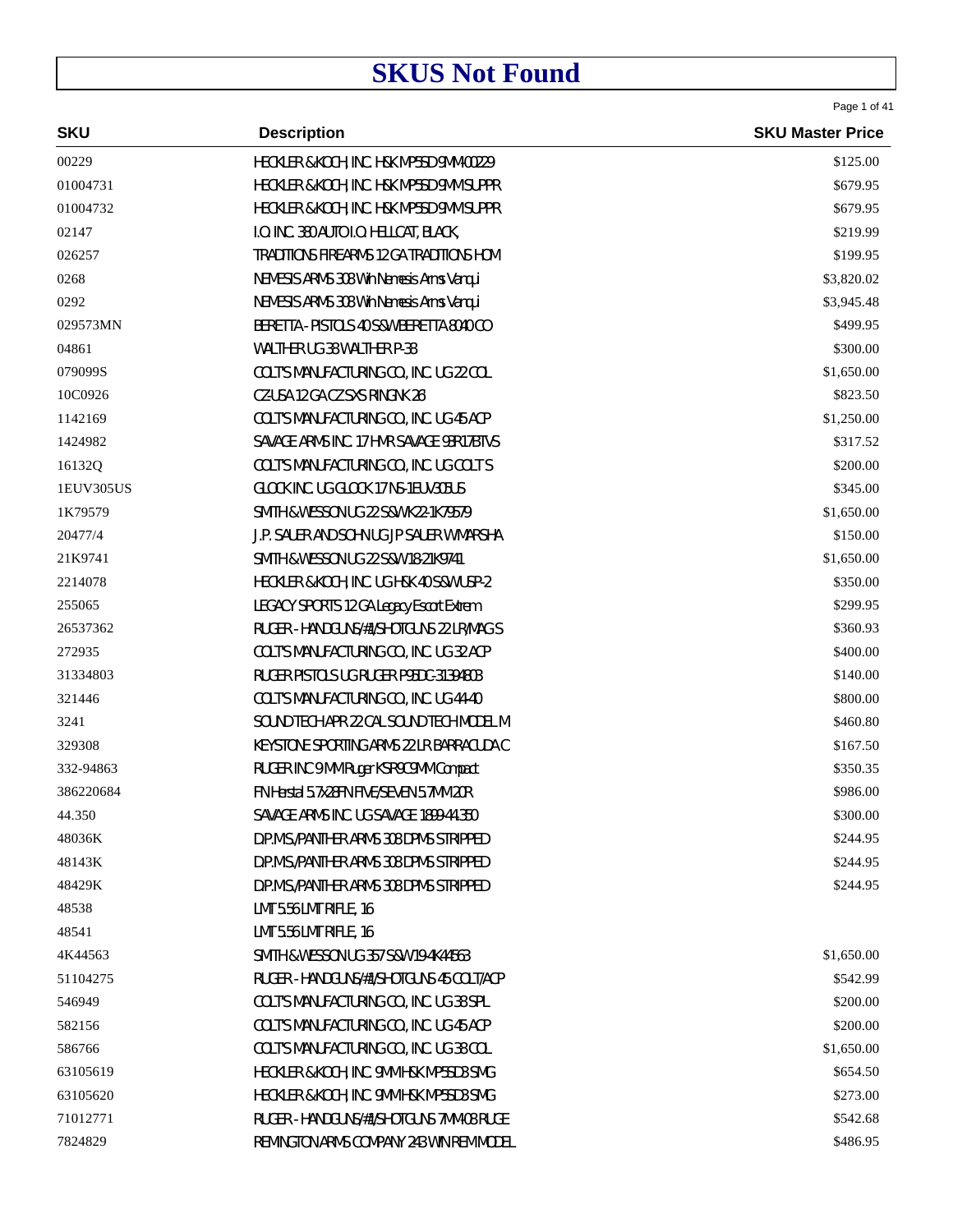| <b>SKU</b>       | <b>Description</b>                                   | Page 2 of 41<br><b>SKU Master Price</b> |
|------------------|------------------------------------------------------|-----------------------------------------|
| 79071720         | RUGER - HANDGUNS/#1/SHOTGUNS 270 WIN RUG             | \$544.02                                |
| A03442           | INTERARMS UG INTERARMS VA DRAGOON-A03442             | \$180.00                                |
| a284156          | CZ-USA 222 REM CZ 527 AMERICAN                       | \$609.90                                |
| A765380          | CZ-USA 22 LR / 17HMR CZ 455 AMERICAN C               | \$455.00                                |
| AF037155         | MOSSBERG - LONG GUNS 12 GA MOSSBERG 930              | \$464.90                                |
| AFC7254          | SMITH & WESSON UG 44 MAG S&W 629-AFC7254             | \$1,650.00                              |
| AFR4322          | <b>SMITH &amp; WESSON UG 357 S&amp;W 686-AFR4322</b> | \$1,650.00                              |
| ag097416         | BERETTA - LONG GUNS 12 GA AL391 XTREMA2              | \$1,400.00                              |
| agu04209         | SIGARMS - PISTOLS 40 S&W SIG 229R EQUINO             | \$810.58                                |
| AN03216          | COLT'S MANUFACTURING CO., INC. UG 44 COL             | \$1,650.00                              |
| AN07123          | COLT'S MANUFACTURING CO., INC. UG 44 COL             | \$1,650.00                              |
| AN09689          | COLT'S MANUFACTURING CO., INC. UG 44 COL             | \$1,650.00                              |
| AS003399         | WEATHERBY GUNS 22 LR WEATHERBY MARK XXII             | \$653.00                                |
| AV542048         | TAURUS INTERNATIONAL MFG., INC UG 45/410             | \$1,650.00                              |
| <b>B7774</b>     | MOSSIN NAGANT UG MOSIN NAGANT M91/30                 | \$65.00                                 |
| B7799            | MOSSIN NAGANT UG MOSIN NAGANT M91/30                 | \$65.00                                 |
| B8155074         | REMINGTON UG REMINGTON 7600-B8155074                 | \$350.00                                |
| BA047902         | BENELLI USA 20 GA BENELLI NOVA YTH 24' B             | \$350.00                                |
| <b>BB0115MD2</b> | HENRY REPEATING ARMS CO. HENRY BIG BOY D             | \$1,323.50                              |
| <b>BDS8236</b>   | SMITH & WESSON UG 45 LC S&W 25-BDS8236               | \$1,650.00                              |
| <b>BEJ5268</b>   | SMITH & WESSON UG 357 S&W 686-BEJ5268                | \$1,650.00                              |
| BER102716        | BERETTA UG BERETTA 96G-BER102716                     | \$285.00                                |
| BFI630482        | BUSHMASTER 5.56 NATO BUSHMASTER M4 16'               | \$885.29                                |
| BFI685178        | BUSHMASTER 5.56 Bushmaster BCWA3F 16M4 M             | \$849.01                                |
| BFI687626        | BUSHMASTER 5.56 BUSHMASTER ORC A3 R4 16'             | \$753.71                                |
| <b>BHS3703</b>   | <b>SMITH &amp; WESSON UG 44 S&amp;W 629-BHS3703</b>  | \$1,650.00                              |
| <b>BJB5823</b>   | SMITH & WESSON UG 357 S&W 686-BJB5823                | \$1,650.00                              |
| BKA189US         | GLOCK INC. UG GLOCK 17L-BKA189                       | \$567.95                                |
| <b>BKK6409</b>   | SMITH & WESSON UG 44 S&W 629-BKK6409                 | \$1,650.00                              |
| <b>BKU9379</b>   | SMITH & WESSON UG 38 S&W 36-BKU9379                  | \$1,650.00                              |
| <b>BPU1929</b>   | SMITH & WESSON UG 357 S&W 19-BPU1929                 | \$1,650.00                              |
| C3640K           | COLT'S MANUFACTURING CO., INC. UG 357 CO             | \$1,650.00                              |
| CH61011          | TAURUS INTERNATIONAL MFG., INC 38 SPL TA             | \$419.90                                |
| CK07774          | BERETTA - LONG GUNS 45 ACP BERETTA CX4 S             | \$675.00                                |
| <b>CLK-2006</b>  | ADVANCED ARMAMENT CORP. 22 LR CLOAK FULL             | \$654.50                                |
| CM198552         | ROCK RIVER ARMS 5.56 RRA LOWER RECEIVER,             | \$110.00                                |
| CM198562         | ROCK RIVER ARMS 5.56 RRA LOWER RECEIVER,             | \$110.00                                |
| CM198564         | ROCK RIVER ARMS 5.56 RRA LOWER RECEIVER,             | \$110.00                                |
| CM198635         | ROCK RIVER ARMS 5.56 RRA LOWER RECEIVER,             | \$110.00                                |
| CM198670         | ROCK RIVER ARMS 5.56 RRA LOWER RECEIVER,             | \$110.00                                |
| CM198713         | ROCK RIVER ARMS 5.56 RRA LOWER RECEIVER,             | \$110.00                                |
| CM198715         | ROCK RIVER ARMS 5.56 RRA LOWER RECEIVER,             | \$110.00                                |
| CM198726         | ROCK RIVER ARMS 5.56 RRA LOWER RECEIVER,             | \$110.00                                |
| CMY6199          | SMITH & WESSON 357 MAG S&W 327 2'BBL 8R              | \$927.90                                |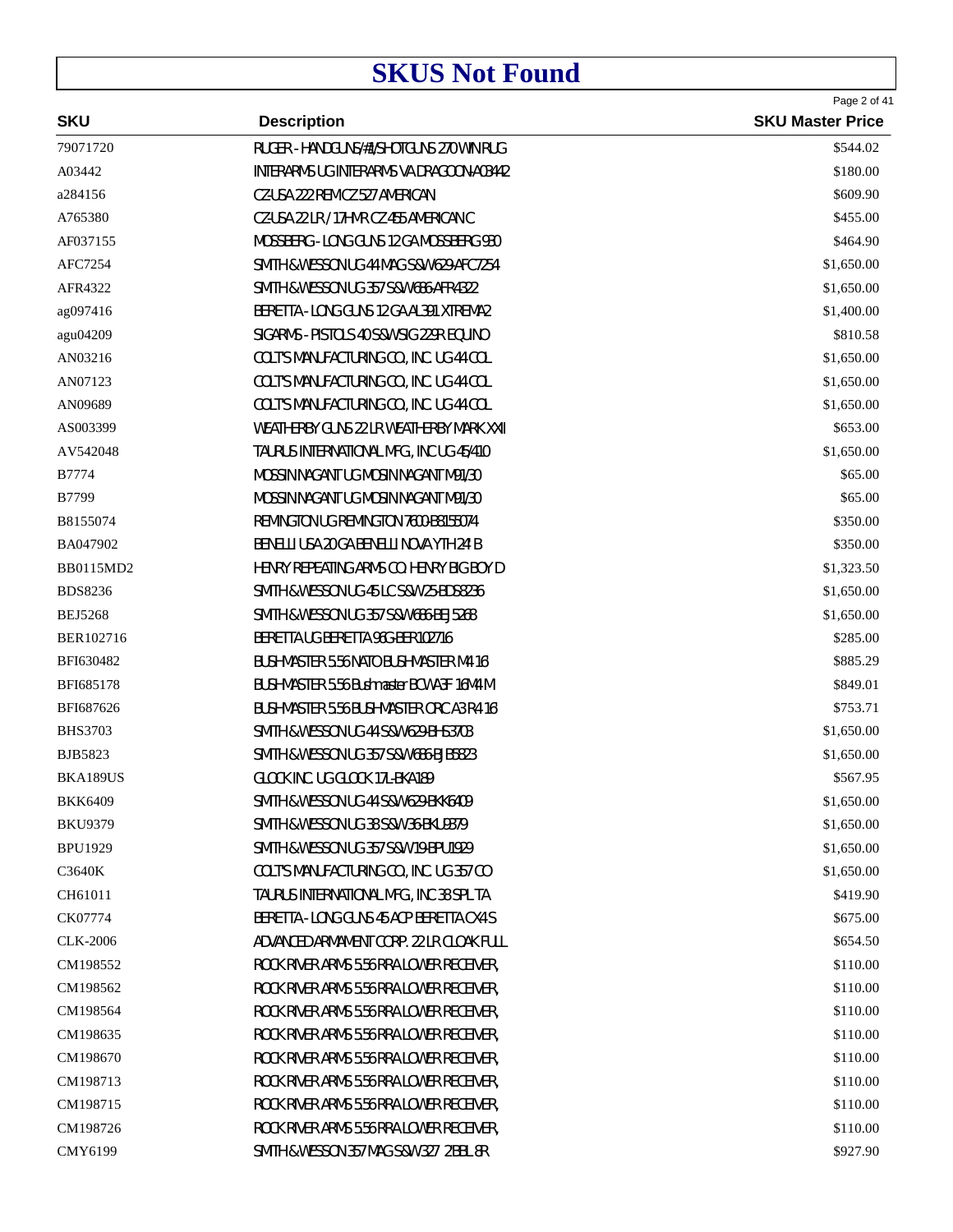| <b>SKU</b><br><b>SKU Master Price</b><br><b>Description</b><br><b>CMZ0923</b><br>SMITH & WESSON 327 FEDERAL S&W MODEL 632<br>\$652.50<br>cmz6627<br>SMITH & WESSON 327 FEDERAL S&W MODEL 632<br>\$652.50<br><b>CNX2739</b><br>SMITH & WESSON 38 SPL S&W M 637 1 7/8' B<br>\$453.50<br><b>CNX5801</b><br>SMITH & WESSON 22 LR S&W M317 AIRLT 8 SH<br>\$506.97<br><b>CNX6739</b><br>SMITH & WESSON 22 LR S&W M317 AIRLT 8 SH<br>\$506.97<br><b>CNX6805</b><br>SMITH & WESSON 357 MAG S&W 340PD SC LITE<br>\$745.50<br><b>CNX9660</b><br>SMITH & WESSON 22 LR S&W M317 AIRLT 8 SH<br>\$506.97<br><b>CRM4130</b><br>SMITH & WESSON 500 S&W MAG M 500 INT. CO<br>\$950.67<br>CY60995<br>TAURUS INTERNATIONAL MFG., INC 38 SPL TA<br>\$419.90<br>CY61012<br>TAURUS INTERNATIONAL MFG., INC 38 SPL TA<br>\$419.90<br>SMITH & WESSON UG 38 S&W 10-D756302<br>\$1,650.00<br>D756302<br>DAF3295<br>SMITH & WESSON UG S&W 38-DAF3295<br>\$1,650.00<br>DAY4648<br>SMITH & WESSON UG 45 S&W 22-DAY4648<br>\$1,650.00<br>DN78675<br>TAURUS INTERNATIONAL MFG., INC 38 SPEC T<br>\$339.90<br>DN79397<br>TAURUS INTERNATIONAL MFG., INC 38 SPEC T<br>\$339.90<br>DN80678<br>TAURUS INTERNATIONAL MFG., INC 38 SPEC T<br>\$339.90<br>DO13068<br>TAURUS INTERNATIONAL MFG., INC 357 MAG T<br>\$289.90<br>DO156387<br>TAURUS INTERNATIONAL MFG., INC 45 LC/410<br>\$372.39<br>DP18031<br>TAURUS INTERNATIONAL MFG., INC 38 SPL TA<br>\$419.90<br>DP18035<br>TAURUS INTERNATIONAL MFG., INC 38 SPL TA<br>\$419.90<br>DP20103<br>TAURUS INTERNATIONAL MFG., INC 38 SPL TA<br>\$319.90<br>SMITH & WESSON 40 S&W SD 4' BBL<br>DWE5422<br>\$360.00<br><b>DWF3108</b><br>SMITH & WESSON 9 MM S&W SD9 HOME DEFENSE<br>\$360.00<br>E36134<br>HERITAGE MANUFACTURING INC. 22 LR / 22 W<br>\$239.00<br><b>GENERAL ELECTRIC GE M-134 MINI GUN</b><br>ECGS MG-001<br>\$125.00<br><b>ECGS0012</b><br>East Coast Gun Sales ECGS TAC-1 STRIPPED<br>\$75.00<br><b>ECGS0014</b><br>East Coast Gun Sales ECGS TAC-1 STRIPPED<br>\$75.00 |
|----------------------------------------------------------------------------------------------------------------------------------------------------------------------------------------------------------------------------------------------------------------------------------------------------------------------------------------------------------------------------------------------------------------------------------------------------------------------------------------------------------------------------------------------------------------------------------------------------------------------------------------------------------------------------------------------------------------------------------------------------------------------------------------------------------------------------------------------------------------------------------------------------------------------------------------------------------------------------------------------------------------------------------------------------------------------------------------------------------------------------------------------------------------------------------------------------------------------------------------------------------------------------------------------------------------------------------------------------------------------------------------------------------------------------------------------------------------------------------------------------------------------------------------------------------------------------------------------------------------------------------------------------------------------------------------------------------------------------------------------------------------------------------------------------------------------------------------------------------------------------------------------------------------------------------------------------------------------------------------------------|
|                                                                                                                                                                                                                                                                                                                                                                                                                                                                                                                                                                                                                                                                                                                                                                                                                                                                                                                                                                                                                                                                                                                                                                                                                                                                                                                                                                                                                                                                                                                                                                                                                                                                                                                                                                                                                                                                                                                                                                                                    |
|                                                                                                                                                                                                                                                                                                                                                                                                                                                                                                                                                                                                                                                                                                                                                                                                                                                                                                                                                                                                                                                                                                                                                                                                                                                                                                                                                                                                                                                                                                                                                                                                                                                                                                                                                                                                                                                                                                                                                                                                    |
|                                                                                                                                                                                                                                                                                                                                                                                                                                                                                                                                                                                                                                                                                                                                                                                                                                                                                                                                                                                                                                                                                                                                                                                                                                                                                                                                                                                                                                                                                                                                                                                                                                                                                                                                                                                                                                                                                                                                                                                                    |
|                                                                                                                                                                                                                                                                                                                                                                                                                                                                                                                                                                                                                                                                                                                                                                                                                                                                                                                                                                                                                                                                                                                                                                                                                                                                                                                                                                                                                                                                                                                                                                                                                                                                                                                                                                                                                                                                                                                                                                                                    |
|                                                                                                                                                                                                                                                                                                                                                                                                                                                                                                                                                                                                                                                                                                                                                                                                                                                                                                                                                                                                                                                                                                                                                                                                                                                                                                                                                                                                                                                                                                                                                                                                                                                                                                                                                                                                                                                                                                                                                                                                    |
|                                                                                                                                                                                                                                                                                                                                                                                                                                                                                                                                                                                                                                                                                                                                                                                                                                                                                                                                                                                                                                                                                                                                                                                                                                                                                                                                                                                                                                                                                                                                                                                                                                                                                                                                                                                                                                                                                                                                                                                                    |
|                                                                                                                                                                                                                                                                                                                                                                                                                                                                                                                                                                                                                                                                                                                                                                                                                                                                                                                                                                                                                                                                                                                                                                                                                                                                                                                                                                                                                                                                                                                                                                                                                                                                                                                                                                                                                                                                                                                                                                                                    |
|                                                                                                                                                                                                                                                                                                                                                                                                                                                                                                                                                                                                                                                                                                                                                                                                                                                                                                                                                                                                                                                                                                                                                                                                                                                                                                                                                                                                                                                                                                                                                                                                                                                                                                                                                                                                                                                                                                                                                                                                    |
|                                                                                                                                                                                                                                                                                                                                                                                                                                                                                                                                                                                                                                                                                                                                                                                                                                                                                                                                                                                                                                                                                                                                                                                                                                                                                                                                                                                                                                                                                                                                                                                                                                                                                                                                                                                                                                                                                                                                                                                                    |
|                                                                                                                                                                                                                                                                                                                                                                                                                                                                                                                                                                                                                                                                                                                                                                                                                                                                                                                                                                                                                                                                                                                                                                                                                                                                                                                                                                                                                                                                                                                                                                                                                                                                                                                                                                                                                                                                                                                                                                                                    |
|                                                                                                                                                                                                                                                                                                                                                                                                                                                                                                                                                                                                                                                                                                                                                                                                                                                                                                                                                                                                                                                                                                                                                                                                                                                                                                                                                                                                                                                                                                                                                                                                                                                                                                                                                                                                                                                                                                                                                                                                    |
|                                                                                                                                                                                                                                                                                                                                                                                                                                                                                                                                                                                                                                                                                                                                                                                                                                                                                                                                                                                                                                                                                                                                                                                                                                                                                                                                                                                                                                                                                                                                                                                                                                                                                                                                                                                                                                                                                                                                                                                                    |
|                                                                                                                                                                                                                                                                                                                                                                                                                                                                                                                                                                                                                                                                                                                                                                                                                                                                                                                                                                                                                                                                                                                                                                                                                                                                                                                                                                                                                                                                                                                                                                                                                                                                                                                                                                                                                                                                                                                                                                                                    |
|                                                                                                                                                                                                                                                                                                                                                                                                                                                                                                                                                                                                                                                                                                                                                                                                                                                                                                                                                                                                                                                                                                                                                                                                                                                                                                                                                                                                                                                                                                                                                                                                                                                                                                                                                                                                                                                                                                                                                                                                    |
|                                                                                                                                                                                                                                                                                                                                                                                                                                                                                                                                                                                                                                                                                                                                                                                                                                                                                                                                                                                                                                                                                                                                                                                                                                                                                                                                                                                                                                                                                                                                                                                                                                                                                                                                                                                                                                                                                                                                                                                                    |
|                                                                                                                                                                                                                                                                                                                                                                                                                                                                                                                                                                                                                                                                                                                                                                                                                                                                                                                                                                                                                                                                                                                                                                                                                                                                                                                                                                                                                                                                                                                                                                                                                                                                                                                                                                                                                                                                                                                                                                                                    |
|                                                                                                                                                                                                                                                                                                                                                                                                                                                                                                                                                                                                                                                                                                                                                                                                                                                                                                                                                                                                                                                                                                                                                                                                                                                                                                                                                                                                                                                                                                                                                                                                                                                                                                                                                                                                                                                                                                                                                                                                    |
|                                                                                                                                                                                                                                                                                                                                                                                                                                                                                                                                                                                                                                                                                                                                                                                                                                                                                                                                                                                                                                                                                                                                                                                                                                                                                                                                                                                                                                                                                                                                                                                                                                                                                                                                                                                                                                                                                                                                                                                                    |
|                                                                                                                                                                                                                                                                                                                                                                                                                                                                                                                                                                                                                                                                                                                                                                                                                                                                                                                                                                                                                                                                                                                                                                                                                                                                                                                                                                                                                                                                                                                                                                                                                                                                                                                                                                                                                                                                                                                                                                                                    |
|                                                                                                                                                                                                                                                                                                                                                                                                                                                                                                                                                                                                                                                                                                                                                                                                                                                                                                                                                                                                                                                                                                                                                                                                                                                                                                                                                                                                                                                                                                                                                                                                                                                                                                                                                                                                                                                                                                                                                                                                    |
|                                                                                                                                                                                                                                                                                                                                                                                                                                                                                                                                                                                                                                                                                                                                                                                                                                                                                                                                                                                                                                                                                                                                                                                                                                                                                                                                                                                                                                                                                                                                                                                                                                                                                                                                                                                                                                                                                                                                                                                                    |
|                                                                                                                                                                                                                                                                                                                                                                                                                                                                                                                                                                                                                                                                                                                                                                                                                                                                                                                                                                                                                                                                                                                                                                                                                                                                                                                                                                                                                                                                                                                                                                                                                                                                                                                                                                                                                                                                                                                                                                                                    |
|                                                                                                                                                                                                                                                                                                                                                                                                                                                                                                                                                                                                                                                                                                                                                                                                                                                                                                                                                                                                                                                                                                                                                                                                                                                                                                                                                                                                                                                                                                                                                                                                                                                                                                                                                                                                                                                                                                                                                                                                    |
|                                                                                                                                                                                                                                                                                                                                                                                                                                                                                                                                                                                                                                                                                                                                                                                                                                                                                                                                                                                                                                                                                                                                                                                                                                                                                                                                                                                                                                                                                                                                                                                                                                                                                                                                                                                                                                                                                                                                                                                                    |
|                                                                                                                                                                                                                                                                                                                                                                                                                                                                                                                                                                                                                                                                                                                                                                                                                                                                                                                                                                                                                                                                                                                                                                                                                                                                                                                                                                                                                                                                                                                                                                                                                                                                                                                                                                                                                                                                                                                                                                                                    |
|                                                                                                                                                                                                                                                                                                                                                                                                                                                                                                                                                                                                                                                                                                                                                                                                                                                                                                                                                                                                                                                                                                                                                                                                                                                                                                                                                                                                                                                                                                                                                                                                                                                                                                                                                                                                                                                                                                                                                                                                    |
|                                                                                                                                                                                                                                                                                                                                                                                                                                                                                                                                                                                                                                                                                                                                                                                                                                                                                                                                                                                                                                                                                                                                                                                                                                                                                                                                                                                                                                                                                                                                                                                                                                                                                                                                                                                                                                                                                                                                                                                                    |
|                                                                                                                                                                                                                                                                                                                                                                                                                                                                                                                                                                                                                                                                                                                                                                                                                                                                                                                                                                                                                                                                                                                                                                                                                                                                                                                                                                                                                                                                                                                                                                                                                                                                                                                                                                                                                                                                                                                                                                                                    |
| <b>ECGS0015</b><br>East Coast Gun Sales ECGS TAC-1 STRIPPED<br>\$75.00                                                                                                                                                                                                                                                                                                                                                                                                                                                                                                                                                                                                                                                                                                                                                                                                                                                                                                                                                                                                                                                                                                                                                                                                                                                                                                                                                                                                                                                                                                                                                                                                                                                                                                                                                                                                                                                                                                                             |
| East Coast Gun Sales ECGS TAC-1 STRIPPED<br><b>ECGS0016</b><br>\$75.00                                                                                                                                                                                                                                                                                                                                                                                                                                                                                                                                                                                                                                                                                                                                                                                                                                                                                                                                                                                                                                                                                                                                                                                                                                                                                                                                                                                                                                                                                                                                                                                                                                                                                                                                                                                                                                                                                                                             |
| <b>ECGS0017</b><br>East Coast Gun Sales ECGS TAC-1 STRIPPED<br>\$75.00                                                                                                                                                                                                                                                                                                                                                                                                                                                                                                                                                                                                                                                                                                                                                                                                                                                                                                                                                                                                                                                                                                                                                                                                                                                                                                                                                                                                                                                                                                                                                                                                                                                                                                                                                                                                                                                                                                                             |
| <b>ECGS0018</b><br>East Coast Gun Sales ECGS TAC-1 STRIPPED<br>\$75.00                                                                                                                                                                                                                                                                                                                                                                                                                                                                                                                                                                                                                                                                                                                                                                                                                                                                                                                                                                                                                                                                                                                                                                                                                                                                                                                                                                                                                                                                                                                                                                                                                                                                                                                                                                                                                                                                                                                             |
| East Coast Gun Sales ECGS TAC-1 STRIPPED<br><b>ECGS0020</b><br>\$75.00                                                                                                                                                                                                                                                                                                                                                                                                                                                                                                                                                                                                                                                                                                                                                                                                                                                                                                                                                                                                                                                                                                                                                                                                                                                                                                                                                                                                                                                                                                                                                                                                                                                                                                                                                                                                                                                                                                                             |
| <b>ECGS0021</b><br>East Coast Gun Sales ECGS TAC-1 STRIPPED<br>\$75.00                                                                                                                                                                                                                                                                                                                                                                                                                                                                                                                                                                                                                                                                                                                                                                                                                                                                                                                                                                                                                                                                                                                                                                                                                                                                                                                                                                                                                                                                                                                                                                                                                                                                                                                                                                                                                                                                                                                             |
| East Coast Gun Sales ECGS TAC-1 STRIPPED<br><b>ECGS0022</b><br>\$75.00                                                                                                                                                                                                                                                                                                                                                                                                                                                                                                                                                                                                                                                                                                                                                                                                                                                                                                                                                                                                                                                                                                                                                                                                                                                                                                                                                                                                                                                                                                                                                                                                                                                                                                                                                                                                                                                                                                                             |
| East Coast Gun Sales ECGS TAC-1 STRIPPED<br><b>ECGS0023</b><br>\$75.00                                                                                                                                                                                                                                                                                                                                                                                                                                                                                                                                                                                                                                                                                                                                                                                                                                                                                                                                                                                                                                                                                                                                                                                                                                                                                                                                                                                                                                                                                                                                                                                                                                                                                                                                                                                                                                                                                                                             |
| East Coast Gun Sales ECGS TAC-1 STRIPPED<br><b>ECGS0024</b><br>\$75.00                                                                                                                                                                                                                                                                                                                                                                                                                                                                                                                                                                                                                                                                                                                                                                                                                                                                                                                                                                                                                                                                                                                                                                                                                                                                                                                                                                                                                                                                                                                                                                                                                                                                                                                                                                                                                                                                                                                             |
| <b>ECGS0025</b><br>East Coast Gun Sales ECGS TAC-1 STRIPPED<br>\$75.00                                                                                                                                                                                                                                                                                                                                                                                                                                                                                                                                                                                                                                                                                                                                                                                                                                                                                                                                                                                                                                                                                                                                                                                                                                                                                                                                                                                                                                                                                                                                                                                                                                                                                                                                                                                                                                                                                                                             |
| East Coast Gun Sales ECGS TAC-1 STRIPPED<br><b>ECGS0026</b><br>\$75.00                                                                                                                                                                                                                                                                                                                                                                                                                                                                                                                                                                                                                                                                                                                                                                                                                                                                                                                                                                                                                                                                                                                                                                                                                                                                                                                                                                                                                                                                                                                                                                                                                                                                                                                                                                                                                                                                                                                             |
| <b>ECGS0027</b><br>East Coast Gun Sales ECGS TAC-1 STRIPPED<br>\$75.00                                                                                                                                                                                                                                                                                                                                                                                                                                                                                                                                                                                                                                                                                                                                                                                                                                                                                                                                                                                                                                                                                                                                                                                                                                                                                                                                                                                                                                                                                                                                                                                                                                                                                                                                                                                                                                                                                                                             |
| East Coast Gun Sales ECGS TAC-1 STRIPPED<br><b>ECGS0028</b><br>\$75.00                                                                                                                                                                                                                                                                                                                                                                                                                                                                                                                                                                                                                                                                                                                                                                                                                                                                                                                                                                                                                                                                                                                                                                                                                                                                                                                                                                                                                                                                                                                                                                                                                                                                                                                                                                                                                                                                                                                             |
| East Coast Gun Sales ECGS TAC-1 STRIPPED<br><b>ECGS0029</b><br>\$75.00                                                                                                                                                                                                                                                                                                                                                                                                                                                                                                                                                                                                                                                                                                                                                                                                                                                                                                                                                                                                                                                                                                                                                                                                                                                                                                                                                                                                                                                                                                                                                                                                                                                                                                                                                                                                                                                                                                                             |
| East Coast Gun Sales ECGS TAC-1 STRIPPED<br><b>ECGS0031</b><br>\$75.00                                                                                                                                                                                                                                                                                                                                                                                                                                                                                                                                                                                                                                                                                                                                                                                                                                                                                                                                                                                                                                                                                                                                                                                                                                                                                                                                                                                                                                                                                                                                                                                                                                                                                                                                                                                                                                                                                                                             |
| <b>ECGS0032</b><br>East Coast Gun Sales ECGS TAC-1 STRIPPED<br>\$75.00                                                                                                                                                                                                                                                                                                                                                                                                                                                                                                                                                                                                                                                                                                                                                                                                                                                                                                                                                                                                                                                                                                                                                                                                                                                                                                                                                                                                                                                                                                                                                                                                                                                                                                                                                                                                                                                                                                                             |
| <b>ECGS0033</b><br>East Coast Gun Sales ECGS TAC-1 STRIPPED<br>\$75.00                                                                                                                                                                                                                                                                                                                                                                                                                                                                                                                                                                                                                                                                                                                                                                                                                                                                                                                                                                                                                                                                                                                                                                                                                                                                                                                                                                                                                                                                                                                                                                                                                                                                                                                                                                                                                                                                                                                             |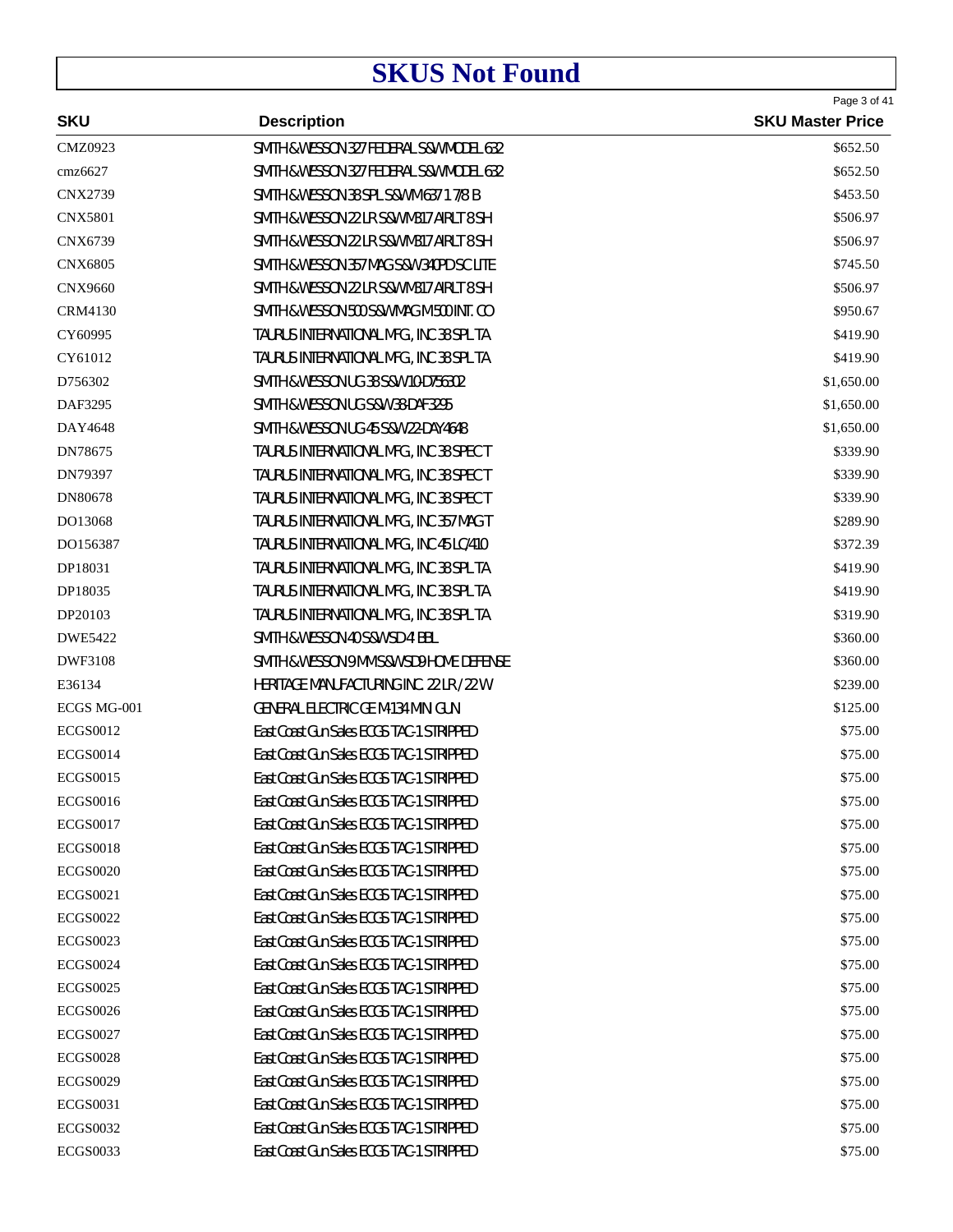|                 |                                          | Page 4 of 41            |
|-----------------|------------------------------------------|-------------------------|
| <b>SKU</b>      | <b>Description</b>                       | <b>SKU Master Price</b> |
| <b>ECGS0034</b> | East Coast Gun Sales ECGS TAC-1 STRIPPED | \$75.00                 |
| <b>ECGS0035</b> | East Coast Gun Sales ECGS TAC-1 STRIPPED | \$75.00                 |
| <b>ECGS0036</b> | East Coast Gun Sales ECGS TAC-1 STRIPPED | \$75.00                 |
| <b>ECGS0037</b> | East Coast Gun Sales ECGS TAC-1 STRIPPED | \$75.00                 |
| <b>ECGS0038</b> | East Coast Gun Sales ECGS TAC-1 STRIPPED | \$75.00                 |
| <b>ECGS0039</b> | East Coast Gun Sales ECGS TAC-1 STRIPPED | \$75.00                 |
| <b>ECGS0040</b> | East Coast Gun Sales ECGS TAC-1 STRIPPED | \$75.00                 |
| <b>ECGS0041</b> | East Coast Gun Sales ECGS TAC-1 STRIPPED | \$75.00                 |
| <b>ECGS0042</b> | East Coast Gun Sales ECGS TAC-1 STRIPPED | \$75.00                 |
| <b>ECGS0043</b> | East Coast Gun Sales ECGS TAC-1 STRIPPED | \$75.00                 |
| <b>ECGS0044</b> | East Coast Gun Sales ECGS TAC-1 STRIPPED | \$75.00                 |
| <b>ECGS0045</b> | East Coast Gun Sales ECGS TAC-1 STRIPPED | \$75.00                 |
| <b>ECGS0046</b> | East Coast Gun Sales ECGS TAC-1 STRIPPED | \$75.00                 |
| <b>ECGS0047</b> | East Coast Gun Sales ECGS TAC-1 STRIPPED | \$75.00                 |
| <b>ECGS0048</b> | East Coast Gun Sales ECGS TAC-1 STRIPPED | \$75.00                 |
| <b>ECGS0049</b> | East Coast Gun Sales ECGS TAC-1 STRIPPED | \$75.00                 |
| <b>ECGS0050</b> | East Coast Gun Sales ECGS TAC-1 STRIPPED | \$75.00                 |
| <b>ECGS0051</b> | East Coast Gun Sales ECGS TAC-1 STRIPPED | \$75.00                 |
| <b>ECGS0052</b> | East Coast Gun Sales ECGS TAC-1 STRIPPED | \$75.00                 |
| <b>ECGS0053</b> | East Coast Gun Sales ECGS TAC-1 STRIPPED | \$75.00                 |
| <b>ECGS0054</b> | East Coast Gun Sales ECGS TAC-1 STRIPPED | \$75.00                 |
| <b>ECGS0055</b> | East Coast Gun Sales ECGS TAC-1 STRIPPED | \$75.00                 |
| <b>ECGS0057</b> | East Coast Gun Sales ECGS TAC-1 STRIPPED | \$75.00                 |
| <b>ECGS0058</b> | East Coast Gun Sales ECGS TAC-1 STRIPPED | \$75.00                 |
| <b>ECGS0059</b> | East Coast Gun Sales ECGS TAC-1 STRIPPED | \$75.00                 |
| <b>ECGS0060</b> | East Coast Gun Sales ECGS TAC-1 STRIPPED | \$75.00                 |
| <b>ECGS0061</b> | East Coast Gun Sales ECGS TAC-1 STRIPPED | \$75.00                 |
| <b>ECGS0062</b> | East Coast Gun Sales ECGS TAC-1 STRIPPED | \$75.00                 |
| <b>ECGS0063</b> | East Coast Gun Sales ECGS TAC-1 STRIPPED | \$75.00                 |
| <b>ECGS0064</b> | East Coast Gun Sales ECGS TAC-1 STRIPPED | \$75.00                 |
| <b>ECGS0065</b> | East Coast Gun Sales ECGS TAC-1 STRIPPED | \$75.00                 |
| <b>ECGS0066</b> | East Coast Gun Sales ECGS TAC-1 STRIPPED | \$75.00                 |
| <b>ECGS0067</b> | East Coast Gun Sales ECGS TAC-1 STRIPPED | \$75.00                 |
| <b>ECGS0068</b> | East Coast Gun Sales ECGS TAC-1 STRIPPED | \$75.00                 |
| <b>ECGS0069</b> | East Coast Gun Sales ECGS TAC-1 STRIPPED | \$75.00                 |
| <b>ECGS0070</b> | East Coast Gun Sales ECGS TAC-1 STRIPPED | \$75.00                 |
| <b>ECGS0071</b> | East Coast Gun Sales ECGS TAC-1 STRIPPED | \$75.00                 |
| <b>ECGS0073</b> | East Coast Gun Sales ECGS TAC-1 STRIPPED | \$75.00                 |
| <b>ECGS0074</b> | East Coast Gun Sales ECGS TAC-1 STRIPPED | \$75.00                 |
| <b>ECGS0075</b> | East Coast Gun Sales ECGS TAC-1 STRIPPED | \$75.00                 |
| <b>ECGS0076</b> | East Coast Gun Sales ECGS TAC-1 STRIPPED | \$75.00                 |
| <b>ECGS0077</b> | East Coast Gun Sales ECGS TAC-1 STRIPPED | \$75.00                 |
| <b>ECGS0078</b> | East Coast Gun Sales ECGS TAC-1 STRIPPED | \$75.00                 |
| <b>ECGS0079</b> | East Coast Gun Sales ECGS TAC-1 STRIPPED | \$75.00                 |
|                 |                                          |                         |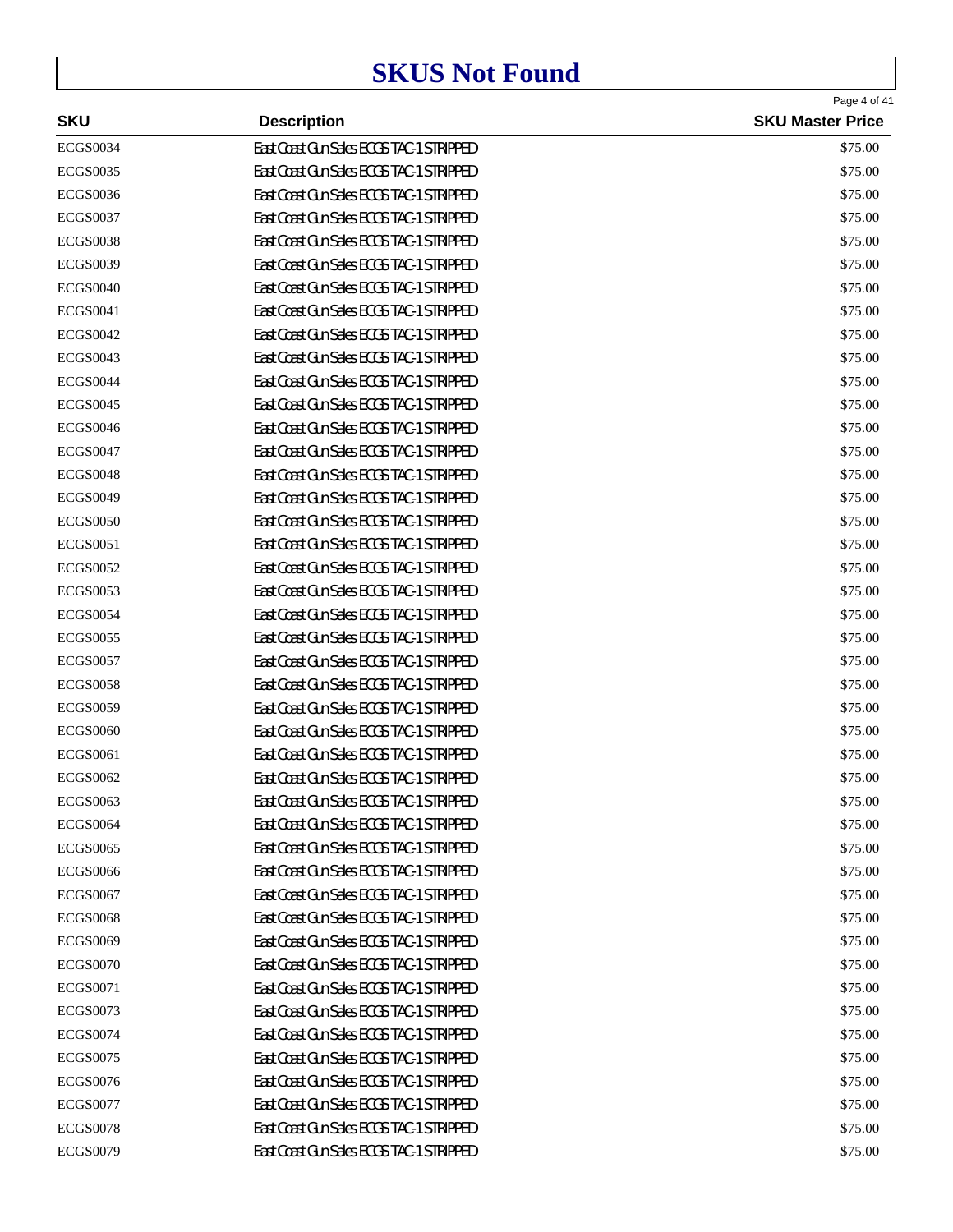| <b>SKU</b><br><b>Description</b><br><b>ECGS0080</b><br>East Coast Gun Sales ECGS TAC-1 STRIPPED<br>\$75.00<br><b>ECGS0081</b><br>East Coast Gun Sales ECGS TAC-1 STRIPPED<br>\$75.00<br>East Coast Gun Sales ECGS TAC-1 STRIPPED<br><b>ECGS0082</b><br>\$75.00<br><b>ECGS0083</b><br>East Coast Gun Sales ECGS TAC-1 STRIPPED<br>\$75.00<br>East Coast Gun Sales ECGS TAC-1 STRIPPED<br><b>ECGS0084</b><br>\$75.00<br><b>ECGS0085</b><br>East Coast Gun Sales ECGS TAC-1 STRIPPED<br>\$75.00<br>East Coast Gun Sales ECGS TAC-1 STRIPPED<br><b>ECGS0086</b><br>\$75.00<br><b>ECGS0087</b><br>East Coast Gun Sales ECGS TAC-1 STRIPPED<br>\$75.00<br>East Coast Gun Sales ECGS TAC-1 STRIPPED<br><b>ECGS0088</b><br>\$75.00<br><b>ECGS0089</b><br>East Coast Gun Sales ECGS TAC-1 STRIPPED<br>\$75.00<br>East Coast Gun Sales ECGS TAC-1 STRIPPED<br><b>ECGS0090</b><br>\$75.00<br><b>ECGS0091</b><br>East Coast Gun Sales ECGS TAC-1 STRIPPED<br>\$75.00<br>East Coast Gun Sales ECGS TAC-1 STRIPPED<br><b>ECGS0092</b><br>\$75.00<br><b>ECGS0093</b><br>East Coast Gun Sales ECGS TAC-1 STRIPPED<br>\$75.00<br>East Coast Gun Sales ECGS TAC-1 STRIPPED<br><b>ECGS0094</b><br>\$75.00<br><b>ECGS0095</b><br>East Coast Gun Sales ECGS TAC-1 STRIPPED<br>\$75.00<br>East Coast Gun Sales ECGS TAC-1 STRIPPED<br><b>ECGS0096</b><br>\$75.00<br><b>ECGS0097</b><br>East Coast Gun Sales ECGS TAC-1 STRIPPED<br>\$75.00<br>East Coast Gun Sales ECGS TAC-1 STRIPPED<br><b>ECGS0098</b><br>\$75.00<br><b>ECGS0099</b><br>East Coast Gun Sales ECGS TAC-1 STRIPPED<br>\$75.00<br>East Coast Gun Sales ECGS TAC-1 STRIPPED<br><b>ECGS0100</b><br>\$75.00<br><b>ECGS0101</b><br>East Coast Gun Sales ECGS TAC-1 STRIPPED<br>\$75.00<br>East Coast Gun Sales ECGS TAC-1 STRIPPED<br><b>ECGS0102</b><br>\$75.00<br><b>ECGS0103</b><br>East Coast Gun Sales ECGS TAC-1 STRIPPED<br>\$75.00<br>East Coast Gun Sales ECGS TAC-1 STRIPPED<br><b>ECGS0104</b><br>\$75.00<br><b>ECGS0105</b><br>East Coast Gun Sales ECGS TAC-1 STRIPPED<br>\$75.00<br>East Coast Gun Sales ECGS TAC-1 STRIPPED<br><b>ECGS0106</b><br>\$75.00<br><b>ECGS0107</b><br>East Coast Gun Sales ECGS TAC-1 STRIPPED<br>\$75.00<br><b>ECGS0108</b><br>East Coast Gun Sales ECGS TAC-1 STRIPPED<br>\$75.00<br><b>ECGS0109</b><br>East Coast Gun Sales ECGS TAC-1 STRIPPED<br>\$75.00<br><b>ECGS0110</b><br>East Coast Gun Sales ECGS TAC-1 STRIPPED<br>\$75.00<br>ECGS0111<br>East Coast Gun Sales ECGS TAC-1 STRIPPED<br>\$75.00<br><b>ECGS0112</b><br>East Coast Gun Sales ECGS TAC-1 STRIPPED<br>\$75.00<br>ECGS0113<br>East Coast Gun Sales ECGS TAC-1 STRIPPED<br>\$75.00<br>ECGS0114<br>East Coast Gun Sales ECGS TAC-1 STRIPPED<br>\$75.00<br><b>ECGS0115</b><br>East Coast Gun Sales ECGS TAC-1 STRIPPED<br>\$75.00<br>ECGS0116<br>East Coast Gun Sales ECGS TAC-1 STRIPPED<br>\$75.00<br><b>ECGS0117</b><br>East Coast Gun Sales ECGS TAC-1 STRIPPED<br>\$75.00<br><b>ECGS0118</b><br>East Coast Gun Sales ECGS TAC-1 STRIPPED<br>\$75.00<br><b>ECGS0119</b><br>East Coast Gun Sales ECGS TAC-1 STRIPPED<br>\$75.00<br>East Coast Gun Sales ECGS TAC-1 STRIPPED<br><b>ECGS0120</b><br>\$75.00<br>ECGS0121<br>East Coast Gun Sales ECGS TAC-1 STRIPPED<br>\$75.00<br><b>ECGS0122</b><br>East Coast Gun Sales ECGS TAC-1 STRIPPED<br>\$75.00<br><b>ECGS0123</b><br>East Coast Gun Sales ECGS TAC-1 STRIPPED<br>\$75.00 |  | Page 5 of 41            |
|---------------------------------------------------------------------------------------------------------------------------------------------------------------------------------------------------------------------------------------------------------------------------------------------------------------------------------------------------------------------------------------------------------------------------------------------------------------------------------------------------------------------------------------------------------------------------------------------------------------------------------------------------------------------------------------------------------------------------------------------------------------------------------------------------------------------------------------------------------------------------------------------------------------------------------------------------------------------------------------------------------------------------------------------------------------------------------------------------------------------------------------------------------------------------------------------------------------------------------------------------------------------------------------------------------------------------------------------------------------------------------------------------------------------------------------------------------------------------------------------------------------------------------------------------------------------------------------------------------------------------------------------------------------------------------------------------------------------------------------------------------------------------------------------------------------------------------------------------------------------------------------------------------------------------------------------------------------------------------------------------------------------------------------------------------------------------------------------------------------------------------------------------------------------------------------------------------------------------------------------------------------------------------------------------------------------------------------------------------------------------------------------------------------------------------------------------------------------------------------------------------------------------------------------------------------------------------------------------------------------------------------------------------------------------------------------------------------------------------------------------------------------------------------------------------------------------------------------------------------------------------------------------------------------------------------------------------------------------------------------------------------------------------------------------------------------------------------------------------------------------------------------------------------------------------------------------------------------------------------------------------------------------------------------------------------------------------------------------------------------------------------|--|-------------------------|
|                                                                                                                                                                                                                                                                                                                                                                                                                                                                                                                                                                                                                                                                                                                                                                                                                                                                                                                                                                                                                                                                                                                                                                                                                                                                                                                                                                                                                                                                                                                                                                                                                                                                                                                                                                                                                                                                                                                                                                                                                                                                                                                                                                                                                                                                                                                                                                                                                                                                                                                                                                                                                                                                                                                                                                                                                                                                                                                                                                                                                                                                                                                                                                                                                                                                                                                                                                                       |  | <b>SKU Master Price</b> |
|                                                                                                                                                                                                                                                                                                                                                                                                                                                                                                                                                                                                                                                                                                                                                                                                                                                                                                                                                                                                                                                                                                                                                                                                                                                                                                                                                                                                                                                                                                                                                                                                                                                                                                                                                                                                                                                                                                                                                                                                                                                                                                                                                                                                                                                                                                                                                                                                                                                                                                                                                                                                                                                                                                                                                                                                                                                                                                                                                                                                                                                                                                                                                                                                                                                                                                                                                                                       |  |                         |
|                                                                                                                                                                                                                                                                                                                                                                                                                                                                                                                                                                                                                                                                                                                                                                                                                                                                                                                                                                                                                                                                                                                                                                                                                                                                                                                                                                                                                                                                                                                                                                                                                                                                                                                                                                                                                                                                                                                                                                                                                                                                                                                                                                                                                                                                                                                                                                                                                                                                                                                                                                                                                                                                                                                                                                                                                                                                                                                                                                                                                                                                                                                                                                                                                                                                                                                                                                                       |  |                         |
|                                                                                                                                                                                                                                                                                                                                                                                                                                                                                                                                                                                                                                                                                                                                                                                                                                                                                                                                                                                                                                                                                                                                                                                                                                                                                                                                                                                                                                                                                                                                                                                                                                                                                                                                                                                                                                                                                                                                                                                                                                                                                                                                                                                                                                                                                                                                                                                                                                                                                                                                                                                                                                                                                                                                                                                                                                                                                                                                                                                                                                                                                                                                                                                                                                                                                                                                                                                       |  |                         |
|                                                                                                                                                                                                                                                                                                                                                                                                                                                                                                                                                                                                                                                                                                                                                                                                                                                                                                                                                                                                                                                                                                                                                                                                                                                                                                                                                                                                                                                                                                                                                                                                                                                                                                                                                                                                                                                                                                                                                                                                                                                                                                                                                                                                                                                                                                                                                                                                                                                                                                                                                                                                                                                                                                                                                                                                                                                                                                                                                                                                                                                                                                                                                                                                                                                                                                                                                                                       |  |                         |
|                                                                                                                                                                                                                                                                                                                                                                                                                                                                                                                                                                                                                                                                                                                                                                                                                                                                                                                                                                                                                                                                                                                                                                                                                                                                                                                                                                                                                                                                                                                                                                                                                                                                                                                                                                                                                                                                                                                                                                                                                                                                                                                                                                                                                                                                                                                                                                                                                                                                                                                                                                                                                                                                                                                                                                                                                                                                                                                                                                                                                                                                                                                                                                                                                                                                                                                                                                                       |  |                         |
|                                                                                                                                                                                                                                                                                                                                                                                                                                                                                                                                                                                                                                                                                                                                                                                                                                                                                                                                                                                                                                                                                                                                                                                                                                                                                                                                                                                                                                                                                                                                                                                                                                                                                                                                                                                                                                                                                                                                                                                                                                                                                                                                                                                                                                                                                                                                                                                                                                                                                                                                                                                                                                                                                                                                                                                                                                                                                                                                                                                                                                                                                                                                                                                                                                                                                                                                                                                       |  |                         |
|                                                                                                                                                                                                                                                                                                                                                                                                                                                                                                                                                                                                                                                                                                                                                                                                                                                                                                                                                                                                                                                                                                                                                                                                                                                                                                                                                                                                                                                                                                                                                                                                                                                                                                                                                                                                                                                                                                                                                                                                                                                                                                                                                                                                                                                                                                                                                                                                                                                                                                                                                                                                                                                                                                                                                                                                                                                                                                                                                                                                                                                                                                                                                                                                                                                                                                                                                                                       |  |                         |
|                                                                                                                                                                                                                                                                                                                                                                                                                                                                                                                                                                                                                                                                                                                                                                                                                                                                                                                                                                                                                                                                                                                                                                                                                                                                                                                                                                                                                                                                                                                                                                                                                                                                                                                                                                                                                                                                                                                                                                                                                                                                                                                                                                                                                                                                                                                                                                                                                                                                                                                                                                                                                                                                                                                                                                                                                                                                                                                                                                                                                                                                                                                                                                                                                                                                                                                                                                                       |  |                         |
|                                                                                                                                                                                                                                                                                                                                                                                                                                                                                                                                                                                                                                                                                                                                                                                                                                                                                                                                                                                                                                                                                                                                                                                                                                                                                                                                                                                                                                                                                                                                                                                                                                                                                                                                                                                                                                                                                                                                                                                                                                                                                                                                                                                                                                                                                                                                                                                                                                                                                                                                                                                                                                                                                                                                                                                                                                                                                                                                                                                                                                                                                                                                                                                                                                                                                                                                                                                       |  |                         |
|                                                                                                                                                                                                                                                                                                                                                                                                                                                                                                                                                                                                                                                                                                                                                                                                                                                                                                                                                                                                                                                                                                                                                                                                                                                                                                                                                                                                                                                                                                                                                                                                                                                                                                                                                                                                                                                                                                                                                                                                                                                                                                                                                                                                                                                                                                                                                                                                                                                                                                                                                                                                                                                                                                                                                                                                                                                                                                                                                                                                                                                                                                                                                                                                                                                                                                                                                                                       |  |                         |
|                                                                                                                                                                                                                                                                                                                                                                                                                                                                                                                                                                                                                                                                                                                                                                                                                                                                                                                                                                                                                                                                                                                                                                                                                                                                                                                                                                                                                                                                                                                                                                                                                                                                                                                                                                                                                                                                                                                                                                                                                                                                                                                                                                                                                                                                                                                                                                                                                                                                                                                                                                                                                                                                                                                                                                                                                                                                                                                                                                                                                                                                                                                                                                                                                                                                                                                                                                                       |  |                         |
|                                                                                                                                                                                                                                                                                                                                                                                                                                                                                                                                                                                                                                                                                                                                                                                                                                                                                                                                                                                                                                                                                                                                                                                                                                                                                                                                                                                                                                                                                                                                                                                                                                                                                                                                                                                                                                                                                                                                                                                                                                                                                                                                                                                                                                                                                                                                                                                                                                                                                                                                                                                                                                                                                                                                                                                                                                                                                                                                                                                                                                                                                                                                                                                                                                                                                                                                                                                       |  |                         |
|                                                                                                                                                                                                                                                                                                                                                                                                                                                                                                                                                                                                                                                                                                                                                                                                                                                                                                                                                                                                                                                                                                                                                                                                                                                                                                                                                                                                                                                                                                                                                                                                                                                                                                                                                                                                                                                                                                                                                                                                                                                                                                                                                                                                                                                                                                                                                                                                                                                                                                                                                                                                                                                                                                                                                                                                                                                                                                                                                                                                                                                                                                                                                                                                                                                                                                                                                                                       |  |                         |
|                                                                                                                                                                                                                                                                                                                                                                                                                                                                                                                                                                                                                                                                                                                                                                                                                                                                                                                                                                                                                                                                                                                                                                                                                                                                                                                                                                                                                                                                                                                                                                                                                                                                                                                                                                                                                                                                                                                                                                                                                                                                                                                                                                                                                                                                                                                                                                                                                                                                                                                                                                                                                                                                                                                                                                                                                                                                                                                                                                                                                                                                                                                                                                                                                                                                                                                                                                                       |  |                         |
|                                                                                                                                                                                                                                                                                                                                                                                                                                                                                                                                                                                                                                                                                                                                                                                                                                                                                                                                                                                                                                                                                                                                                                                                                                                                                                                                                                                                                                                                                                                                                                                                                                                                                                                                                                                                                                                                                                                                                                                                                                                                                                                                                                                                                                                                                                                                                                                                                                                                                                                                                                                                                                                                                                                                                                                                                                                                                                                                                                                                                                                                                                                                                                                                                                                                                                                                                                                       |  |                         |
|                                                                                                                                                                                                                                                                                                                                                                                                                                                                                                                                                                                                                                                                                                                                                                                                                                                                                                                                                                                                                                                                                                                                                                                                                                                                                                                                                                                                                                                                                                                                                                                                                                                                                                                                                                                                                                                                                                                                                                                                                                                                                                                                                                                                                                                                                                                                                                                                                                                                                                                                                                                                                                                                                                                                                                                                                                                                                                                                                                                                                                                                                                                                                                                                                                                                                                                                                                                       |  |                         |
|                                                                                                                                                                                                                                                                                                                                                                                                                                                                                                                                                                                                                                                                                                                                                                                                                                                                                                                                                                                                                                                                                                                                                                                                                                                                                                                                                                                                                                                                                                                                                                                                                                                                                                                                                                                                                                                                                                                                                                                                                                                                                                                                                                                                                                                                                                                                                                                                                                                                                                                                                                                                                                                                                                                                                                                                                                                                                                                                                                                                                                                                                                                                                                                                                                                                                                                                                                                       |  |                         |
|                                                                                                                                                                                                                                                                                                                                                                                                                                                                                                                                                                                                                                                                                                                                                                                                                                                                                                                                                                                                                                                                                                                                                                                                                                                                                                                                                                                                                                                                                                                                                                                                                                                                                                                                                                                                                                                                                                                                                                                                                                                                                                                                                                                                                                                                                                                                                                                                                                                                                                                                                                                                                                                                                                                                                                                                                                                                                                                                                                                                                                                                                                                                                                                                                                                                                                                                                                                       |  |                         |
|                                                                                                                                                                                                                                                                                                                                                                                                                                                                                                                                                                                                                                                                                                                                                                                                                                                                                                                                                                                                                                                                                                                                                                                                                                                                                                                                                                                                                                                                                                                                                                                                                                                                                                                                                                                                                                                                                                                                                                                                                                                                                                                                                                                                                                                                                                                                                                                                                                                                                                                                                                                                                                                                                                                                                                                                                                                                                                                                                                                                                                                                                                                                                                                                                                                                                                                                                                                       |  |                         |
|                                                                                                                                                                                                                                                                                                                                                                                                                                                                                                                                                                                                                                                                                                                                                                                                                                                                                                                                                                                                                                                                                                                                                                                                                                                                                                                                                                                                                                                                                                                                                                                                                                                                                                                                                                                                                                                                                                                                                                                                                                                                                                                                                                                                                                                                                                                                                                                                                                                                                                                                                                                                                                                                                                                                                                                                                                                                                                                                                                                                                                                                                                                                                                                                                                                                                                                                                                                       |  |                         |
|                                                                                                                                                                                                                                                                                                                                                                                                                                                                                                                                                                                                                                                                                                                                                                                                                                                                                                                                                                                                                                                                                                                                                                                                                                                                                                                                                                                                                                                                                                                                                                                                                                                                                                                                                                                                                                                                                                                                                                                                                                                                                                                                                                                                                                                                                                                                                                                                                                                                                                                                                                                                                                                                                                                                                                                                                                                                                                                                                                                                                                                                                                                                                                                                                                                                                                                                                                                       |  |                         |
|                                                                                                                                                                                                                                                                                                                                                                                                                                                                                                                                                                                                                                                                                                                                                                                                                                                                                                                                                                                                                                                                                                                                                                                                                                                                                                                                                                                                                                                                                                                                                                                                                                                                                                                                                                                                                                                                                                                                                                                                                                                                                                                                                                                                                                                                                                                                                                                                                                                                                                                                                                                                                                                                                                                                                                                                                                                                                                                                                                                                                                                                                                                                                                                                                                                                                                                                                                                       |  |                         |
|                                                                                                                                                                                                                                                                                                                                                                                                                                                                                                                                                                                                                                                                                                                                                                                                                                                                                                                                                                                                                                                                                                                                                                                                                                                                                                                                                                                                                                                                                                                                                                                                                                                                                                                                                                                                                                                                                                                                                                                                                                                                                                                                                                                                                                                                                                                                                                                                                                                                                                                                                                                                                                                                                                                                                                                                                                                                                                                                                                                                                                                                                                                                                                                                                                                                                                                                                                                       |  |                         |
|                                                                                                                                                                                                                                                                                                                                                                                                                                                                                                                                                                                                                                                                                                                                                                                                                                                                                                                                                                                                                                                                                                                                                                                                                                                                                                                                                                                                                                                                                                                                                                                                                                                                                                                                                                                                                                                                                                                                                                                                                                                                                                                                                                                                                                                                                                                                                                                                                                                                                                                                                                                                                                                                                                                                                                                                                                                                                                                                                                                                                                                                                                                                                                                                                                                                                                                                                                                       |  |                         |
|                                                                                                                                                                                                                                                                                                                                                                                                                                                                                                                                                                                                                                                                                                                                                                                                                                                                                                                                                                                                                                                                                                                                                                                                                                                                                                                                                                                                                                                                                                                                                                                                                                                                                                                                                                                                                                                                                                                                                                                                                                                                                                                                                                                                                                                                                                                                                                                                                                                                                                                                                                                                                                                                                                                                                                                                                                                                                                                                                                                                                                                                                                                                                                                                                                                                                                                                                                                       |  |                         |
|                                                                                                                                                                                                                                                                                                                                                                                                                                                                                                                                                                                                                                                                                                                                                                                                                                                                                                                                                                                                                                                                                                                                                                                                                                                                                                                                                                                                                                                                                                                                                                                                                                                                                                                                                                                                                                                                                                                                                                                                                                                                                                                                                                                                                                                                                                                                                                                                                                                                                                                                                                                                                                                                                                                                                                                                                                                                                                                                                                                                                                                                                                                                                                                                                                                                                                                                                                                       |  |                         |
|                                                                                                                                                                                                                                                                                                                                                                                                                                                                                                                                                                                                                                                                                                                                                                                                                                                                                                                                                                                                                                                                                                                                                                                                                                                                                                                                                                                                                                                                                                                                                                                                                                                                                                                                                                                                                                                                                                                                                                                                                                                                                                                                                                                                                                                                                                                                                                                                                                                                                                                                                                                                                                                                                                                                                                                                                                                                                                                                                                                                                                                                                                                                                                                                                                                                                                                                                                                       |  |                         |
|                                                                                                                                                                                                                                                                                                                                                                                                                                                                                                                                                                                                                                                                                                                                                                                                                                                                                                                                                                                                                                                                                                                                                                                                                                                                                                                                                                                                                                                                                                                                                                                                                                                                                                                                                                                                                                                                                                                                                                                                                                                                                                                                                                                                                                                                                                                                                                                                                                                                                                                                                                                                                                                                                                                                                                                                                                                                                                                                                                                                                                                                                                                                                                                                                                                                                                                                                                                       |  |                         |
|                                                                                                                                                                                                                                                                                                                                                                                                                                                                                                                                                                                                                                                                                                                                                                                                                                                                                                                                                                                                                                                                                                                                                                                                                                                                                                                                                                                                                                                                                                                                                                                                                                                                                                                                                                                                                                                                                                                                                                                                                                                                                                                                                                                                                                                                                                                                                                                                                                                                                                                                                                                                                                                                                                                                                                                                                                                                                                                                                                                                                                                                                                                                                                                                                                                                                                                                                                                       |  |                         |
|                                                                                                                                                                                                                                                                                                                                                                                                                                                                                                                                                                                                                                                                                                                                                                                                                                                                                                                                                                                                                                                                                                                                                                                                                                                                                                                                                                                                                                                                                                                                                                                                                                                                                                                                                                                                                                                                                                                                                                                                                                                                                                                                                                                                                                                                                                                                                                                                                                                                                                                                                                                                                                                                                                                                                                                                                                                                                                                                                                                                                                                                                                                                                                                                                                                                                                                                                                                       |  |                         |
|                                                                                                                                                                                                                                                                                                                                                                                                                                                                                                                                                                                                                                                                                                                                                                                                                                                                                                                                                                                                                                                                                                                                                                                                                                                                                                                                                                                                                                                                                                                                                                                                                                                                                                                                                                                                                                                                                                                                                                                                                                                                                                                                                                                                                                                                                                                                                                                                                                                                                                                                                                                                                                                                                                                                                                                                                                                                                                                                                                                                                                                                                                                                                                                                                                                                                                                                                                                       |  |                         |
|                                                                                                                                                                                                                                                                                                                                                                                                                                                                                                                                                                                                                                                                                                                                                                                                                                                                                                                                                                                                                                                                                                                                                                                                                                                                                                                                                                                                                                                                                                                                                                                                                                                                                                                                                                                                                                                                                                                                                                                                                                                                                                                                                                                                                                                                                                                                                                                                                                                                                                                                                                                                                                                                                                                                                                                                                                                                                                                                                                                                                                                                                                                                                                                                                                                                                                                                                                                       |  |                         |
|                                                                                                                                                                                                                                                                                                                                                                                                                                                                                                                                                                                                                                                                                                                                                                                                                                                                                                                                                                                                                                                                                                                                                                                                                                                                                                                                                                                                                                                                                                                                                                                                                                                                                                                                                                                                                                                                                                                                                                                                                                                                                                                                                                                                                                                                                                                                                                                                                                                                                                                                                                                                                                                                                                                                                                                                                                                                                                                                                                                                                                                                                                                                                                                                                                                                                                                                                                                       |  |                         |
|                                                                                                                                                                                                                                                                                                                                                                                                                                                                                                                                                                                                                                                                                                                                                                                                                                                                                                                                                                                                                                                                                                                                                                                                                                                                                                                                                                                                                                                                                                                                                                                                                                                                                                                                                                                                                                                                                                                                                                                                                                                                                                                                                                                                                                                                                                                                                                                                                                                                                                                                                                                                                                                                                                                                                                                                                                                                                                                                                                                                                                                                                                                                                                                                                                                                                                                                                                                       |  |                         |
|                                                                                                                                                                                                                                                                                                                                                                                                                                                                                                                                                                                                                                                                                                                                                                                                                                                                                                                                                                                                                                                                                                                                                                                                                                                                                                                                                                                                                                                                                                                                                                                                                                                                                                                                                                                                                                                                                                                                                                                                                                                                                                                                                                                                                                                                                                                                                                                                                                                                                                                                                                                                                                                                                                                                                                                                                                                                                                                                                                                                                                                                                                                                                                                                                                                                                                                                                                                       |  |                         |
|                                                                                                                                                                                                                                                                                                                                                                                                                                                                                                                                                                                                                                                                                                                                                                                                                                                                                                                                                                                                                                                                                                                                                                                                                                                                                                                                                                                                                                                                                                                                                                                                                                                                                                                                                                                                                                                                                                                                                                                                                                                                                                                                                                                                                                                                                                                                                                                                                                                                                                                                                                                                                                                                                                                                                                                                                                                                                                                                                                                                                                                                                                                                                                                                                                                                                                                                                                                       |  |                         |
|                                                                                                                                                                                                                                                                                                                                                                                                                                                                                                                                                                                                                                                                                                                                                                                                                                                                                                                                                                                                                                                                                                                                                                                                                                                                                                                                                                                                                                                                                                                                                                                                                                                                                                                                                                                                                                                                                                                                                                                                                                                                                                                                                                                                                                                                                                                                                                                                                                                                                                                                                                                                                                                                                                                                                                                                                                                                                                                                                                                                                                                                                                                                                                                                                                                                                                                                                                                       |  |                         |
|                                                                                                                                                                                                                                                                                                                                                                                                                                                                                                                                                                                                                                                                                                                                                                                                                                                                                                                                                                                                                                                                                                                                                                                                                                                                                                                                                                                                                                                                                                                                                                                                                                                                                                                                                                                                                                                                                                                                                                                                                                                                                                                                                                                                                                                                                                                                                                                                                                                                                                                                                                                                                                                                                                                                                                                                                                                                                                                                                                                                                                                                                                                                                                                                                                                                                                                                                                                       |  |                         |
|                                                                                                                                                                                                                                                                                                                                                                                                                                                                                                                                                                                                                                                                                                                                                                                                                                                                                                                                                                                                                                                                                                                                                                                                                                                                                                                                                                                                                                                                                                                                                                                                                                                                                                                                                                                                                                                                                                                                                                                                                                                                                                                                                                                                                                                                                                                                                                                                                                                                                                                                                                                                                                                                                                                                                                                                                                                                                                                                                                                                                                                                                                                                                                                                                                                                                                                                                                                       |  |                         |
|                                                                                                                                                                                                                                                                                                                                                                                                                                                                                                                                                                                                                                                                                                                                                                                                                                                                                                                                                                                                                                                                                                                                                                                                                                                                                                                                                                                                                                                                                                                                                                                                                                                                                                                                                                                                                                                                                                                                                                                                                                                                                                                                                                                                                                                                                                                                                                                                                                                                                                                                                                                                                                                                                                                                                                                                                                                                                                                                                                                                                                                                                                                                                                                                                                                                                                                                                                                       |  |                         |
|                                                                                                                                                                                                                                                                                                                                                                                                                                                                                                                                                                                                                                                                                                                                                                                                                                                                                                                                                                                                                                                                                                                                                                                                                                                                                                                                                                                                                                                                                                                                                                                                                                                                                                                                                                                                                                                                                                                                                                                                                                                                                                                                                                                                                                                                                                                                                                                                                                                                                                                                                                                                                                                                                                                                                                                                                                                                                                                                                                                                                                                                                                                                                                                                                                                                                                                                                                                       |  |                         |
|                                                                                                                                                                                                                                                                                                                                                                                                                                                                                                                                                                                                                                                                                                                                                                                                                                                                                                                                                                                                                                                                                                                                                                                                                                                                                                                                                                                                                                                                                                                                                                                                                                                                                                                                                                                                                                                                                                                                                                                                                                                                                                                                                                                                                                                                                                                                                                                                                                                                                                                                                                                                                                                                                                                                                                                                                                                                                                                                                                                                                                                                                                                                                                                                                                                                                                                                                                                       |  |                         |
|                                                                                                                                                                                                                                                                                                                                                                                                                                                                                                                                                                                                                                                                                                                                                                                                                                                                                                                                                                                                                                                                                                                                                                                                                                                                                                                                                                                                                                                                                                                                                                                                                                                                                                                                                                                                                                                                                                                                                                                                                                                                                                                                                                                                                                                                                                                                                                                                                                                                                                                                                                                                                                                                                                                                                                                                                                                                                                                                                                                                                                                                                                                                                                                                                                                                                                                                                                                       |  |                         |
|                                                                                                                                                                                                                                                                                                                                                                                                                                                                                                                                                                                                                                                                                                                                                                                                                                                                                                                                                                                                                                                                                                                                                                                                                                                                                                                                                                                                                                                                                                                                                                                                                                                                                                                                                                                                                                                                                                                                                                                                                                                                                                                                                                                                                                                                                                                                                                                                                                                                                                                                                                                                                                                                                                                                                                                                                                                                                                                                                                                                                                                                                                                                                                                                                                                                                                                                                                                       |  |                         |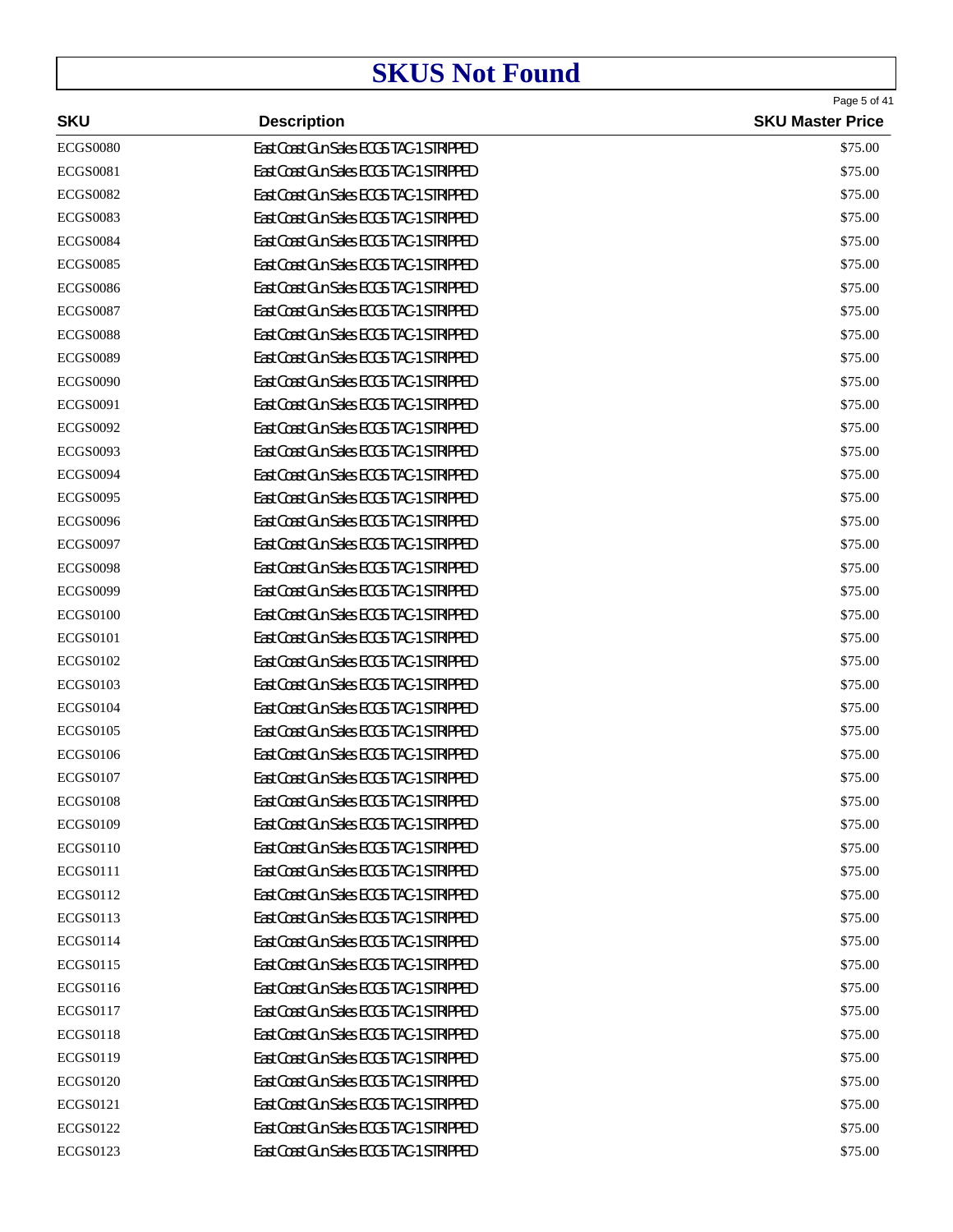|                 |                                          | Page 6 of 41            |
|-----------------|------------------------------------------|-------------------------|
| <b>SKU</b>      | <b>Description</b>                       | <b>SKU Master Price</b> |
| <b>ECGS0124</b> | East Coast Gun Sales ECGS TAC-1 STRIPPED | \$75.00                 |
| <b>ECGS0125</b> | East Coast Gun Sales ECGS TAC-1 STRIPPED | \$75.00                 |
| <b>ECGS0126</b> | East Coast Gun Sales ECGS TAC-1 STRIPPED | \$75.00                 |
| <b>ECGS0128</b> | East Coast Gun Sales ECGS TAC-1 STRIPPED | \$75.00                 |
| <b>ECGS0129</b> | East Coast Gun Sales ECGS TAC-1 STRIPPED | \$75.00                 |
| <b>ECGS0130</b> | East Coast Gun Sales ECGS TAC-1 STRIPPED | \$75.00                 |
| <b>ECGS0131</b> | East Coast Gun Sales ECGS TAC-1 STRIPPED | \$75.00                 |
| <b>ECGS0132</b> | East Coast Gun Sales ECGS TAC-1 STRIPPED | \$75.00                 |
| ECGS0133        | East Coast Gun Sales ECGS TAC-1 STRIPPED | \$75.00                 |
| <b>ECGS0134</b> | East Coast Gun Sales ECGS TAC-1 STRIPPED | \$75.00                 |
| <b>ECGS0135</b> | East Coast Gun Sales ECGS TAC-1 STRIPPED | \$75.00                 |
| <b>ECGS0136</b> | East Coast Gun Sales ECGS TAC-1 STRIPPED | \$75.00                 |
| <b>ECGS0137</b> | East Coast Gun Sales ECGS TAC-1 STRIPPED | \$75.00                 |
| <b>ECGS0138</b> | East Coast Gun Sales ECGS TAC-1 STRIPPED | \$75.00                 |
| <b>ECGS0139</b> | East Coast Gun Sales ECGS TAC-1 STRIPPED | \$75.00                 |
| <b>ECGS0140</b> | East Coast Gun Sales ECGS TAC-1 STRIPPED | \$75.00                 |
| <b>ECGS0141</b> | East Coast Gun Sales ECGS TAC-1 STRIPPED | \$75.00                 |
| <b>ECGS0142</b> | East Coast Gun Sales ECGS TAC-1 STRIPPED | \$75.00                 |
| <b>ECGS0143</b> | East Coast Gun Sales ECGS TAC-1 STRIPPED | \$75.00                 |
| <b>ECGS0144</b> | East Coast Gun Sales ECGS TAC-1 STRIPPED | \$75.00                 |
| <b>ECGS0145</b> | East Coast Gun Sales ECGS TAC-1 STRIPPED | \$75.00                 |
| <b>ECGS0146</b> | East Coast Gun Sales ECGS TAC-1 STRIPPED | \$75.00                 |
| <b>ECGS0147</b> | East Coast Gun Sales ECGS TAC-1 STRIPPED | \$75.00                 |
| <b>ECGS0148</b> | East Coast Gun Sales ECGS TAC-1 STRIPPED | \$75.00                 |
| <b>ECGS0149</b> | East Coast Gun Sales ECGS TAC-1 STRIPPED | \$75.00                 |
| <b>ECGS0150</b> | East Coast Gun Sales ECGS TAC-1 STRIPPED | \$75.00                 |
| <b>ECGS0151</b> | East Coast Gun Sales ECGS TAC-1 STRIPPED | \$75.00                 |
| <b>ECGS0152</b> | East Coast Gun Sales ECGS TAC-1 STRIPPED | \$75.00                 |
| <b>ECGS0153</b> | East Coast Gun Sales ECGS TAC-1 STRIPPED | \$75.00                 |
| <b>ECGS0154</b> | East Coast Gun Sales ECGS TAC-1 STRIPPED | \$75.00                 |
| <b>ECGS0155</b> | East Coast Gun Sales ECGS TAC-1 STRIPPED | \$75.00                 |
| <b>ECGS0156</b> | East Coast Gun Sales ECGS TAC-1 STRIPPED | \$75.00                 |
| <b>ECGS0157</b> | East Coast Gun Sales ECGS TAC-1 STRIPPED | \$75.00                 |
| <b>ECGS0158</b> | East Coast Gun Sales ECGS TAC-1 STRIPPED | \$75.00                 |
| <b>ECGS0159</b> | East Coast Gun Sales ECGS TAC-1 STRIPPED | \$75.00                 |
| <b>ECGS0160</b> | East Coast Gun Sales ECGS TAC-1 STRIPPED | \$75.00                 |
| <b>ECGS0161</b> | East Coast Gun Sales ECGS TAC-1 STRIPPED | \$75.00                 |
| <b>ECGS0162</b> | East Coast Gun Sales ECGS TAC-1 STRIPPED | \$75.00                 |
| <b>ECGS0163</b> | East Coast Gun Sales ECGS TAC-1 STRIPPED | \$75.00                 |
| <b>ECGS0164</b> | East Coast Gun Sales ECGS TAC-1 STRIPPED | \$75.00                 |
| <b>ECGS0165</b> | East Coast Gun Sales ECGS TAC-1 STRIPPED | \$75.00                 |
| <b>ECGS0166</b> | East Coast Gun Sales ECGS TAC-1 STRIPPED | \$75.00                 |
| <b>ECGS0167</b> | East Coast Gun Sales ECGS TAC-1 STRIPPED | \$75.00                 |
| <b>ECGS0168</b> | East Coast Gun Sales ECGS TAC-1 STRIPPED | \$75.00                 |
|                 |                                          |                         |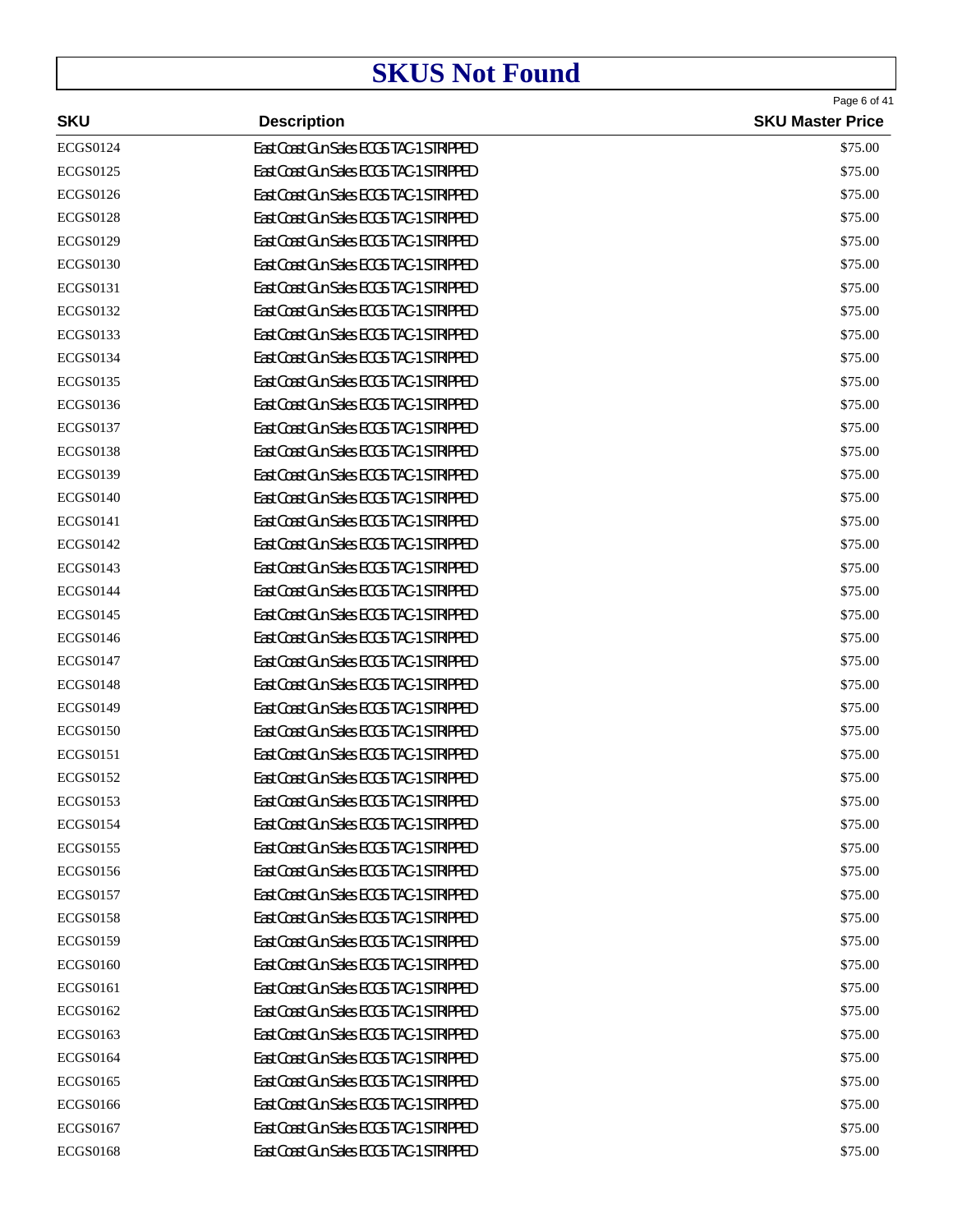|                 |                                          | Page 7 of 41            |
|-----------------|------------------------------------------|-------------------------|
| <b>SKU</b>      | <b>Description</b>                       | <b>SKU Master Price</b> |
| <b>ECGS0169</b> | East Coast Gun Sales ECGS TAC-1 STRIPPED | \$75.00                 |
| <b>ECGS0170</b> | East Coast Gun Sales ECGS TAC-1 STRIPPED | \$75.00                 |
| <b>ECGS0171</b> | East Coast Gun Sales ECGS TAC-1 STRIPPED | \$75.00                 |
| <b>ECGS0172</b> | East Coast Gun Sales ECGS TAC-1 STRIPPED | \$75.00                 |
| <b>ECGS0173</b> | East Coast Gun Sales ECGS TAC-1 STRIPPED | \$75.00                 |
| <b>ECGS0174</b> | East Coast Gun Sales ECGS TAC-1 STRIPPED | \$75.00                 |
| <b>ECGS0175</b> | East Coast Gun Sales ECGS TAC-1 STRIPPED | \$75.00                 |
| <b>ECGS0176</b> | East Coast Gun Sales ECGS TAC-1 STRIPPED | \$75.00                 |
| <b>ECGS0177</b> | East Coast Gun Sales ECGS TAC-1 STRIPPED | \$75.00                 |
| <b>ECGS0178</b> | East Coast Gun Sales ECGS TAC-1 STRIPPED | \$75.00                 |
| <b>ECGS0179</b> | East Coast Gun Sales ECGS TAC-1 STRIPPED | \$75.00                 |
| <b>ECGS0180</b> | East Coast Gun Sales ECGS TAC-1 STRIPPED | \$75.00                 |
| <b>ECGS0181</b> | East Coast Gun Sales ECGS TAC-1 STRIPPED | \$75.00                 |
| <b>ECGS0182</b> | East Coast Gun Sales ECGS TAC-1 STRIPPED | \$75.00                 |
| <b>ECGS0183</b> | East Coast Gun Sales ECGS TAC-1 STRIPPED | \$75.00                 |
| <b>ECGS0184</b> | East Coast Gun Sales ECGS TAC-1 STRIPPED | \$75.00                 |
| <b>ECGS0185</b> | East Coast Gun Sales ECGS TAC-1 STRIPPED | \$75.00                 |
| <b>ECGS0186</b> | East Coast Gun Sales ECGS TAC-1 STRIPPED | \$75.00                 |
| <b>ECGS0188</b> | East Coast Gun Sales ECGS TAC-1 STRIPPED | \$75.00                 |
| <b>ECGS0189</b> | East Coast Gun Sales ECGS TAC-1 STRIPPED | \$75.00                 |
| <b>ECGS0190</b> | East Coast Gun Sales ECGS TAC-1 STRIPPED | \$75.00                 |
| <b>ECGS0191</b> | East Coast Gun Sales ECGS TAC-1 STRIPPED | \$75.00                 |
| <b>ECGS0192</b> | East Coast Gun Sales ECGS TAC-1 STRIPPED | \$75.00                 |
| <b>ECGS0193</b> | East Coast Gun Sales ECGS TAC-1 STRIPPED | \$75.00                 |
| <b>ECGS0194</b> | East Coast Gun Sales ECGS TAC-1 STRIPPED | \$75.00                 |
| <b>ECGS0195</b> | East Coast Gun Sales ECGS TAC-1 STRIPPED | \$75.00                 |
| <b>ECGS0196</b> | East Coast Gun Sales ECGS TAC-1 STRIPPED | \$75.00                 |
| <b>ECGS0197</b> | East Coast Gun Sales ECGS TAC-1 STRIPPED | \$75.00                 |
| <b>ECGS0198</b> | East Coast Gun Sales ECGS TAC-1 STRIPPED | \$75.00                 |
| <b>ECGS0199</b> | East Coast Gun Sales ECGS TAC-1 STRIPPED | \$75.00                 |
| <b>ECGS0200</b> | East Coast Gun Sales ECGS TAC-1 STRIPPED | \$75.00                 |
| <b>ECGS0201</b> | East Coast Gun Sales ECGS TAC-1 STRIPPED | \$75.00                 |
| <b>ECGS0202</b> | East Coast Gun Sales ECGS TAC-1 STRIPPED | \$75.00                 |
| <b>ECGS0203</b> | East Coast Gun Sales ECGS TAC-1 STRIPPED | \$75.00                 |
| <b>ECGS0204</b> | East Coast Gun Sales ECGS TAC-1 STRIPPED | \$75.00                 |
| <b>ECGS0205</b> | East Coast Gun Sales ECGS TAC-1 STRIPPED | \$75.00                 |
| <b>ECGS0206</b> | East Coast Gun Sales ECGS TAC-1 STRIPPED | \$75.00                 |
| <b>ECGS0207</b> | East Coast Gun Sales ECGS TAC-1 STRIPPED | \$75.00                 |
| <b>ECGS0208</b> | East Coast Gun Sales ECGS TAC-1 STRIPPED | \$75.00                 |
| <b>ECGS0209</b> | East Coast Gun Sales ECGS TAC-1 STRIPPED | \$75.00                 |
| <b>ECGS0210</b> | East Coast Gun Sales ECGS TAC-1 STRIPPED | \$75.00                 |
| ECGS0212        | East Coast Gun Sales ECGS TAC-1 STRIPPED | \$75.00                 |
| ECGS0213        | East Coast Gun Sales ECGS TAC-1 STRIPPED | \$75.00                 |
| ECGS0214        | East Coast Gun Sales ECGS TAC-1 STRIPPED | \$75.00                 |
|                 |                                          |                         |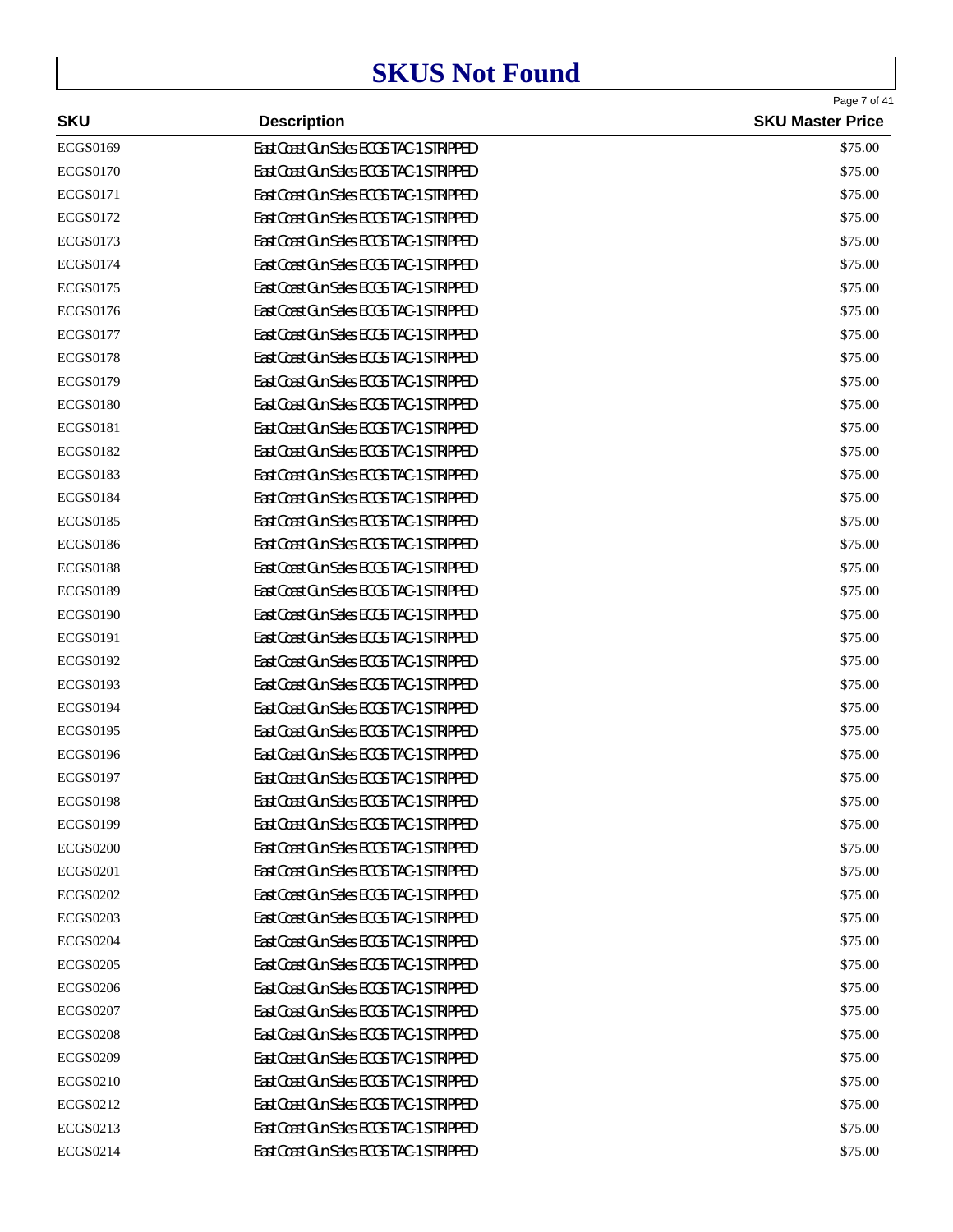| <b>SKU</b>      | <b>Description</b>                       | Page 8 of 41<br><b>SKU Master Price</b> |
|-----------------|------------------------------------------|-----------------------------------------|
| <b>ECGS0215</b> | East Coast Gun Sales ECGS TAC-1 STRIPPED | \$75.00                                 |
| <b>ECGS0216</b> | East Coast Gun Sales ECGS TAC-1 STRIPPED | \$75.00                                 |
| <b>ECGS0217</b> | East Coast Gun Sales ECGS TAC-1 STRIPPED | \$75.00                                 |
| <b>ECGS0218</b> | East Coast Gun Sales ECGS TAC-1 STRIPPED | \$75.00                                 |
| <b>ECGS0219</b> | East Coast Gun Sales ECGS TAC-1 STRIPPED | \$75.00                                 |
| <b>ECGS0220</b> | East Coast Gun Sales ECGS TAC-1 STRIPPED | \$75.00                                 |
| <b>ECGS0221</b> | East Coast Gun Sales ECGS TAC-1 STRIPPED | \$75.00                                 |
| <b>ECGS0222</b> | East Coast Gun Sales ECGS TAC-1 STRIPPED | \$75.00                                 |
| <b>ECGS0224</b> | East Coast Gun Sales ECGS TAC-1 STRIPPED | \$75.00                                 |
| <b>ECGS0225</b> | East Coast Gun Sales ECGS TAC-1 STRIPPED | \$75.00                                 |
| <b>ECGS0226</b> | East Coast Gun Sales ECGS TAC-1 STRIPPED | \$75.00                                 |
| <b>ECGS0227</b> | East Coast Gun Sales ECGS TAC-1 STRIPPED | \$75.00                                 |
| <b>ECGS0228</b> | East Coast Gun Sales ECGS TAC-1 STRIPPED | \$75.00                                 |
| <b>ECGS0229</b> | East Coast Gun Sales ECGS TAC-1 STRIPPED | \$75.00                                 |
| <b>ECGS0230</b> | East Coast Gun Sales ECGS TAC-1 STRIPPED | \$75.00                                 |
| ECGS0231        | East Coast Gun Sales ECGS TAC-1 STRIPPED | \$75.00                                 |
| <b>ECGS0232</b> | East Coast Gun Sales ECGS TAC-1 STRIPPED | \$75.00                                 |
| <b>ECGS0233</b> | East Coast Gun Sales ECGS TAC-1 STRIPPED | \$75.00                                 |
| <b>ECGS0234</b> | East Coast Gun Sales ECGS TAC-1 STRIPPED | \$75.00                                 |
| <b>ECGS0235</b> | East Coast Gun Sales ECGS TAC-1 STRIPPED | \$75.00                                 |
| <b>ECGS0236</b> | East Coast Gun Sales ECGS TAC-1 STRIPPED | \$75.00                                 |
| <b>ECGS0237</b> | East Coast Gun Sales ECGS TAC-1 STRIPPED | \$75.00                                 |
| <b>ECGS0238</b> | East Coast Gun Sales ECGS TAC-1 STRIPPED | \$75.00                                 |
| <b>ECGS0239</b> | East Coast Gun Sales ECGS TAC-1 STRIPPED | \$75.00                                 |
| <b>ECGS0240</b> | East Coast Gun Sales ECGS TAC-1 STRIPPED | \$75.00                                 |
| <b>ECGS0241</b> | East Coast Gun Sales ECGS TAC-1 STRIPPED | \$75.00                                 |
| <b>ECGS0242</b> | East Coast Gun Sales ECGS TAC-1 STRIPPED | \$75.00                                 |
| <b>ECGS0243</b> | East Coast Gun Sales ECGS TAC-1 STRIPPED | \$75.00                                 |
| <b>ECGS0244</b> | East Coast Gun Sales ECGS TAC-1 STRIPPED | \$75.00                                 |
| <b>ECGS0245</b> | East Coast Gun Sales ECGS TAC-1 STRIPPED | \$75.00                                 |
| <b>ECGS0246</b> | East Coast Gun Sales ECGS TAC-1 STRIPPED | \$75.00                                 |
| <b>ECGS0247</b> | East Coast Gun Sales ECGS TAC-1 STRIPPED | \$75.00                                 |
| <b>ECGS0248</b> | East Coast Gun Sales ECGS TAC-1 STRIPPED | \$75.00                                 |
| <b>ECGS0249</b> | East Coast Gun Sales ECGS TAC-1 STRIPPED | \$75.00                                 |
| <b>ECGS0250</b> | East Coast Gun Sales ECGS TAC-1 STRIPPED | \$75.00                                 |
| <b>ECGS0251</b> | East Coast Gun Sales ECGS TAC-1 STRIPPED | \$75.00                                 |
| <b>ECGS0252</b> | East Coast Gun Sales ECGS TAC-1 STRIPPED | \$75.00                                 |
| <b>ECGS0253</b> | East Coast Gun Sales ECGS TAC-1 STRIPPED | \$75.00                                 |
| <b>ECGS0254</b> | East Coast Gun Sales ECGS TAC-1 STRIPPED | \$75.00                                 |
| <b>ECGS0255</b> | East Coast Gun Sales ECGS TAC-1 STRIPPED | \$75.00                                 |
| <b>ECGS0256</b> | East Coast Gun Sales ECGS TAC-1 STRIPPED | \$75.00                                 |
| <b>ECGS0257</b> | East Coast Gun Sales ECGS TAC-1 STRIPPED | \$75.00                                 |
| <b>ECGS0258</b> | East Coast Gun Sales ECGS TAC-1 STRIPPED | \$75.00                                 |
| <b>ECGS0259</b> | East Coast Gun Sales ECGS TAC-1 STRIPPED | \$75.00                                 |
|                 |                                          |                                         |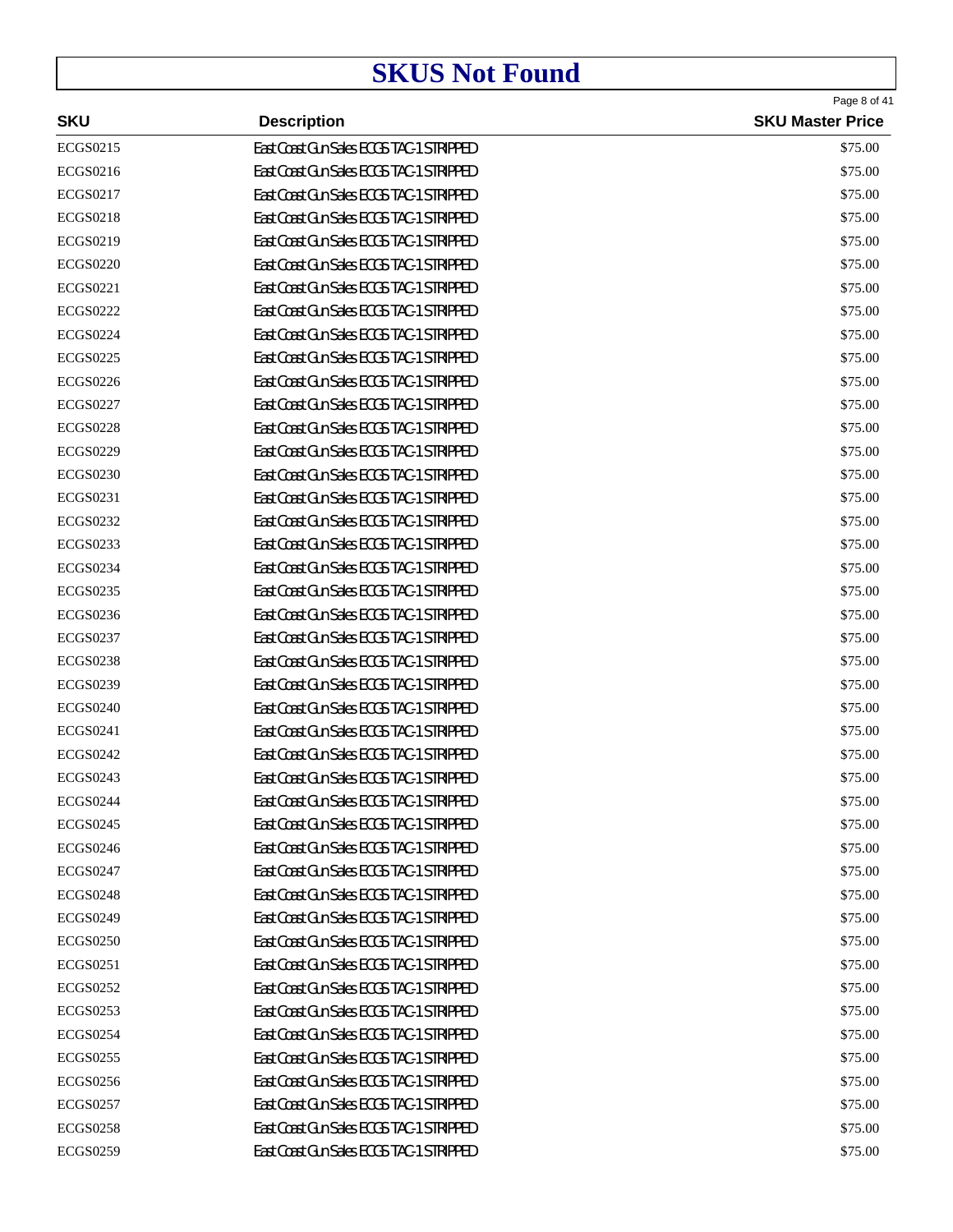|                 |                                          | Page 9 of 41            |
|-----------------|------------------------------------------|-------------------------|
| <b>SKU</b>      | <b>Description</b>                       | <b>SKU Master Price</b> |
| <b>ECGS0260</b> | East Coast Gun Sales ECGS TAC-1 STRIPPED | \$75.00                 |
| <b>ECGS0261</b> | East Coast Gun Sales ECGS TAC-1 STRIPPED | \$75.00                 |
| <b>ECGS0262</b> | East Coast Gun Sales ECGS TAC-1 STRIPPED | \$75.00                 |
| <b>ECGS0263</b> | East Coast Gun Sales ECGS TAC-1 STRIPPED | \$75.00                 |
| <b>ECGS0264</b> | East Coast Gun Sales ECGS TAC-1 STRIPPED | \$75.00                 |
| <b>ECGS0265</b> | East Coast Gun Sales ECGS TAC-1 STRIPPED | \$75.00                 |
| <b>ECGS0266</b> | East Coast Gun Sales ECGS TAC-1 STRIPPED | \$75.00                 |
| <b>ECGS0267</b> | East Coast Gun Sales ECGS TAC-1 STRIPPED | \$75.00                 |
| <b>ECGS0268</b> | East Coast Gun Sales ECGS TAC-1 STRIPPED | \$75.00                 |
| <b>ECGS0269</b> | East Coast Gun Sales ECGS TAC-1 STRIPPED | \$75.00                 |
| <b>ECGS0270</b> | East Coast Gun Sales ECGS TAC-1 STRIPPED | \$75.00                 |
| <b>ECGS0271</b> | East Coast Gun Sales ECGS TAC-1 STRIPPED | \$75.00                 |
| <b>ECGS0272</b> | East Coast Gun Sales ECGS TAC-1 STRIPPED | \$75.00                 |
| ECGS0273        | East Coast Gun Sales ECGS TAC-1 STRIPPED | \$75.00                 |
| <b>ECGS0274</b> | East Coast Gun Sales ECGS TAC-1 STRIPPED | \$75.00                 |
| <b>ECGS0275</b> | East Coast Gun Sales ECGS TAC-1 STRIPPED | \$75.00                 |
| <b>ECGS0276</b> | East Coast Gun Sales ECGS TAC-1 STRIPPED | \$75.00                 |
| <b>ECGS0277</b> | East Coast Gun Sales ECGS TAC-1 STRIPPED | \$75.00                 |
| <b>ECGS0278</b> | East Coast Gun Sales ECGS TAC-1 STRIPPED | \$75.00                 |
| <b>ECGS0279</b> | East Coast Gun Sales ECGS TAC-1 STRIPPED | \$75.00                 |
| <b>ECGS0280</b> | East Coast Gun Sales ECGS TAC-1 STRIPPED | \$75.00                 |
| <b>ECGS0281</b> | East Coast Gun Sales ECGS TAC-1 STRIPPED | \$75.00                 |
| <b>ECGS0282</b> | East Coast Gun Sales ECGS TAC-1 STRIPPED | \$75.00                 |
| <b>ECGS0283</b> | East Coast Gun Sales ECGS TAC-1 STRIPPED | \$75.00                 |
| <b>ECGS0284</b> | East Coast Gun Sales ECGS TAC-1 STRIPPED | \$75.00                 |
| <b>ECGS0285</b> | East Coast Gun Sales ECGS TAC-1 STRIPPED | \$75.00                 |
| <b>ECGS0286</b> | East Coast Gun Sales ECGS TAC-1 STRIPPED | \$75.00                 |
| <b>ECGS0287</b> | East Coast Gun Sales ECGS TAC-1 STRIPPED | \$75.00                 |
| <b>ECGS0288</b> | East Coast Gun Sales ECGS TAC-1 STRIPPED | \$75.00                 |
| <b>ECGS0289</b> | East Coast Gun Sales ECGS TAC-1 STRIPPED | \$75.00                 |
| <b>ECGS0290</b> | East Coast Gun Sales ECGS TAC-1 STRIPPED | \$75.00                 |
| <b>ECGS0291</b> | East Coast Gun Sales ECGS TAC-1 STRIPPED | \$75.00                 |
| <b>ECGS0292</b> | East Coast Gun Sales ECGS TAC-1 STRIPPED | \$75.00                 |
| <b>ECGS0293</b> | East Coast Gun Sales ECGS TAC-1 STRIPPED | \$75.00                 |
| <b>ECGS0294</b> | East Coast Gun Sales ECGS TAC-1 STRIPPED | \$75.00                 |
| <b>ECGS0295</b> | East Coast Gun Sales ECGS TAC-1 STRIPPED | \$75.00                 |
| <b>ECGS0296</b> | East Coast Gun Sales ECGS TAC-1 STRIPPED | \$75.00                 |
| <b>ECGS0297</b> | East Coast Gun Sales ECGS TAC-1 STRIPPED | \$75.00                 |
| <b>ECGS0298</b> | East Coast Gun Sales ECGS TAC-1 STRIPPED | \$75.00                 |
| <b>ECGS0299</b> | East Coast Gun Sales ECGS TAC-1 STRIPPED | \$75.00                 |
| <b>ECGS0300</b> | East Coast Gun Sales ECGS TAC-1 STRIPPED | \$75.00                 |
| <b>ECGS0301</b> | East Coast Gun Sales ECGS TAC-1 STRIPPED | \$75.00                 |
|                 |                                          |                         |
| <b>ECGS0302</b> | East Coast Gun Sales ECGS TAC-1 STRIPPED | \$75.00                 |
| <b>ECGS0303</b> | East Coast Gun Sales ECGS TAC-1 STRIPPED | \$75.00                 |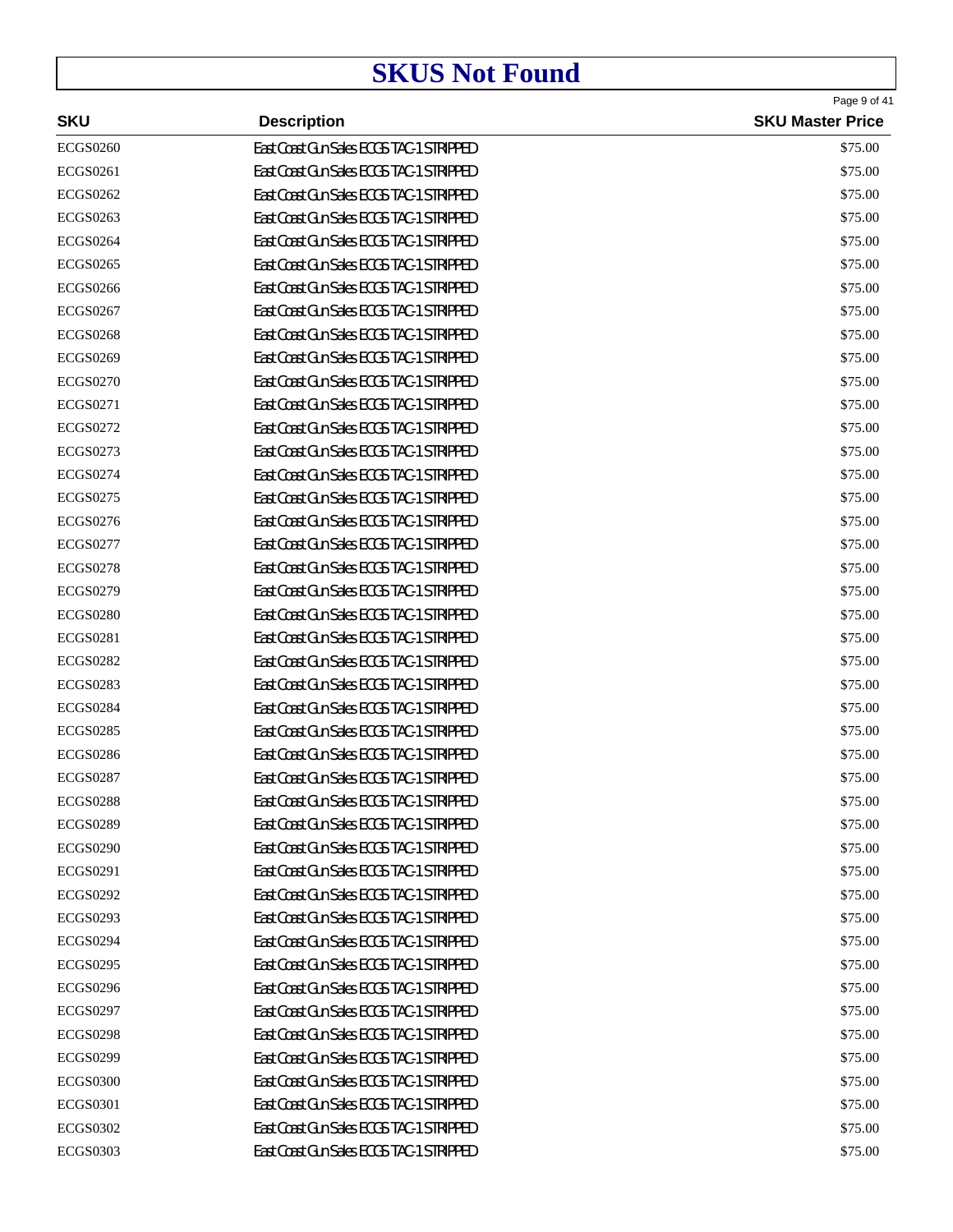| <b>SKU</b>      | <b>Description</b>                       | Page 10 of 41<br><b>SKU Master Price</b> |
|-----------------|------------------------------------------|------------------------------------------|
| <b>ECGS0304</b> | East Coast Gun Sales ECGS TAC-1 STRIPPED | \$75.00                                  |
| <b>ECGS0305</b> | East Coast Gun Sales ECGS TAC-1 STRIPPED | \$75.00                                  |
| <b>ECGS0306</b> | East Coast Gun Sales ECGS TAC-1 STRIPPED | \$75.00                                  |
| <b>ECGS0307</b> | East Coast Gun Sales ECGS TAC-1 STRIPPED | \$75.00                                  |
| <b>ECGS0308</b> | East Coast Gun Sales ECGS TAC-1 STRIPPED | \$75.00                                  |
| <b>ECGS0309</b> | East Coast Gun Sales ECGS TAC-1 STRIPPED | \$75.00                                  |
| <b>ECGS0310</b> | East Coast Gun Sales ECGS TAC-1 STRIPPED | \$75.00                                  |
| <b>ECGS0311</b> | East Coast Gun Sales ECGS TAC-1 STRIPPED | \$75.00                                  |
| <b>ECGS0312</b> | East Coast Gun Sales ECGS TAC-1 STRIPPED | \$75.00                                  |
| <b>ECGS0313</b> | East Coast Gun Sales ECGS TAC-1 STRIPPED | \$75.00                                  |
| <b>ECGS0314</b> | East Coast Gun Sales ECGS TAC-1 STRIPPED | \$75.00                                  |
| <b>ECGS0315</b> | East Coast Gun Sales ECGS TAC-1 STRIPPED | \$75.00                                  |
| <b>ECGS0316</b> | East Coast Gun Sales ECGS TAC-1 STRIPPED | \$75.00                                  |
| <b>ECGS0317</b> | East Coast Gun Sales ECGS TAC-1 STRIPPED | \$75.00                                  |
| <b>ECGS0319</b> | East Coast Gun Sales ECGS TAC-1 STRIPPED | \$75.00                                  |
| <b>ECGS0320</b> | East Coast Gun Sales ECGS TAC-1 STRIPPED | \$75.00                                  |
| <b>ECGS0321</b> | East Coast Gun Sales ECGS TAC-1 STRIPPED | \$75.00                                  |
| <b>ECGS0322</b> | East Coast Gun Sales ECGS TAC-1 STRIPPED | \$75.00                                  |
| <b>ECGS0323</b> | East Coast Gun Sales ECGS TAC-1 STRIPPED | \$75.00                                  |
| <b>ECGS0324</b> | East Coast Gun Sales ECGS TAC-1 STRIPPED | \$75.00                                  |
| <b>ECGS0325</b> | East Coast Gun Sales ECGS TAC-1 STRIPPED | \$75.00                                  |
| <b>ECGS0326</b> | East Coast Gun Sales ECGS TAC-1 STRIPPED | \$75.00                                  |
| <b>ECGS0327</b> | East Coast Gun Sales ECGS TAC-1 STRIPPED | \$75.00                                  |
| <b>ECGS0328</b> | East Coast Gun Sales ECGS TAC-1 STRIPPED | \$75.00                                  |
| <b>ECGS0329</b> | East Coast Gun Sales ECGS TAC-1 STRIPPED | \$75.00                                  |
| <b>ECGS0330</b> | East Coast Gun Sales ECGS TAC-1 STRIPPED | \$75.00                                  |
| <b>ECGS0331</b> | East Coast Gun Sales ECGS TAC-1 STRIPPED | \$75.00                                  |
| <b>ECGS0332</b> | East Coast Gun Sales ECGS TAC-1 STRIPPED | \$75.00                                  |
| <b>ECGS0333</b> | East Coast Gun Sales ECGS TAC-1 STRIPPED | \$75.00                                  |
| <b>ECGS0334</b> | East Coast Gun Sales ECGS TAC-1 STRIPPED | \$75.00                                  |
| <b>ECGS0335</b> | East Coast Gun Sales ECGS TAC-1 STRIPPED | \$75.00                                  |
| <b>ECGS0336</b> | East Coast Gun Sales ECGS TAC-1 STRIPPED | \$75.00                                  |
| <b>ECGS0337</b> | East Coast Gun Sales ECGS TAC-1 STRIPPED | \$75.00                                  |
| <b>ECGS0338</b> | East Coast Gun Sales ECGS TAC-1 STRIPPED | \$75.00                                  |
| <b>ECGS0339</b> | East Coast Gun Sales ECGS TAC-1 STRIPPED | \$75.00                                  |
| <b>ECGS0340</b> | East Coast Gun Sales ECGS TAC-1 STRIPPED | \$75.00                                  |
| <b>ECGS0341</b> | East Coast Gun Sales ECGS TAC-1 STRIPPED | \$75.00                                  |
| <b>ECGS0342</b> | East Coast Gun Sales ECGS TAC-1 STRIPPED | \$75.00                                  |
| <b>ECGS0343</b> | East Coast Gun Sales ECGS TAC-1 STRIPPED | \$75.00                                  |
| <b>ECGS0344</b> | East Coast Gun Sales ECGS TAC-1 STRIPPED | \$75.00                                  |
| <b>ECGS0345</b> | East Coast Gun Sales ECGS TAC-1 STRIPPED | \$75.00                                  |
| <b>ECGS0346</b> | East Coast Gun Sales ECGS TAC-1 STRIPPED | \$75.00                                  |
| <b>ECGS0347</b> | East Coast Gun Sales ECGS TAC-1 STRIPPED | \$75.00                                  |
| <b>ECGS0348</b> | East Coast Gun Sales ECGS TAC-1 STRIPPED | \$75.00                                  |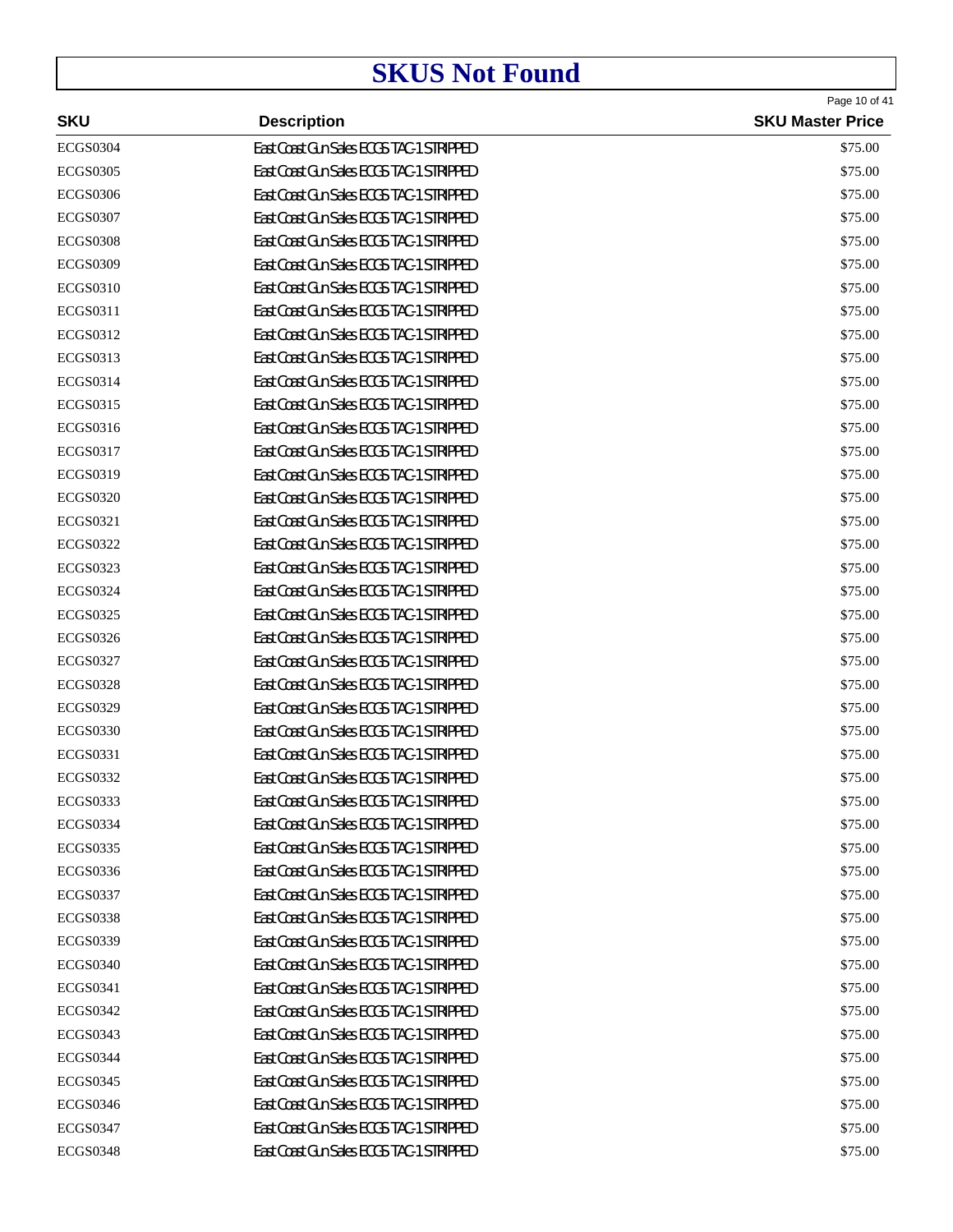| <b>SKU</b>      | <b>Description</b>                       | Page 11 of 41<br><b>SKU Master Price</b> |
|-----------------|------------------------------------------|------------------------------------------|
| <b>ECGS0349</b> | East Coast Gun Sales ECGS TAC-1 STRIPPED | \$75.00                                  |
| <b>ECGS0350</b> | East Coast Gun Sales ECGS TAC-1 STRIPPED | \$75.00                                  |
| <b>ECGS0352</b> | East Coast Gun Sales ECGS TAC-1 STRIPPED | \$75.00                                  |
| <b>ECGS0353</b> | East Coast Gun Sales ECGS TAC-1 STRIPPED | \$75.00                                  |
| <b>ECGS0354</b> | East Coast Gun Sales ECGS TAC-1 STRIPPED | \$75.00                                  |
| <b>ECGS0355</b> | East Coast Gun Sales ECGS TAC-1 STRIPPED | \$75.00                                  |
| <b>ECGS0356</b> | East Coast Gun Sales ECGS TAC-1 STRIPPED | \$75.00                                  |
| <b>ECGS0357</b> | East Coast Gun Sales ECGS TAC-1 STRIPPED | \$75.00                                  |
| <b>ECGS0358</b> | East Coast Gun Sales ECGS TAC-1 STRIPPED | \$75.00                                  |
| <b>ECGS0359</b> | East Coast Gun Sales ECGS TAC-1 STRIPPED | \$75.00                                  |
| <b>ECGS0360</b> | East Coast Gun Sales ECGS TAC-1 STRIPPED | \$75.00                                  |
| <b>ECGS0361</b> | East Coast Gun Sales ECGS TAC-1 STRIPPED | \$75.00                                  |
| <b>ECGS0362</b> | East Coast Gun Sales ECGS TAC-1 STRIPPED | \$75.00                                  |
| <b>ECGS0363</b> | East Coast Gun Sales ECGS TAC-1 STRIPPED | \$75.00                                  |
| <b>ECGS0364</b> | East Coast Gun Sales ECGS TAC-1 STRIPPED | \$75.00                                  |
| <b>ECGS0365</b> | East Coast Gun Sales ECGS TAC-1 STRIPPED | \$75.00                                  |
| <b>ECGS0366</b> | East Coast Gun Sales ECGS TAC-1 STRIPPED | \$75.00                                  |
| <b>ECGS0367</b> | East Coast Gun Sales ECGS TAC-1 STRIPPED | \$75.00                                  |
| <b>ECGS0368</b> | East Coast Gun Sales ECGS TAC-1 STRIPPED | \$75.00                                  |
| <b>ECGS0369</b> | East Coast Gun Sales ECGS TAC-1 STRIPPED | \$75.00                                  |
| <b>ECGS0370</b> | East Coast Gun Sales ECGS TAC-1 STRIPPED | \$75.00                                  |
| <b>ECGS0371</b> | East Coast Gun Sales ECGS TAC-1 STRIPPED | \$75.00                                  |
| <b>ECGS0372</b> | East Coast Gun Sales ECGS TAC-1 STRIPPED | \$75.00                                  |
| <b>ECGS0373</b> | East Coast Gun Sales ECGS TAC-1 STRIPPED | \$75.00                                  |
| <b>ECGS0375</b> | East Coast Gun Sales ECGS TAC-1 STRIPPED | \$75.00                                  |
| <b>ECGS0376</b> | East Coast Gun Sales ECGS TAC-1 STRIPPED | \$75.00                                  |
| <b>ECGS0377</b> | East Coast Gun Sales ECGS TAC-1 STRIPPED | \$75.00                                  |
| <b>ECGS0378</b> | East Coast Gun Sales ECGS TAC-1 STRIPPED | \$75.00                                  |
| <b>ECGS0379</b> | East Coast Gun Sales ECGS TAC-1 STRIPPED | \$75.00                                  |
| <b>ECGS0380</b> | East Coast Gun Sales ECGS TAC-1 STRIPPED | \$75.00                                  |
| <b>ECGS0381</b> | East Coast Gun Sales ECGS TAC-1 STRIPPED | \$75.00                                  |
| <b>ECGS0382</b> | East Coast Gun Sales ECGS TAC-1 STRIPPED | \$75.00                                  |
| <b>ECGS0383</b> | East Coast Gun Sales ECGS TAC-1 STRIPPED | \$75.00                                  |
| <b>ECGS0384</b> | East Coast Gun Sales ECGS TAC-1 STRIPPED | \$75.00                                  |
| <b>ECGS0385</b> | East Coast Gun Sales ECGS TAC-1 STRIPPED | \$75.00                                  |
| <b>ECGS0386</b> | East Coast Gun Sales ECGS TAC-1 STRIPPED | \$75.00                                  |
| <b>ECGS0387</b> | East Coast Gun Sales ECGS TAC-1 STRIPPED | \$75.00                                  |
| <b>ECGS0388</b> | East Coast Gun Sales ECGS TAC-1 STRIPPED | \$75.00                                  |
| <b>ECGS0389</b> | East Coast Gun Sales ECGS TAC-1 STRIPPED | \$75.00                                  |
| <b>ECGS0390</b> | East Coast Gun Sales ECGS TAC-1 STRIPPED | \$75.00                                  |
| <b>ECGS0391</b> | East Coast Gun Sales ECGS TAC-1 STRIPPED | \$75.00                                  |
| <b>ECGS0392</b> | East Coast Gun Sales ECGS TAC-1 STRIPPED | \$75.00                                  |
| <b>ECGS0393</b> | East Coast Gun Sales ECGS TAC-1 STRIPPED | \$75.00                                  |
| <b>ECGS0394</b> | East Coast Gun Sales ECGS TAC-1 STRIPPED | \$75.00                                  |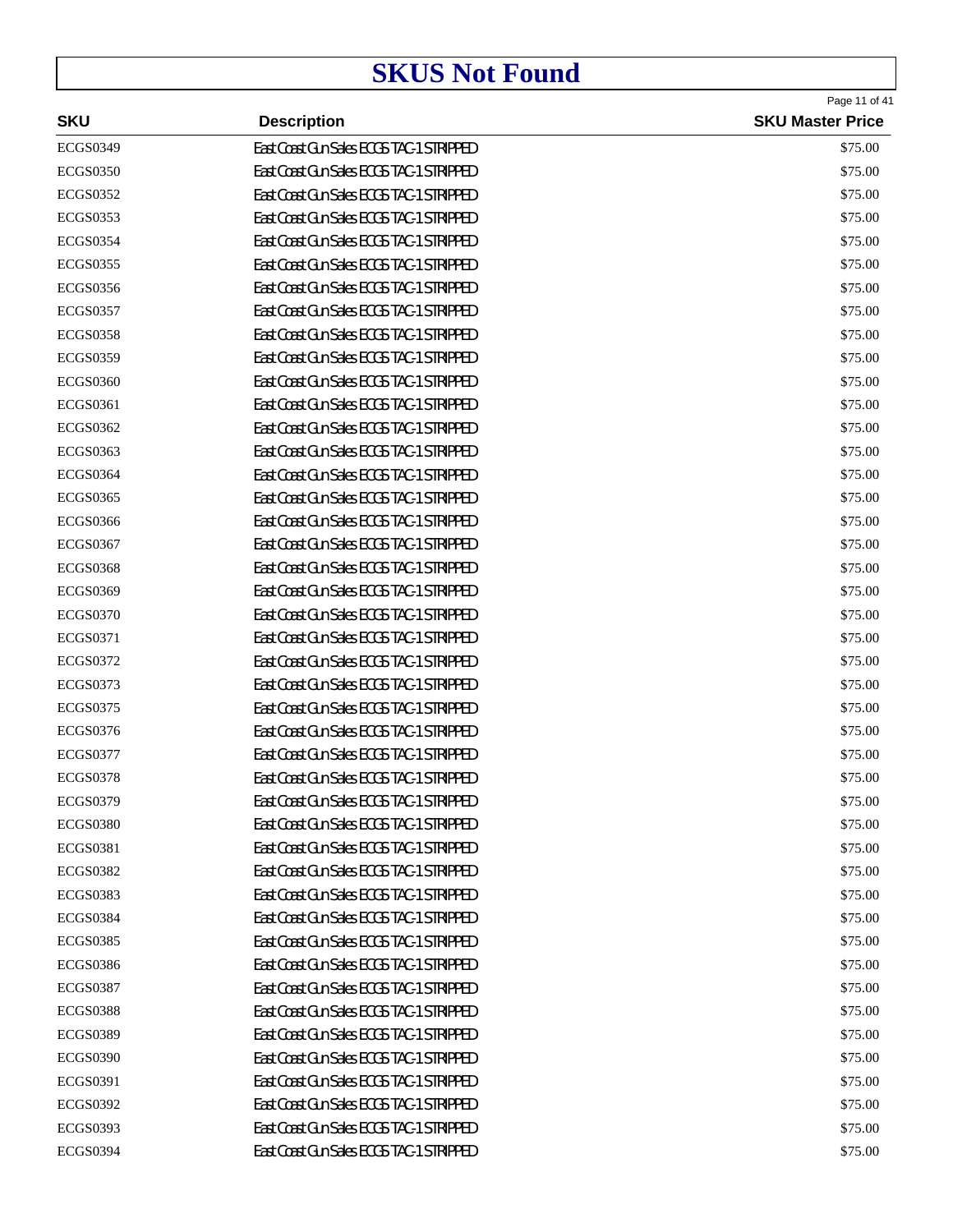| <b>SKU</b>      | <b>Description</b>                       | Page 12 of 41<br><b>SKU Master Price</b> |
|-----------------|------------------------------------------|------------------------------------------|
| <b>ECGS0395</b> | East Coast Gun Sales ECGS TAC-1 STRIPPED | \$75.00                                  |
| <b>ECGS0396</b> | East Coast Gun Sales ECGS TAC-1 STRIPPED | \$75.00                                  |
| <b>ECGS0397</b> | East Coast Gun Sales ECGS TAC-1 STRIPPED | \$75.00                                  |
| <b>ECGS0398</b> | East Coast Gun Sales ECGS TAC-1 STRIPPED | \$75.00                                  |
| <b>ECGS0399</b> | East Coast Gun Sales ECGS TAC-1 STRIPPED | \$75.00                                  |
| <b>ECGS0400</b> | East Coast Gun Sales ECGS TAC-1 STRIPPED | \$75.00                                  |
| <b>ECGS0401</b> | East Coast Gun Sales ECGS TAC-1 STRIPPED | \$75.00                                  |
| <b>ECGS0402</b> | East Coast Gun Sales ECGS TAC-1 STRIPPED | \$75.00                                  |
| <b>ECGS0403</b> | East Coast Gun Sales ECGS TAC-1 STRIPPED | \$75.00                                  |
| <b>ECGS0404</b> | East Coast Gun Sales ECGS TAC-1 STRIPPED | \$75.00                                  |
| <b>ECGS0405</b> | East Coast Gun Sales ECGS TAC-1 STRIPPED | \$75.00                                  |
| <b>ECGS0406</b> | East Coast Gun Sales ECGS TAC-1 STRIPPED | \$75.00                                  |
| <b>ECGS0407</b> | East Coast Gun Sales ECGS TAC-1 STRIPPED | \$75.00                                  |
| <b>ECGS0408</b> | East Coast Gun Sales ECGS TAC-1 STRIPPED | \$75.00                                  |
| <b>ECGS0409</b> | East Coast Gun Sales ECGS TAC-1 STRIPPED | \$75.00                                  |
| <b>ECGS0410</b> | East Coast Gun Sales ECGS TAC-1 STRIPPED | \$75.00                                  |
| <b>ECGS0411</b> | East Coast Gun Sales ECGS TAC-1 STRIPPED | \$75.00                                  |
| <b>ECGS0412</b> | East Coast Gun Sales ECGS TAC-1 STRIPPED | \$75.00                                  |
| <b>ECGS0414</b> | East Coast Gun Sales ECGS TAC-1 STRIPPED | \$75.00                                  |
| <b>ECGS0415</b> | East Coast Gun Sales ECGS TAC-1 STRIPPED | \$75.00                                  |
| <b>ECGS0416</b> | East Coast Gun Sales ECGS TAC-1 STRIPPED | \$75.00                                  |
| <b>ECGS0418</b> | East Coast Gun Sales ECGS TAC-1 STRIPPED | \$75.00                                  |
| <b>ECGS0419</b> | East Coast Gun Sales ECGS TAC-1 STRIPPED | \$75.00                                  |
| <b>ECGS0420</b> | East Coast Gun Sales ECGS TAC-1 STRIPPED | \$75.00                                  |
| <b>ECGS0421</b> | East Coast Gun Sales ECGS TAC-1 STRIPPED | \$75.00                                  |
| <b>ECGS0423</b> | East Coast Gun Sales ECGS TAC-1 STRIPPED | \$75.00                                  |
| <b>ECGS0424</b> | East Coast Gun Sales ECGS TAC-1 STRIPPED | \$75.00                                  |
| <b>ECGS0425</b> | East Coast Gun Sales ECGS TAC-1 STRIPPED | \$75.00                                  |
| <b>ECGS0426</b> | East Coast Gun Sales ECGS TAC-1 STRIPPED | \$75.00                                  |
| <b>ECGS0427</b> | East Coast Gun Sales ECGS TAC-1 STRIPPED | \$75.00                                  |
| <b>ECGS0428</b> | East Coast Gun Sales ECGS TAC-1 STRIPPED | \$75.00                                  |
| <b>ECGS0429</b> | East Coast Gun Sales ECGS TAC-1 STRIPPED | \$75.00                                  |
| <b>ECGS0430</b> | East Coast Gun Sales ECGS TAC-1 STRIPPED | \$75.00                                  |
| ECGS0431        | East Coast Gun Sales ECGS TAC-1 STRIPPED | \$75.00                                  |
| <b>ECGS0432</b> | East Coast Gun Sales ECGS TAC-1 STRIPPED | \$75.00                                  |
| <b>ECGS0433</b> | East Coast Gun Sales ECGS TAC-1 STRIPPED | \$75.00                                  |
| <b>ECGS0434</b> | East Coast Gun Sales ECGS TAC-1 STRIPPED | \$75.00                                  |
| <b>ECGS0435</b> | East Coast Gun Sales ECGS TAC-1 STRIPPED | \$75.00                                  |
| <b>ECGS0436</b> | East Coast Gun Sales ECGS TAC-1 STRIPPED | \$75.00                                  |
| <b>ECGS0437</b> | East Coast Gun Sales ECGS TAC-1 STRIPPED | \$75.00                                  |
| <b>ECGS0438</b> | East Coast Gun Sales ECGS TAC-1 STRIPPED | \$75.00                                  |
| <b>ECGS0439</b> | East Coast Gun Sales ECGS TAC-1 STRIPPED | \$75.00                                  |
| <b>ECGS0440</b> | East Coast Gun Sales ECGS TAC-1 STRIPPED | \$75.00                                  |
| <b>ECGS0441</b> | East Coast Gun Sales ECGS TAC-1 STRIPPED | \$75.00                                  |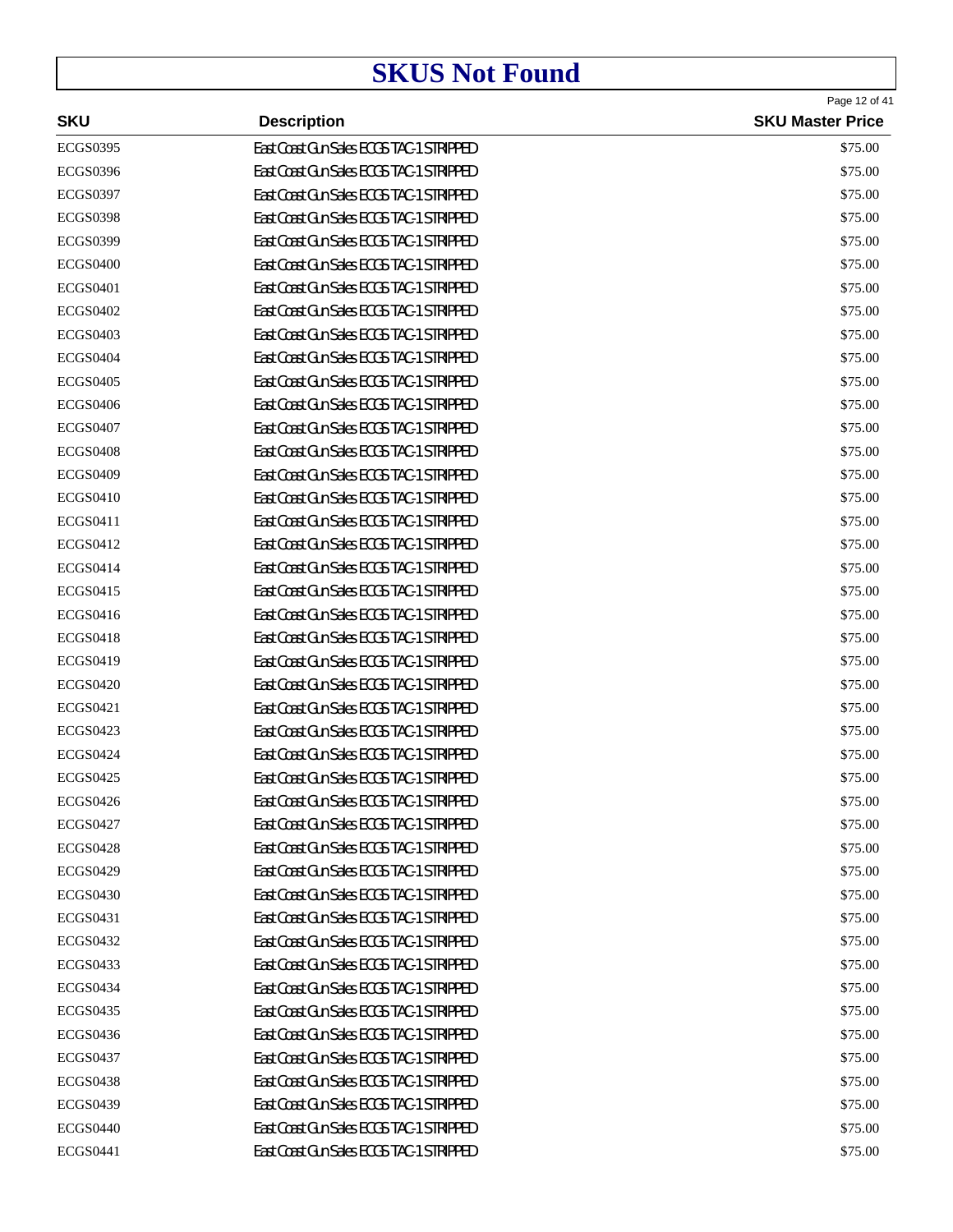| <b>SKU</b>      | <b>Description</b>                       | Page 13 of 41<br><b>SKU Master Price</b> |
|-----------------|------------------------------------------|------------------------------------------|
| <b>ECGS0442</b> | East Coast Gun Sales ECGS TAC-1 STRIPPED | \$75.00                                  |
| <b>ECGS0443</b> | East Coast Gun Sales ECGS TAC-1 STRIPPED | \$75.00                                  |
| <b>ECGS0444</b> | East Coast Gun Sales ECGS TAC-1 STRIPPED | \$75.00                                  |
| <b>ECGS0445</b> | East Coast Gun Sales ECGS TAC-1 STRIPPED | \$75.00                                  |
| <b>ECGS0446</b> | East Coast Gun Sales ECGS TAC-1 STRIPPED | \$75.00                                  |
| <b>ECGS0447</b> | East Coast Gun Sales ECGS TAC-1 STRIPPED | \$75.00                                  |
| <b>ECGS0448</b> | East Coast Gun Sales ECGS TAC-1 STRIPPED | \$75.00                                  |
| <b>ECGS0449</b> | East Coast Gun Sales ECGS TAC-1 STRIPPED | \$75.00                                  |
| <b>ECGS0450</b> | East Coast Gun Sales ECGS TAC-1 STRIPPED | \$75.00                                  |
| <b>ECGS0451</b> | East Coast Gun Sales ECGS TAC-1 STRIPPED | \$75.00                                  |
| <b>ECGS0452</b> | East Coast Gun Sales ECGS TAC-1 STRIPPED | \$75.00                                  |
| <b>ECGS0453</b> | East Coast Gun Sales ECGS TAC-1 STRIPPED | \$75.00                                  |
| <b>ECGS0454</b> | East Coast Gun Sales ECGS TAC-1 STRIPPED | \$75.00                                  |
| <b>ECGS0455</b> | East Coast Gun Sales ECGS TAC-1 STRIPPED | \$75.00                                  |
| <b>ECGS0456</b> | East Coast Gun Sales ECGS TAC-1 STRIPPED | \$75.00                                  |
| <b>ECGS0457</b> | East Coast Gun Sales ECGS TAC-1 STRIPPED | \$75.00                                  |
| <b>ECGS0458</b> | East Coast Gun Sales ECGS TAC-1 STRIPPED | \$75.00                                  |
| <b>ECGS0459</b> | East Coast Gun Sales ECGS TAC-1 STRIPPED | \$75.00                                  |
| <b>ECGS0460</b> | East Coast Gun Sales ECGS TAC-1 STRIPPED | \$75.00                                  |
| <b>ECGS0461</b> | East Coast Gun Sales ECGS TAC-1 STRIPPED | \$75.00                                  |
| <b>ECGS0462</b> | East Coast Gun Sales ECGS TAC-1 STRIPPED | \$75.00                                  |
| <b>ECGS0464</b> | East Coast Gun Sales ECGS TAC-1 STRIPPED | \$75.00                                  |
| <b>ECGS0465</b> | East Coast Gun Sales ECGS TAC-1 STRIPPED | \$75.00                                  |
| <b>ECGS0466</b> | East Coast Gun Sales ECGS TAC-1 STRIPPED | \$75.00                                  |
| <b>ECGS0467</b> | East Coast Gun Sales ECGS TAC-1 STRIPPED | \$75.00                                  |
| <b>ECGS0468</b> | East Coast Gun Sales ECGS TAC-1 STRIPPED | \$75.00                                  |
| <b>ECGS0469</b> | East Coast Gun Sales ECGS TAC-1 STRIPPED | \$75.00                                  |
| <b>ECGS0470</b> | East Coast Gun Sales ECGS TAC-1 STRIPPED | \$75.00                                  |
| <b>ECGS0471</b> | East Coast Gun Sales ECGS TAC-1 STRIPPED | \$75.00                                  |
| <b>ECGS0472</b> | East Coast Gun Sales ECGS TAC-1 STRIPPED | \$75.00                                  |
| <b>ECGS0473</b> | East Coast Gun Sales ECGS TAC-1 STRIPPED | \$75.00                                  |
| <b>ECGS0474</b> | East Coast Gun Sales ECGS TAC-1 STRIPPED | \$75.00                                  |
| <b>ECGS0475</b> | East Coast Gun Sales ECGS TAC-1 STRIPPED | \$75.00                                  |
| <b>ECGS0476</b> | East Coast Gun Sales ECGS TAC-1 STRIPPED | \$75.00                                  |
| <b>ECGS0477</b> | East Coast Gun Sales ECGS TAC-1 STRIPPED | \$75.00                                  |
| <b>ECGS0478</b> | East Coast Gun Sales ECGS TAC-1 STRIPPED | \$75.00                                  |
| <b>ECGS0479</b> | East Coast Gun Sales ECGS TAC-1 STRIPPED | \$75.00                                  |
| <b>ECGS0480</b> | East Coast Gun Sales ECGS TAC-1 STRIPPED | \$75.00                                  |
| <b>ECGS0481</b> | East Coast Gun Sales ECGS TAC-1 STRIPPED | \$75.00                                  |
| <b>ECGS0482</b> | East Coast Gun Sales ECGS TAC-1 STRIPPED | \$75.00                                  |
| <b>ECGS0483</b> | East Coast Gun Sales ECGS TAC-1 STRIPPED | \$75.00                                  |
| <b>ECGS0484</b> | East Coast Gun Sales ECGS TAC-1 STRIPPED | \$75.00                                  |
| <b>ECGS0485</b> | East Coast Gun Sales ECGS TAC-1 STRIPPED | \$75.00                                  |
| <b>ECGS0487</b> | East Coast Gun Sales ECGS TAC-1 STRIPPED | \$75.00                                  |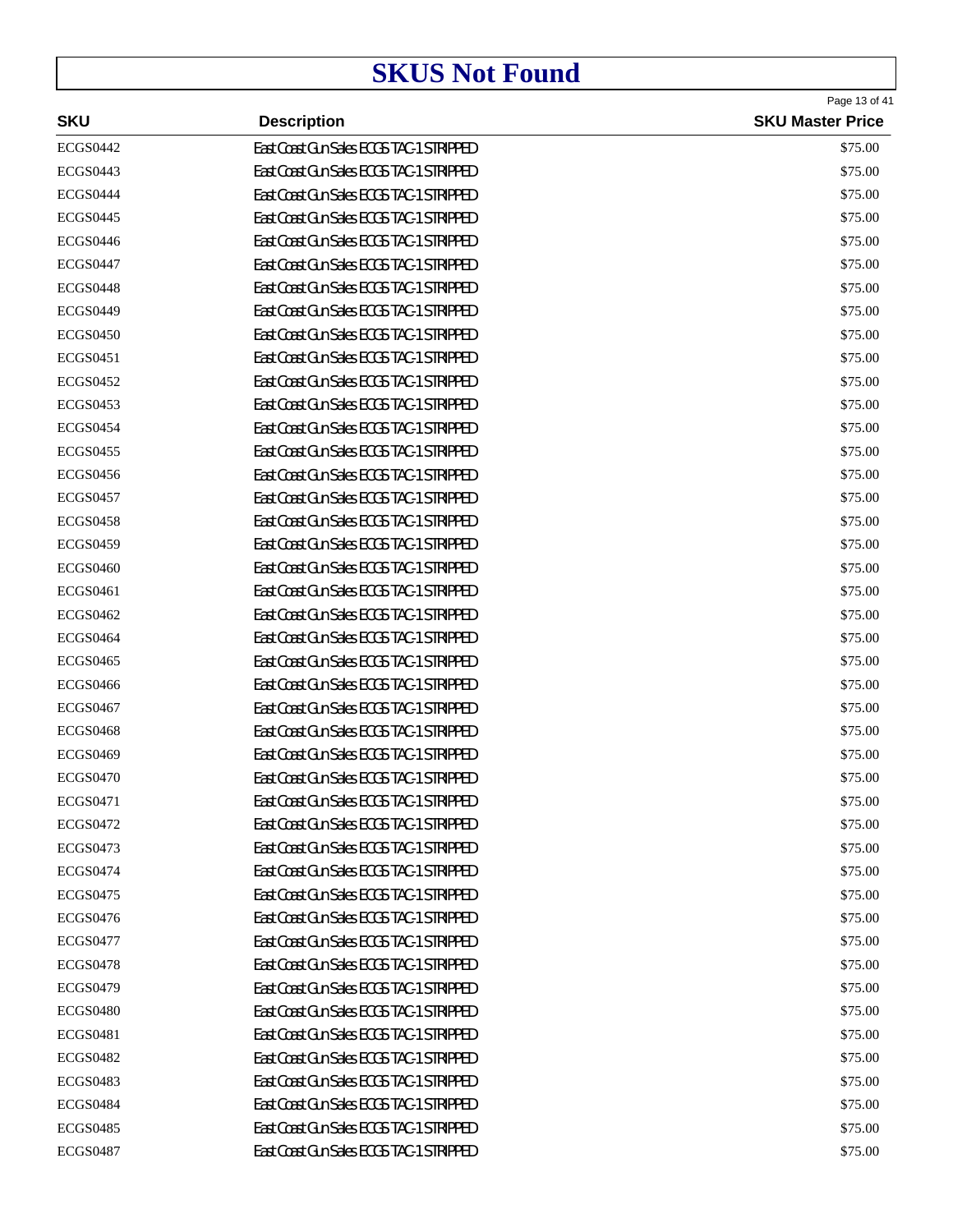|                 |                                          | Page 14 of 41           |
|-----------------|------------------------------------------|-------------------------|
| <b>SKU</b>      | <b>Description</b>                       | <b>SKU Master Price</b> |
| <b>ECGS0488</b> | East Coast Gun Sales ECGS TAC-1 STRIPPED | \$75.00                 |
| <b>ECGS0489</b> | East Coast Gun Sales ECGS TAC-1 STRIPPED | \$75.00                 |
| <b>ECGS0490</b> | East Coast Gun Sales ECGS TAC-1 STRIPPED | \$75.00                 |
| <b>ECGS0491</b> | East Coast Gun Sales ECGS TAC-1 STRIPPED | \$75.00                 |
| <b>ECGS0492</b> | East Coast Gun Sales ECGS TAC-1 STRIPPED | \$75.00                 |
| <b>ECGS0494</b> | East Coast Gun Sales ECGS TAC-1 STRIPPED | \$75.00                 |
| <b>ECGS0495</b> | East Coast Gun Sales ECGS TAC-1 STRIPPED | \$75.00                 |
| <b>ECGS0496</b> | East Coast Gun Sales ECGS TAC-1 STRIPPED | \$75.00                 |
| <b>ECGS0497</b> | East Coast Gun Sales ECGS TAC-1 STRIPPED | \$75.00                 |
| <b>ECGS0498</b> | East Coast Gun Sales ECGS TAC-1 STRIPPED | \$75.00                 |
| <b>ECGS0499</b> | East Coast Gun Sales ECGS TAC-1 STRIPPED | \$75.00                 |
| <b>ECGS0500</b> | East Coast Gun Sales ECGS TAC-1 STRIPPED | \$75.00                 |
| <b>ECGS0534</b> | East Coast Gun Sales ECGS TAC-1 STRIPPED | \$75.00                 |
| <b>ECGS0551</b> | East Coast Gun Sales ECGS TAC-1 STRIPPED | \$75.00                 |
| <b>ECGS0552</b> | East Coast Gun Sales ECGS TAC-1 STRIPPED | \$75.00                 |
| <b>ECGS0553</b> | East Coast Gun Sales ECGS TAC-1 STRIPPED | \$75.00                 |
| <b>ECGS0554</b> | East Coast Gun Sales ECGS TAC-1 STRIPPED | \$75.00                 |
| <b>ECGS0555</b> | East Coast Gun Sales ECGS TAC-1 STRIPPED | \$75.00                 |
| <b>ECGS0557</b> | East Coast Gun Sales ECGS TAC-1 STRIPPED | \$75.00                 |
| <b>ECGS0558</b> | East Coast Gun Sales ECGS TAC-1 STRIPPED | \$75.00                 |
| <b>ECGS0559</b> | East Coast Gun Sales ECGS TAC-1 STRIPPED | \$75.00                 |
| <b>ECGS0560</b> | East Coast Gun Sales ECGS TAC-1 STRIPPED | \$75.00                 |
| <b>ECGS0561</b> | East Coast Gun Sales ECGS TAC-1 STRIPPED | \$75.00                 |
| <b>ECGS0562</b> | East Coast Gun Sales ECGS TAC-1 STRIPPED | \$75.00                 |
| <b>ECGS0563</b> | East Coast Gun Sales ECGS TAC-1 STRIPPED | \$75.00                 |
| <b>ECGS0564</b> | East Coast Gun Sales ECGS TAC-1 STRIPPED | \$75.00                 |
| <b>ECGS0565</b> | East Coast Gun Sales ECGS TAC-1 STRIPPED | \$75.00                 |
| <b>ECGS0566</b> | East Coast Gun Sales ECGS TAC-1 STRIPPED | \$75.00                 |
| <b>ECGS0567</b> | East Coast Gun Sales ECGS TAC-1 STRIPPED | \$75.00                 |
| <b>ECGS0568</b> | East Coast Gun Sales ECGS TAC-1 STRIPPED | \$75.00                 |
| <b>ECGS0569</b> | East Coast Gun Sales ECGS TAC-1 STRIPPED | \$75.00                 |
| <b>ECGS0570</b> | East Coast Gun Sales ECGS TAC-1 STRIPPED | \$75.00                 |
| <b>ECGS0571</b> | East Coast Gun Sales ECGS TAC-1 STRIPPED | \$75.00                 |
| <b>ECGS0572</b> | East Coast Gun Sales ECGS TAC-1 STRIPPED | \$75.00                 |
| <b>ECGS0573</b> | East Coast Gun Sales ECGS TAC-1 STRIPPED | \$75.00                 |
| <b>ECGS0574</b> | East Coast Gun Sales ECGS TAC-1 STRIPPED | \$75.00                 |
| <b>ECGS0575</b> | East Coast Gun Sales ECGS TAC-1 STRIPPED | \$75.00                 |
| <b>ECGS0576</b> | East Coast Gun Sales ECGS TAC-1 STRIPPED | \$75.00                 |
| <b>ECGS0577</b> | East Coast Gun Sales ECGS TAC-1 STRIPPED | \$75.00                 |
| <b>ECGS0579</b> | East Coast Gun Sales ECGS TAC-1 STRIPPED | \$75.00                 |
| <b>ECGS0580</b> | East Coast Gun Sales ECGS TAC-1 STRIPPED | \$75.00                 |
| <b>ECGS0581</b> | East Coast Gun Sales ECGS TAC-1 STRIPPED | \$75.00                 |
| <b>ECGS0582</b> | East Coast Gun Sales ECGS TAC-1 STRIPPED | \$75.00                 |
| <b>ECGS0583</b> | East Coast Gun Sales ECGS TAC-1 STRIPPED | \$75.00                 |
|                 |                                          |                         |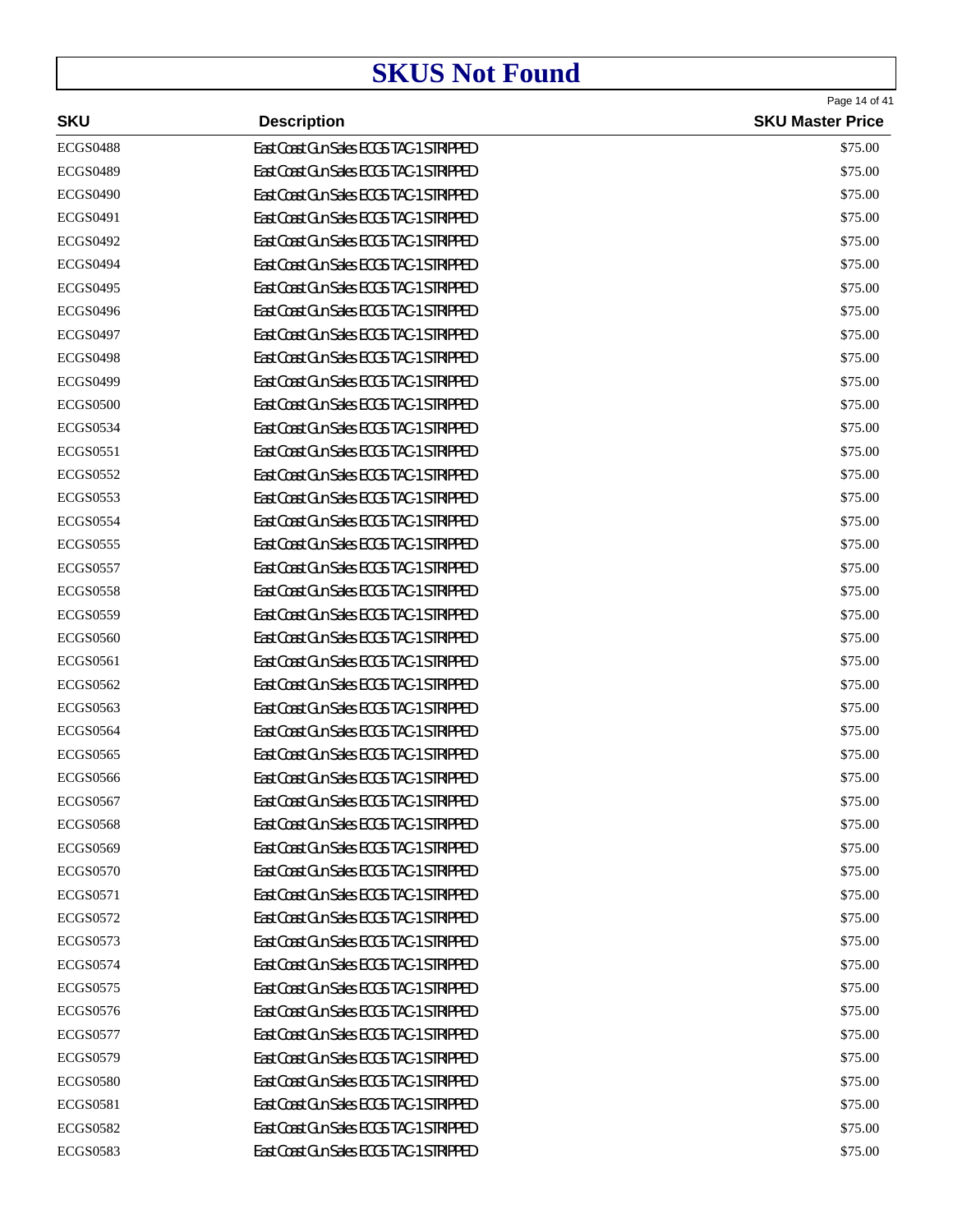|                 |                                          | Page 15 of 41           |
|-----------------|------------------------------------------|-------------------------|
| <b>SKU</b>      | <b>Description</b>                       | <b>SKU Master Price</b> |
| <b>ECGS0584</b> | East Coast Gun Sales ECGS TAC-1 STRIPPED | \$75.00                 |
| <b>ECGS0585</b> | East Coast Gun Sales ECGS TAC-1 STRIPPED | \$75.00                 |
| <b>ECGS0586</b> | East Coast Gun Sales ECGS TAC-1 STRIPPED | \$75.00                 |
| <b>ECGS0587</b> | East Coast Gun Sales ECGS TAC-1 STRIPPED | \$75.00                 |
| <b>ECGS0588</b> | East Coast Gun Sales ECGS TAC-1 STRIPPED | \$75.00                 |
| <b>ECGS0589</b> | East Coast Gun Sales ECGS TAC-1 STRIPPED | \$75.00                 |
| <b>ECGS0590</b> | East Coast Gun Sales ECGS TAC-1 STRIPPED | \$75.00                 |
| <b>ECGS0591</b> | East Coast Gun Sales ECGS TAC-1 STRIPPED | \$75.00                 |
| <b>ECGS0592</b> | East Coast Gun Sales ECGS TAC-1 STRIPPED | \$75.00                 |
| <b>ECGS0593</b> | East Coast Gun Sales ECGS TAC-1 STRIPPED | \$75.00                 |
| <b>ECGS0594</b> | East Coast Gun Sales ECGS TAC-1 STRIPPED | \$75.00                 |
| <b>ECGS0595</b> | East Coast Gun Sales ECGS TAC-1 STRIPPED | \$75.00                 |
| <b>ECGS0596</b> | East Coast Gun Sales ECGS TAC-1 STRIPPED | \$75.00                 |
| <b>ECGS0597</b> | East Coast Gun Sales ECGS TAC-1 STRIPPED | \$75.00                 |
| <b>ECGS0598</b> | East Coast Gun Sales ECGS TAC-1 STRIPPED | \$75.00                 |
| <b>ECGS0599</b> | East Coast Gun Sales ECGS TAC-1 STRIPPED | \$75.00                 |
| <b>ECGS0600</b> | East Coast Gun Sales ECGS TAC-1 STRIPPED | \$75.00                 |
| <b>ECGS0601</b> | East Coast Gun Sales ECGS TAC-1 STRIPPED | \$75.00                 |
| <b>ECGS0602</b> | East Coast Gun Sales ECGS TAC-1 STRIPPED | \$75.00                 |
| <b>ECGS0603</b> | East Coast Gun Sales ECGS TAC-1 STRIPPED | \$75.00                 |
| <b>ECGS0604</b> | East Coast Gun Sales ECGS TAC-1 STRIPPED | \$75.00                 |
| <b>ECGS0605</b> | East Coast Gun Sales ECGS TAC-1 STRIPPED | \$75.00                 |
| <b>ECGS0606</b> | East Coast Gun Sales ECGS TAC-1 STRIPPED | \$75.00                 |
| <b>ECGS0607</b> | East Coast Gun Sales ECGS TAC-1 STRIPPED | \$75.00                 |
| <b>ECGS0608</b> | East Coast Gun Sales ECGS TAC-1 STRIPPED | \$75.00                 |
| <b>ECGS0609</b> | East Coast Gun Sales ECGS TAC-1 STRIPPED | \$75.00                 |
| <b>ECGS0610</b> | East Coast Gun Sales ECGS TAC-1 STRIPPED | \$75.00                 |
| <b>ECGS0612</b> | East Coast Gun Sales ECGS TAC-1 STRIPPED | \$75.00                 |
| ECGS0613        | East Coast Gun Sales ECGS TAC-1 STRIPPED | \$75.00                 |
| <b>ECGS0614</b> | East Coast Gun Sales ECGS TAC-1 STRIPPED | \$75.00                 |
| <b>ECGS0615</b> | East Coast Gun Sales ECGS TAC-1 STRIPPED | \$75.00                 |
| <b>ECGS0616</b> | East Coast Gun Sales ECGS TAC-1 STRIPPED | \$75.00                 |
| <b>ECGS0617</b> | East Coast Gun Sales ECGS TAC-1 STRIPPED | \$75.00                 |
| <b>ECGS0618</b> | East Coast Gun Sales ECGS TAC-1 STRIPPED | \$75.00                 |
| <b>ECGS0619</b> | East Coast Gun Sales ECGS TAC-1 STRIPPED | \$75.00                 |
| <b>ECGS0620</b> | East Coast Gun Sales ECGS TAC-1 STRIPPED | \$75.00                 |
| ECGS0621        | East Coast Gun Sales ECGS TAC-1 STRIPPED | \$75.00                 |
| <b>ECGS0622</b> | East Coast Gun Sales ECGS TAC-1 STRIPPED | \$75.00                 |
| ECGS0623        | East Coast Gun Sales ECGS TAC-1 STRIPPED | \$75.00                 |
| <b>ECGS0624</b> | East Coast Gun Sales ECGS TAC-1 STRIPPED | \$75.00                 |
| <b>ECGS0625</b> | East Coast Gun Sales ECGS TAC-1 STRIPPED | \$75.00                 |
| <b>ECGS0626</b> | East Coast Gun Sales ECGS TAC-1 STRIPPED | \$75.00                 |
| <b>ECGS0628</b> | East Coast Gun Sales ECGS TAC-1 STRIPPED | \$75.00                 |
| <b>ECGS0629</b> | East Coast Gun Sales ECGS TAC-1 STRIPPED | \$75.00                 |
|                 |                                          |                         |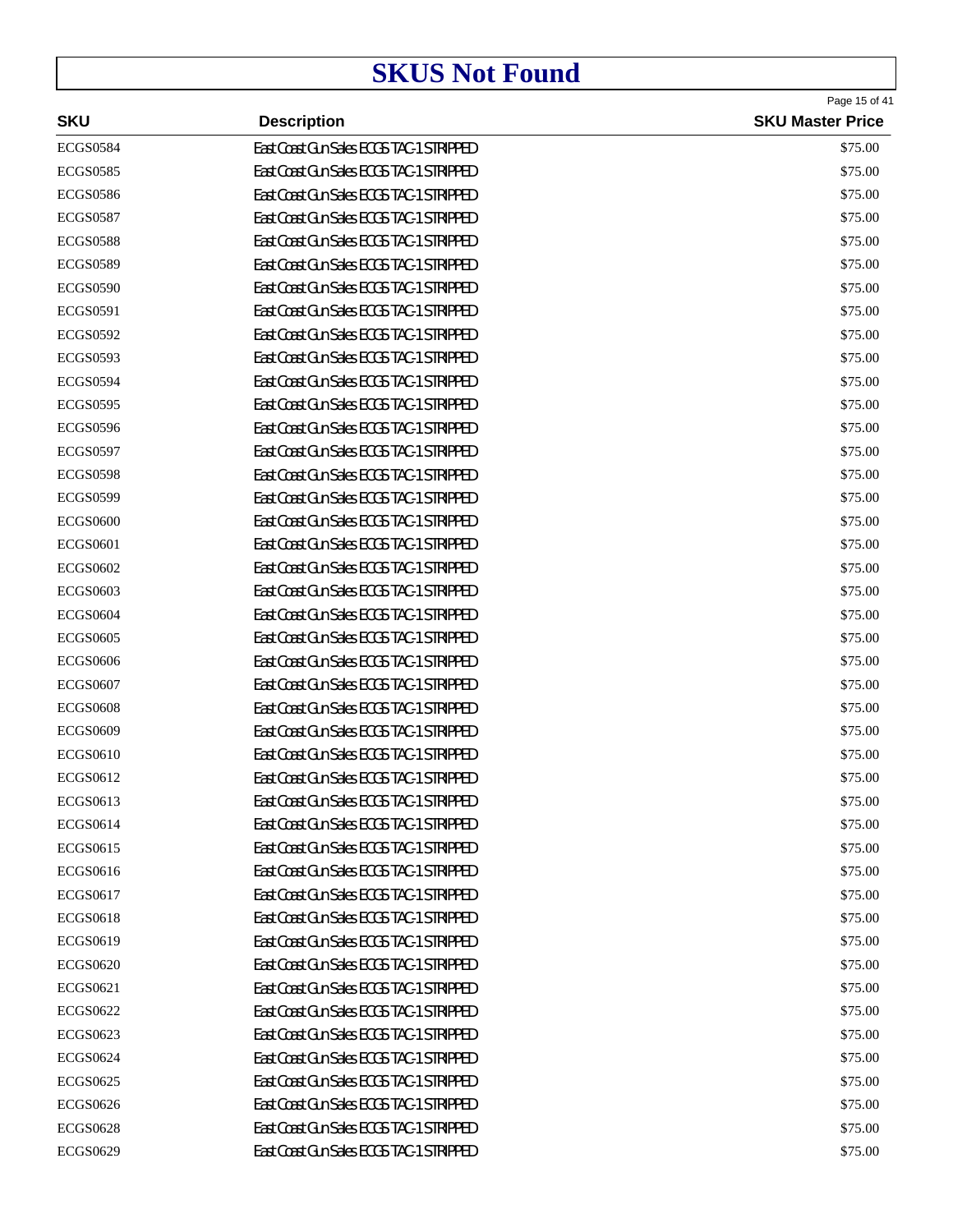| <b>SKU</b>      | <b>Description</b>                       | Page 16 of 41<br><b>SKU Master Price</b> |
|-----------------|------------------------------------------|------------------------------------------|
| <b>ECGS0630</b> | East Coast Gun Sales ECGS TAC-1 STRIPPED | \$75.00                                  |
| <b>ECGS0631</b> | East Coast Gun Sales ECGS TAC-1 STRIPPED | \$75.00                                  |
| <b>ECGS0632</b> | East Coast Gun Sales ECGS TAC-1 STRIPPED | \$75.00                                  |
| <b>ECGS0634</b> | East Coast Gun Sales ECGS TAC-1 STRIPPED | \$75.00                                  |
| <b>ECGS0635</b> | East Coast Gun Sales ECGS TAC-1 STRIPPED | \$75.00                                  |
| <b>ECGS0636</b> | East Coast Gun Sales ECGS TAC-1 STRIPPED | \$75.00                                  |
| <b>ECGS0637</b> | East Coast Gun Sales ECGS TAC-1 STRIPPED | \$75.00                                  |
| <b>ECGS0638</b> | East Coast Gun Sales ECGS TAC-1 STRIPPED | \$75.00                                  |
| <b>ECGS0639</b> | East Coast Gun Sales ECGS TAC-1 STRIPPED | \$75.00                                  |
| <b>ECGS0640</b> | East Coast Gun Sales ECGS TAC-1 STRIPPED | \$75.00                                  |
| <b>ECGS0641</b> | East Coast Gun Sales ECGS TAC-1 STRIPPED | \$75.00                                  |
| <b>ECGS0642</b> | East Coast Gun Sales ECGS TAC-1 STRIPPED | \$75.00                                  |
| <b>ECGS0643</b> | East Coast Gun Sales ECGS TAC-1 STRIPPED | \$75.00                                  |
| <b>ECGS0644</b> | East Coast Gun Sales ECGS TAC-1 STRIPPED | \$75.00                                  |
| <b>ECGS0645</b> | East Coast Gun Sales ECGS TAC-1 STRIPPED | \$75.00                                  |
| <b>ECGS0646</b> | East Coast Gun Sales ECGS TAC-1 STRIPPED | \$75.00                                  |
| <b>ECGS0647</b> | East Coast Gun Sales ECGS TAC-1 STRIPPED | \$75.00                                  |
| <b>ECGS0648</b> | East Coast Gun Sales ECGS TAC-1 STRIPPED | \$75.00                                  |
| <b>ECGS0649</b> | East Coast Gun Sales ECGS TAC-1 STRIPPED | \$75.00                                  |
| <b>ECGS0650</b> | East Coast Gun Sales ECGS TAC-1 STRIPPED | \$75.00                                  |
| <b>ECGS0651</b> | East Coast Gun Sales ECGS TAC-1 STRIPPED | \$75.00                                  |
| <b>ECGS0652</b> | East Coast Gun Sales ECGS TAC-1 STRIPPED | \$75.00                                  |
| <b>ECGS0653</b> | East Coast Gun Sales ECGS TAC-1 STRIPPED | \$75.00                                  |
| <b>ECGS0654</b> | East Coast Gun Sales ECGS TAC-1 STRIPPED | \$75.00                                  |
| <b>ECGS0655</b> | East Coast Gun Sales ECGS TAC-1 STRIPPED | \$75.00                                  |
| <b>ECGS0656</b> | East Coast Gun Sales ECGS TAC-1 STRIPPED | \$75.00                                  |
| <b>ECGS0657</b> | East Coast Gun Sales ECGS TAC-1 STRIPPED | \$75.00                                  |
| <b>ECGS0658</b> | East Coast Gun Sales ECGS TAC-1 STRIPPED | \$75.00                                  |
| <b>ECGS0659</b> | East Coast Gun Sales ECGS TAC-1 STRIPPED | \$75.00                                  |
| <b>ECGS0660</b> | East Coast Gun Sales ECGS TAC-1 STRIPPED | \$75.00                                  |
| <b>ECGS0669</b> | East Coast Gun Sales ECGS TAC-1 STRIPPED | \$75.00                                  |
| <b>ECGS0676</b> | East Coast Gun Sales ECGS TAC-1 STRIPPED | \$75.00                                  |
| <b>ECGS0677</b> | East Coast Gun Sales ECGS TAC-1 STRIPPED | \$75.00                                  |
| <b>ECGS0678</b> | East Coast Gun Sales ECGS TAC-1 STRIPPED | \$75.00                                  |
| <b>ECGS0679</b> | East Coast Gun Sales ECGS TAC-1 STRIPPED | \$75.00                                  |
| <b>ECGS0680</b> | East Coast Gun Sales ECGS TAC-1 STRIPPED | \$75.00                                  |
| ECGS0681        | East Coast Gun Sales ECGS TAC-1 STRIPPED | \$75.00                                  |
| <b>ECGS0682</b> | East Coast Gun Sales ECGS TAC-1 STRIPPED | \$75.00                                  |
| <b>ECGS0683</b> | East Coast Gun Sales ECGS TAC-1 STRIPPED | \$75.00                                  |
| <b>ECGS0684</b> | East Coast Gun Sales ECGS TAC-1 STRIPPED | \$75.00                                  |
| <b>ECGS0685</b> | East Coast Gun Sales ECGS TAC-1 STRIPPED | \$75.00                                  |
| <b>ECGS0686</b> | East Coast Gun Sales ECGS TAC-1 STRIPPED | \$75.00                                  |
| <b>ECGS0687</b> | East Coast Gun Sales ECGS TAC-1 STRIPPED | \$75.00                                  |
| <b>ECGS0688</b> | East Coast Gun Sales ECGS TAC-1 STRIPPED | \$75.00                                  |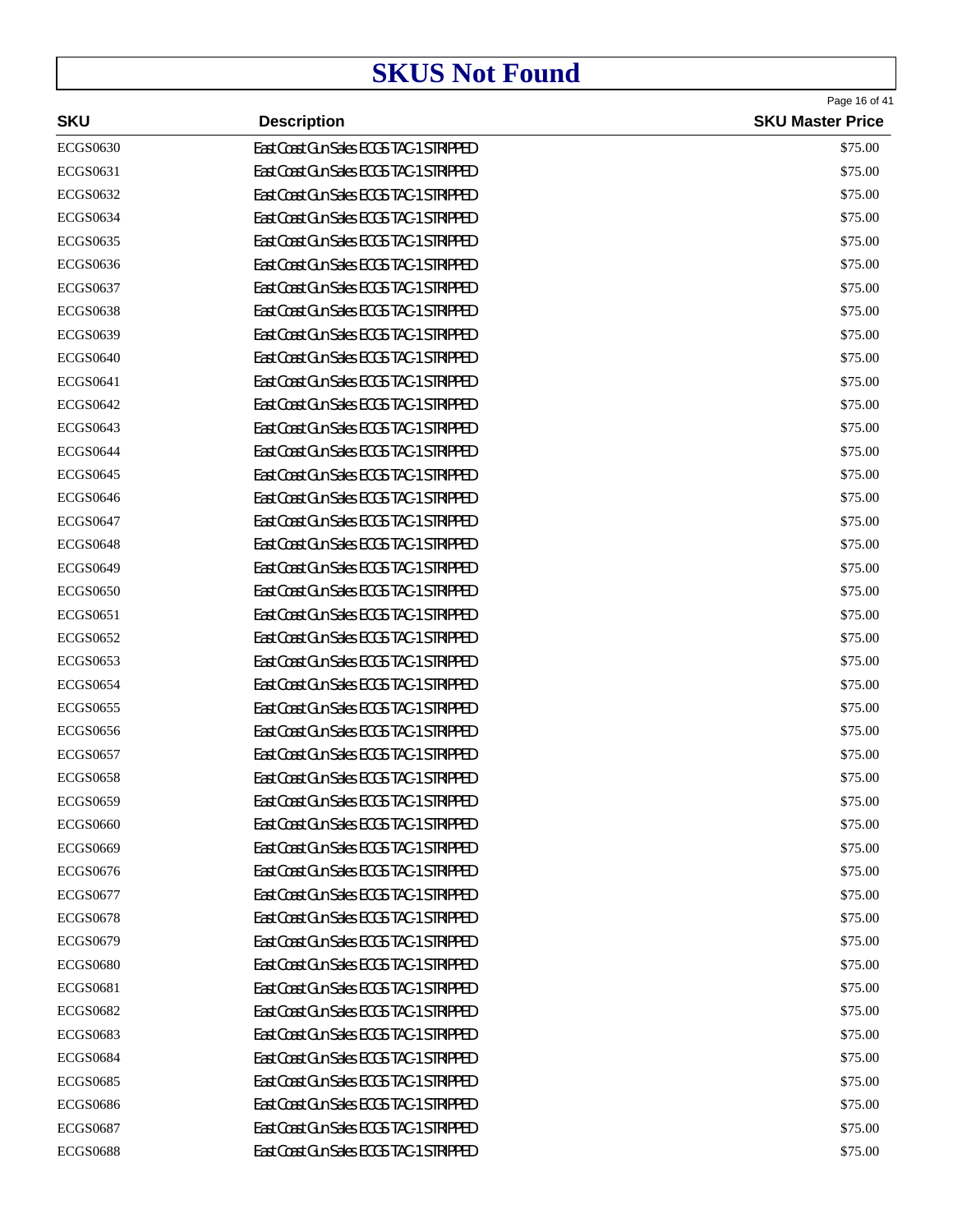| <b>SKU</b>      | <b>Description</b>                       | Page 17 of 41<br><b>SKU Master Price</b> |
|-----------------|------------------------------------------|------------------------------------------|
| <b>ECGS0689</b> | East Coast Gun Sales ECGS TAC-1 STRIPPED | \$75.00                                  |
| <b>ECGS0690</b> | East Coast Gun Sales ECGS TAC-1 STRIPPED | \$75.00                                  |
| <b>ECGS0691</b> | East Coast Gun Sales ECGS TAC-1 STRIPPED | \$75.00                                  |
| <b>ECGS0692</b> | East Coast Gun Sales ECGS TAC-1 STRIPPED | \$75.00                                  |
| <b>ECGS0694</b> | East Coast Gun Sales ECGS TAC-1 STRIPPED | \$75.00                                  |
| <b>ECGS0695</b> | East Coast Gun Sales ECGS TAC-1 STRIPPED | \$75.00                                  |
| <b>ECGS0696</b> | East Coast Gun Sales ECGS TAC-1 STRIPPED | \$75.00                                  |
| <b>ECGS0697</b> | East Coast Gun Sales ECGS TAC-1 STRIPPED | \$75.00                                  |
| <b>ECGS0698</b> | East Coast Gun Sales ECGS TAC-1 STRIPPED | \$75.00                                  |
| <b>ECGS0699</b> | East Coast Gun Sales ECGS TAC-1 STRIPPED | \$75.00                                  |
| <b>ECGS0700</b> | East Coast Gun Sales ECGS TAC-1 STRIPPED | \$75.00                                  |
| <b>ECGS0703</b> | East Coast Gun Sales ECGS TAC-1 STRIPPED | \$75.00                                  |
| <b>ECGS0712</b> | East Coast Gun Sales ECGS TAC-1 STRIPPED | \$75.00                                  |
| <b>ECGS0716</b> | East Coast Gun Sales ECGS TAC-1 STRIPPED | \$75.00                                  |
| <b>ECGS0717</b> | East Coast Gun Sales ECGS TAC-1 STRIPPED | \$75.00                                  |
| <b>ECGS0718</b> | East Coast Gun Sales ECGS TAC-1 STRIPPED | \$75.00                                  |
| <b>ECGS0719</b> | East Coast Gun Sales ECGS TAC-1 STRIPPED | \$75.00                                  |
| <b>ECGS0721</b> | East Coast Gun Sales ECGS TAC-1 STRIPPED | \$75.00                                  |
| <b>ECGS0722</b> | East Coast Gun Sales ECGS TAC-1 STRIPPED | \$75.00                                  |
| <b>ECGS0723</b> | East Coast Gun Sales ECGS TAC-1 STRIPPED | \$75.00                                  |
| <b>ECGS0724</b> | East Coast Gun Sales ECGS TAC-1 STRIPPED | \$75.00                                  |
| <b>ECGS0725</b> | East Coast Gun Sales ECGS TAC-1 STRIPPED | \$75.00                                  |
| <b>ECGS0727</b> | East Coast Gun Sales ECGS TAC-1 STRIPPED | \$75.00                                  |
| <b>ECGS0728</b> | East Coast Gun Sales ECGS TAC-1 STRIPPED | \$75.00                                  |
| <b>ECGS0729</b> | East Coast Gun Sales ECGS TAC-1 STRIPPED | \$75.00                                  |
| <b>ECGS0730</b> | East Coast Gun Sales ECGS TAC-1 STRIPPED | \$75.00                                  |
| <b>ECGS0734</b> | East Coast Gun Sales ECGS TAC-1 STRIPPED | \$75.00                                  |
| <b>ECGS0736</b> | East Coast Gun Sales ECGS TAC-1 STRIPPED | \$75.00                                  |
| <b>ECGS0737</b> | East Coast Gun Sales ECGS TAC-1 STRIPPED | \$75.00                                  |
| <b>ECGS0739</b> | East Coast Gun Sales ECGS TAC-1 STRIPPED | \$75.00                                  |
| <b>ECGS0740</b> | East Coast Gun Sales ECGS TAC-1 STRIPPED | \$75.00                                  |
| <b>ECGS0741</b> | East Coast Gun Sales ECGS TAC-1 STRIPPED | \$75.00                                  |
| <b>ECGS0742</b> | East Coast Gun Sales ECGS TAC-1 STRIPPED | \$75.00                                  |
| <b>ECGS0743</b> | East Coast Gun Sales ECGS TAC-1 STRIPPED | \$75.00                                  |
| <b>ECGS0744</b> | East Coast Gun Sales ECGS TAC-1 STRIPPED | \$75.00                                  |
| <b>ECGS0745</b> | East Coast Gun Sales ECGS TAC-1 STRIPPED | \$75.00                                  |
| <b>ECGS0746</b> | East Coast Gun Sales ECGS TAC-1 STRIPPED | \$75.00                                  |
| <b>ECGS0747</b> | East Coast Gun Sales ECGS TAC-1 STRIPPED | \$75.00                                  |
| <b>ECGS0750</b> | East Coast Gun Sales ECGS TAC-1 STRIPPED | \$75.00                                  |
| <b>ECGS0751</b> | East Coast Gun Sales ECGS TAC-1 STRIPPED | \$75.00                                  |
| <b>ECGS0752</b> | East Coast Gun Sales ECGS TAC-1 STRIPPED | \$75.00                                  |
| <b>ECGS0753</b> | East Coast Gun Sales ECGS TAC-1 STRIPPED | \$75.00                                  |
| <b>ECGS0754</b> | East Coast Gun Sales ECGS TAC-1 STRIPPED | \$75.00                                  |
| <b>ECGS0755</b> | East Coast Gun Sales ECGS TAC-1 STRIPPED | \$75.00                                  |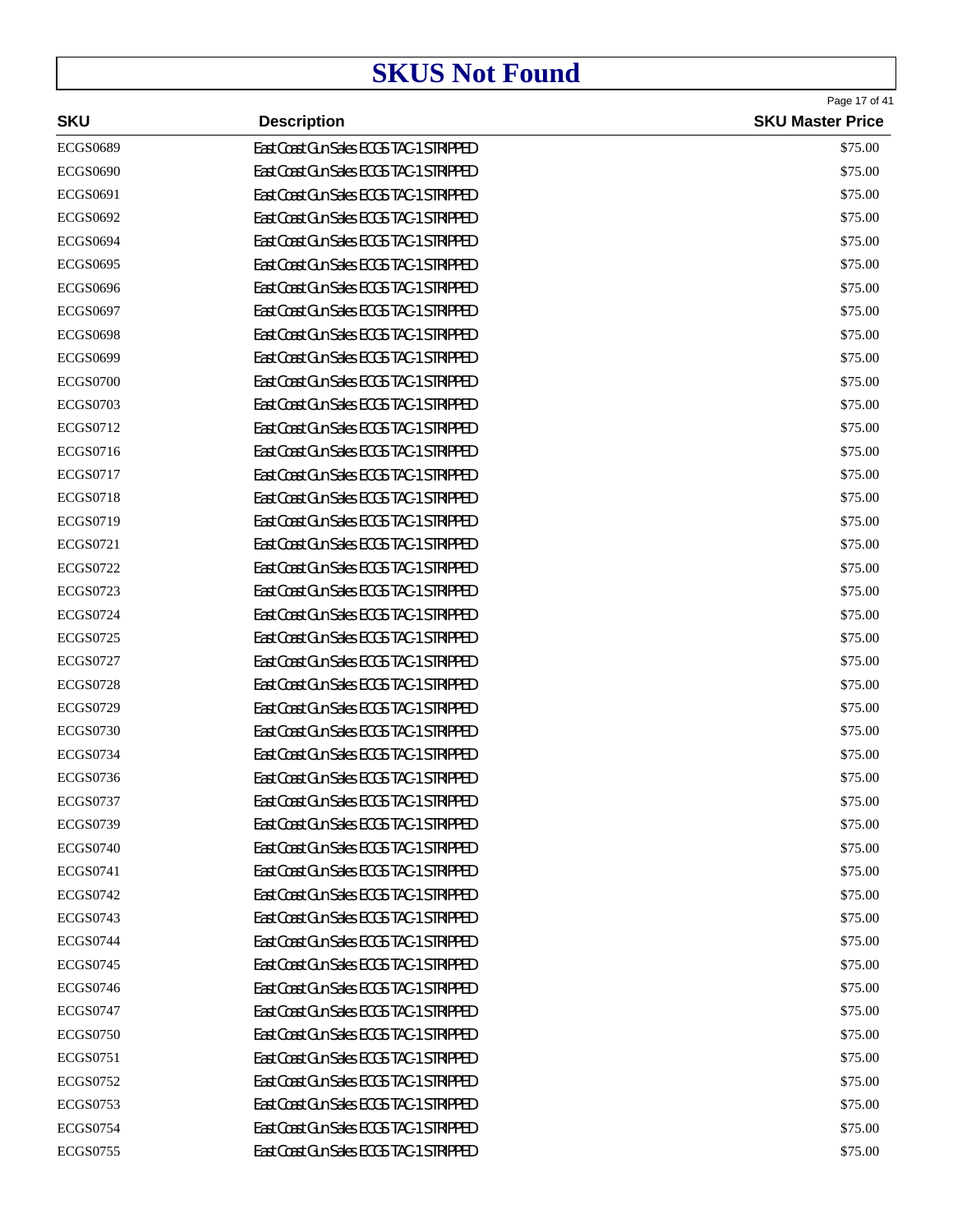| <b>SKU</b>      | <b>Description</b>                       | Page 18 of 41<br><b>SKU Master Price</b> |
|-----------------|------------------------------------------|------------------------------------------|
| <b>ECGS0756</b> | East Coast Gun Sales ECGS TAC-1 STRIPPED | \$75.00                                  |
| <b>ECGS0757</b> | East Coast Gun Sales ECGS TAC-1 STRIPPED | \$75.00                                  |
| <b>ECGS0758</b> | East Coast Gun Sales ECGS TAC-1 STRIPPED | \$75.00                                  |
| <b>ECGS0759</b> | East Coast Gun Sales ECGS TAC-1 STRIPPED | \$75.00                                  |
| <b>ECGS0760</b> | East Coast Gun Sales ECGS TAC-1 STRIPPED | \$75.00                                  |
| <b>ECGS0761</b> | East Coast Gun Sales ECGS TAC-1 STRIPPED | \$75.00                                  |
| <b>ECGS0762</b> | East Coast Gun Sales ECGS TAC-1 STRIPPED | \$75.00                                  |
| <b>ECGS0763</b> | East Coast Gun Sales ECGS TAC-1 STRIPPED | \$75.00                                  |
| <b>ECGS0764</b> | East Coast Gun Sales ECGS TAC-1 STRIPPED | \$75.00                                  |
| <b>ECGS0765</b> | East Coast Gun Sales ECGS TAC-1 STRIPPED | \$75.00                                  |
| <b>ECGS0766</b> | East Coast Gun Sales ECGS TAC-1 STRIPPED | \$75.00                                  |
| <b>ECGS0767</b> | East Coast Gun Sales ECGS TAC-1 STRIPPED | \$75.00                                  |
| <b>ECGS0768</b> | East Coast Gun Sales ECGS TAC-1 STRIPPED | \$75.00                                  |
| <b>ECGS0769</b> | East Coast Gun Sales ECGS TAC-1 STRIPPED | \$75.00                                  |
| <b>ECGS0770</b> | East Coast Gun Sales ECGS TAC-1 STRIPPED | \$75.00                                  |
| <b>ECGS0771</b> | East Coast Gun Sales ECGS TAC-1 STRIPPED | \$75.00                                  |
| <b>ECGS0772</b> | East Coast Gun Sales ECGS TAC-1 STRIPPED | \$75.00                                  |
| <b>ECGS0773</b> | East Coast Gun Sales ECGS TAC-1 STRIPPED | \$75.00                                  |
| <b>ECGS0774</b> | East Coast Gun Sales ECGS TAC-1 STRIPPED | \$75.00                                  |
| <b>ECGS0775</b> | East Coast Gun Sales ECGS TAC-1 STRIPPED | \$75.00                                  |
| <b>ECGS0776</b> | East Coast Gun Sales ECGS TAC-1 STRIPPED | \$75.00                                  |
| <b>ECGS0778</b> | East Coast Gun Sales ECGS TAC-1 STRIPPED | \$75.00                                  |
| <b>ECGS0779</b> | East Coast Gun Sales ECGS TAC-1 STRIPPED | \$75.00                                  |
| <b>ECGS0780</b> | East Coast Gun Sales ECGS TAC-1 STRIPPED | \$75.00                                  |
| <b>ECGS0781</b> | East Coast Gun Sales ECGS TAC-1 STRIPPED | \$75.00                                  |
| <b>ECGS0782</b> | East Coast Gun Sales ECGS TAC-1 STRIPPED | \$75.00                                  |
| <b>ECGS0783</b> | East Coast Gun Sales ECGS TAC-1 STRIPPED | \$75.00                                  |
| <b>ECGS0784</b> | East Coast Gun Sales ECGS TAC-1 STRIPPED | \$75.00                                  |
| <b>ECGS0785</b> | East Coast Gun Sales ECGS TAC-1 STRIPPED | \$75.00                                  |
| <b>ECGS0786</b> | East Coast Gun Sales ECGS TAC-1 STRIPPED | \$75.00                                  |
| <b>ECGS0787</b> | East Coast Gun Sales ECGS TAC-1 STRIPPED | \$75.00                                  |
| <b>ECGS0788</b> | East Coast Gun Sales ECGS TAC-1 STRIPPED | \$75.00                                  |
| <b>ECGS0789</b> | East Coast Gun Sales ECGS TAC-1 STRIPPED | \$75.00                                  |
| <b>ECGS0790</b> | East Coast Gun Sales ECGS TAC-1 STRIPPED | \$75.00                                  |
| <b>ECGS0791</b> | East Coast Gun Sales ECGS TAC-1 STRIPPED | \$75.00                                  |
| <b>ECGS0792</b> | East Coast Gun Sales ECGS TAC-1 STRIPPED | \$75.00                                  |
| <b>ECGS0793</b> | East Coast Gun Sales ECGS TAC-1 STRIPPED | \$75.00                                  |
| <b>ECGS0794</b> | East Coast Gun Sales ECGS TAC-1 STRIPPED | \$75.00                                  |
| <b>ECGS0795</b> | East Coast Gun Sales ECGS TAC-1 STRIPPED | \$75.00                                  |
| <b>ECGS0796</b> | East Coast Gun Sales ECGS TAC-1 STRIPPED | \$75.00                                  |
| <b>ECGS0797</b> | East Coast Gun Sales ECGS TAC-1 STRIPPED | \$75.00                                  |
| <b>ECGS0798</b> | East Coast Gun Sales ECGS TAC-1 STRIPPED | \$75.00                                  |
| <b>ECGS0799</b> | East Coast Gun Sales ECGS TAC-1 STRIPPED | \$75.00                                  |
| <b>ECGS0800</b> | East Coast Gun Sales ECGS TAC-1 STRIPPED | \$75.00                                  |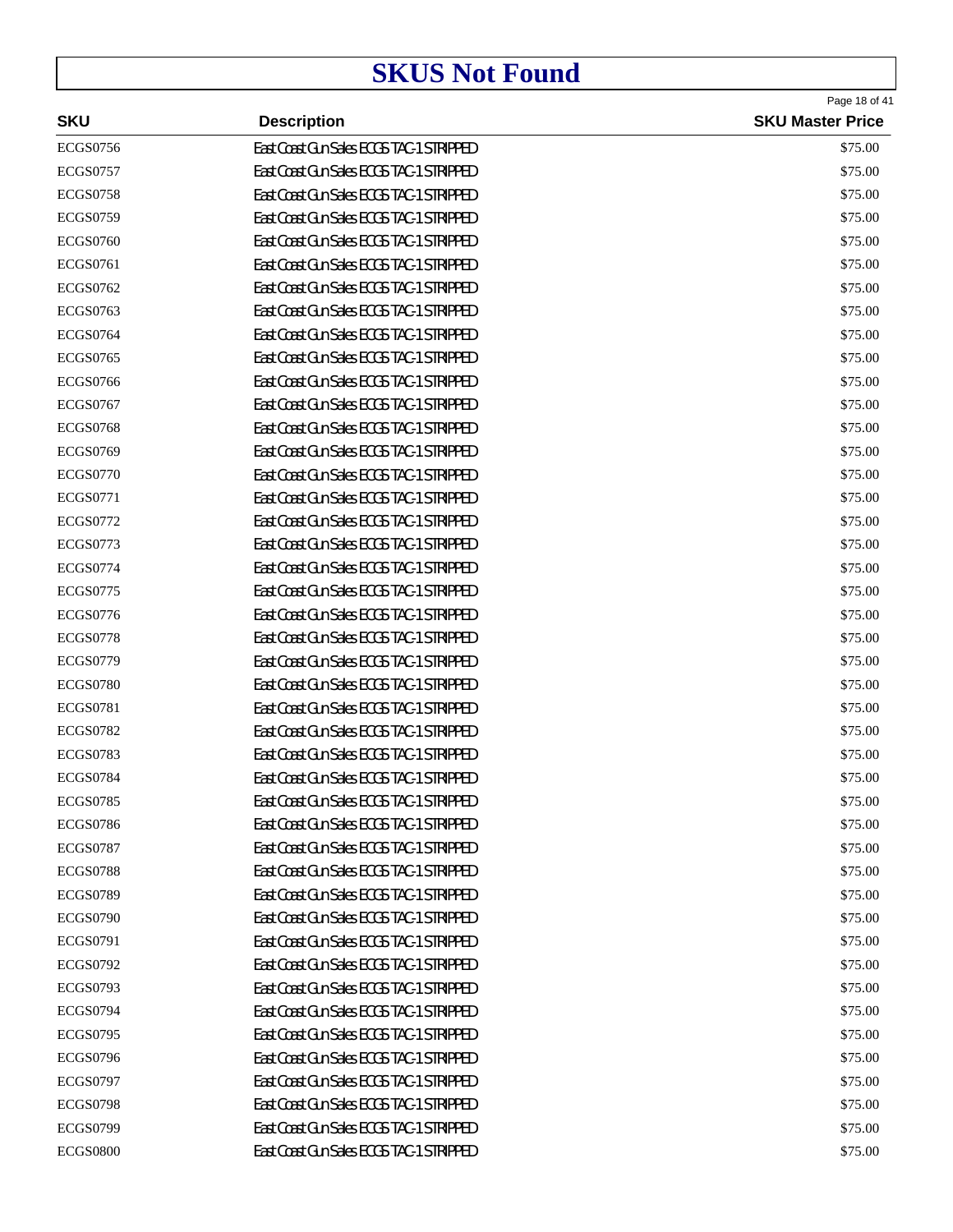| <b>SKU</b>      | <b>Description</b>                       | Page 19 of 41<br><b>SKU Master Price</b> |
|-----------------|------------------------------------------|------------------------------------------|
| <b>ECGS0801</b> | East Coast Gun Sales ECGS TAC-1 STRIPPED | \$75.00                                  |
| <b>ECGS0802</b> | East Coast Gun Sales ECGS TAC-1 STRIPPED | \$75.00                                  |
| <b>ECGS0803</b> | East Coast Gun Sales ECGS TAC-1 STRIPPED | \$75.00                                  |
| <b>ECGS0804</b> | East Coast Gun Sales ECGS TAC-1 STRIPPED | \$75.00                                  |
| <b>ECGS0805</b> | East Coast Gun Sales ECGS TAC-1 STRIPPED | \$75.00                                  |
| <b>ECGS0806</b> | East Coast Gun Sales ECGS TAC-1 STRIPPED | \$75.00                                  |
| <b>ECGS0807</b> | East Coast Gun Sales ECGS TAC-1 STRIPPED | \$75.00                                  |
| <b>ECGS0808</b> | East Coast Gun Sales ECGS TAC-1 STRIPPED | \$75.00                                  |
| <b>ECGS0809</b> | East Coast Gun Sales ECGS TAC-1 STRIPPED | \$75.00                                  |
| <b>ECGS0810</b> | East Coast Gun Sales ECGS TAC-1 STRIPPED | \$75.00                                  |
| <b>ECGS0811</b> | East Coast Gun Sales ECGS TAC-1 STRIPPED | \$75.00                                  |
| <b>ECGS0812</b> | East Coast Gun Sales ECGS TAC-1 STRIPPED | \$75.00                                  |
| <b>ECGS0813</b> | East Coast Gun Sales ECGS TAC-1 STRIPPED | \$75.00                                  |
| <b>ECGS0814</b> | East Coast Gun Sales ECGS TAC-1 STRIPPED | \$75.00                                  |
| <b>ECGS0815</b> | East Coast Gun Sales ECGS TAC-1 STRIPPED | \$75.00                                  |
| <b>ECGS0816</b> | East Coast Gun Sales ECGS TAC-1 STRIPPED | \$75.00                                  |
| <b>ECGS0817</b> | East Coast Gun Sales ECGS TAC-1 STRIPPED | \$75.00                                  |
| <b>ECGS0818</b> | East Coast Gun Sales ECGS TAC-1 STRIPPED | \$75.00                                  |
| <b>ECGS0819</b> | East Coast Gun Sales ECGS TAC-1 STRIPPED | \$75.00                                  |
| <b>ECGS0820</b> | East Coast Gun Sales ECGS TAC-1 STRIPPED | \$75.00                                  |
| <b>ECGS0821</b> | East Coast Gun Sales ECGS TAC-1 STRIPPED | \$75.00                                  |
| <b>ECGS0822</b> | East Coast Gun Sales ECGS TAC-1 STRIPPED | \$75.00                                  |
| <b>ECGS0823</b> | East Coast Gun Sales ECGS TAC-1 STRIPPED | \$75.00                                  |
| <b>ECGS0824</b> | East Coast Gun Sales ECGS TAC-1 STRIPPED | \$75.00                                  |
| <b>ECGS0825</b> | East Coast Gun Sales ECGS TAC-1 STRIPPED | \$75.00                                  |
| <b>ECGS0826</b> | East Coast Gun Sales ECGS TAC-1 STRIPPED | \$75.00                                  |
| <b>ECGS0827</b> | East Coast Gun Sales ECGS TAC-1 STRIPPED | \$75.00                                  |
| <b>ECGS0828</b> | East Coast Gun Sales ECGS TAC-1 STRIPPED | \$75.00                                  |
| <b>ECGS0829</b> | East Coast Gun Sales ECGS TAC-1 STRIPPED | \$75.00                                  |
| <b>ECGS0830</b> | East Coast Gun Sales ECGS TAC-1 STRIPPED | \$75.00                                  |
| <b>ECGS0831</b> | East Coast Gun Sales ECGS TAC-1 STRIPPED | \$75.00                                  |
| <b>ECGS0832</b> | East Coast Gun Sales ECGS TAC-1 STRIPPED | \$75.00                                  |
| <b>ECGS0833</b> | East Coast Gun Sales ECGS TAC-1 STRIPPED | \$75.00                                  |
| <b>ECGS0834</b> | East Coast Gun Sales ECGS TAC-1 STRIPPED | \$75.00                                  |
| <b>ECGS0835</b> | East Coast Gun Sales ECGS TAC-1 STRIPPED | \$75.00                                  |
| <b>ECGS0836</b> | East Coast Gun Sales ECGS TAC-1 STRIPPED | \$75.00                                  |
| <b>ECGS0837</b> | East Coast Gun Sales ECGS TAC-1 STRIPPED | \$75.00                                  |
| <b>ECGS0838</b> | East Coast Gun Sales ECGS TAC-1 STRIPPED | \$75.00                                  |
| <b>ECGS0839</b> | East Coast Gun Sales ECGS TAC-1 STRIPPED | \$75.00                                  |
| <b>ECGS0840</b> | East Coast Gun Sales ECGS TAC-1 STRIPPED | \$75.00                                  |
| <b>ECGS0841</b> | East Coast Gun Sales ECGS TAC-1 STRIPPED | \$75.00                                  |
| <b>ECGS0842</b> | East Coast Gun Sales ECGS TAC-1 STRIPPED | \$75.00                                  |
| <b>ECGS0843</b> | East Coast Gun Sales ECGS TAC-1 STRIPPED | \$75.00                                  |
| <b>ECGS0844</b> | East Coast Gun Sales ECGS TAC-1 STRIPPED | \$75.00                                  |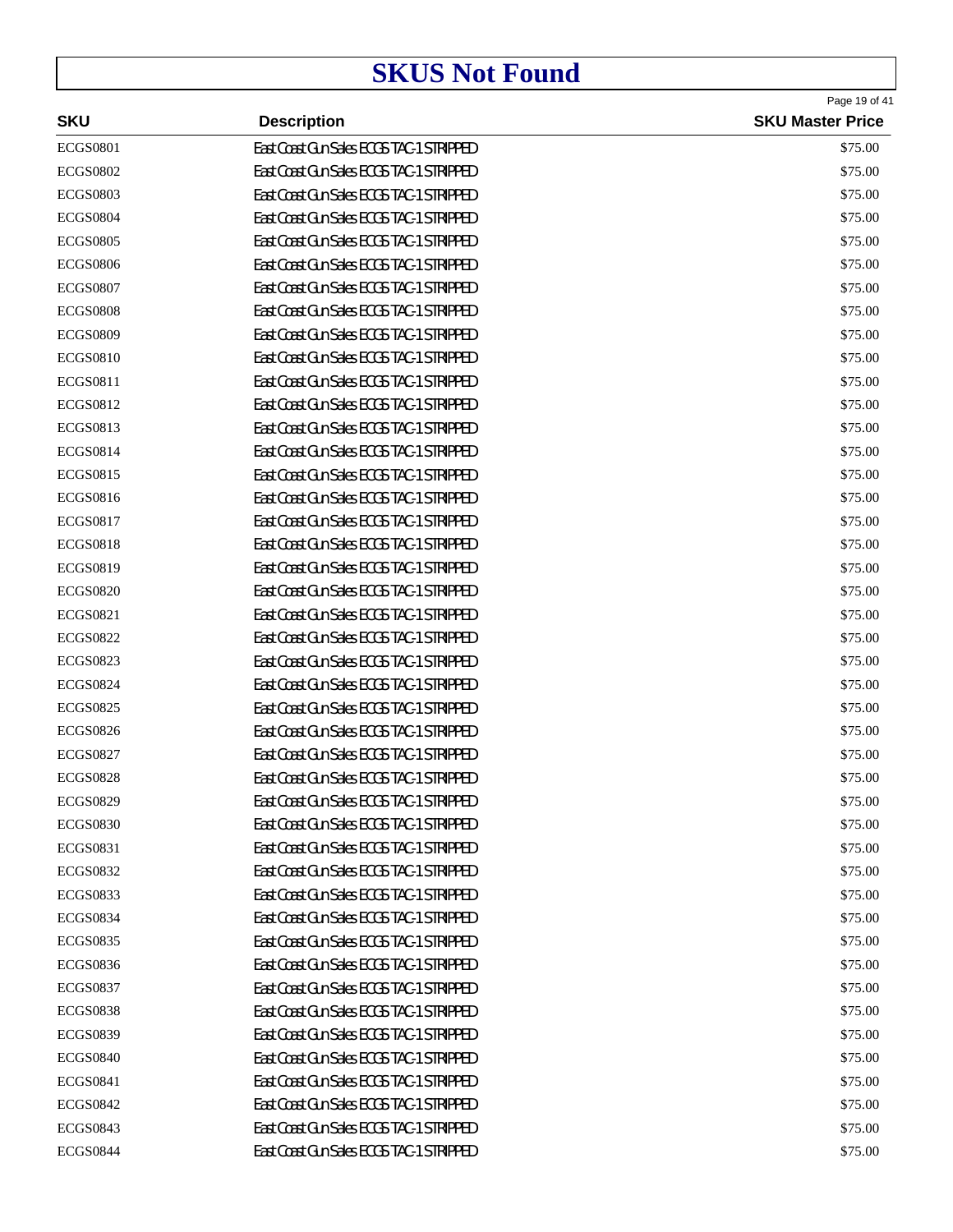|                 |                                          | Page 20 of 41           |
|-----------------|------------------------------------------|-------------------------|
| <b>SKU</b>      | <b>Description</b>                       | <b>SKU Master Price</b> |
| <b>ECGS0845</b> | East Coast Gun Sales ECGS TAC-1 STRIPPED | \$75.00                 |
| <b>ECGS0846</b> | East Coast Gun Sales ECGS TAC-1 STRIPPED | \$75.00                 |
| <b>ECGS0847</b> | East Coast Gun Sales ECGS TAC-1 STRIPPED | \$75.00                 |
| <b>ECGS0848</b> | East Coast Gun Sales ECGS TAC-1 STRIPPED | \$75.00                 |
| <b>ECGS0849</b> | East Coast Gun Sales ECGS TAC-1 STRIPPED | \$75.00                 |
| <b>ECGS0850</b> | East Coast Gun Sales ECGS TAC-1 STRIPPED | \$75.00                 |
| <b>ECGS0851</b> | East Coast Gun Sales ECGS TAC-1 STRIPPED | \$75.00                 |
| <b>ECGS0852</b> | East Coast Gun Sales ECGS TAC-1 STRIPPED | \$75.00                 |
| <b>ECGS0853</b> | East Coast Gun Sales ECGS TAC-1 STRIPPED | \$75.00                 |
| <b>ECGS0854</b> | East Coast Gun Sales ECGS TAC-1 STRIPPED | \$75.00                 |
| <b>ECGS0855</b> | East Coast Gun Sales ECGS TAC-1 STRIPPED | \$75.00                 |
| <b>ECGS0856</b> | East Coast Gun Sales ECGS TAC-1 STRIPPED | \$75.00                 |
| <b>ECGS0857</b> | East Coast Gun Sales ECGS TAC-1 STRIPPED | \$75.00                 |
| <b>ECGS0858</b> | East Coast Gun Sales ECGS TAC-1 STRIPPED | \$75.00                 |
| <b>ECGS0859</b> | East Coast Gun Sales ECGS TAC-1 STRIPPED | \$75.00                 |
| <b>ECGS0860</b> | East Coast Gun Sales ECGS TAC-1 STRIPPED | \$75.00                 |
| <b>ECGS0861</b> | East Coast Gun Sales ECGS TAC-1 STRIPPED | \$75.00                 |
| <b>ECGS0862</b> | East Coast Gun Sales ECGS TAC-1 STRIPPED | \$75.00                 |
| <b>ECGS0863</b> | East Coast Gun Sales ECGS TAC-1 STRIPPED | \$75.00                 |
| <b>ECGS0864</b> | East Coast Gun Sales ECGS TAC-1 STRIPPED | \$75.00                 |
| <b>ECGS0865</b> | East Coast Gun Sales ECGS TAC-1 STRIPPED | \$75.00                 |
| <b>ECGS0866</b> | East Coast Gun Sales ECGS TAC-1 STRIPPED | \$75.00                 |
| <b>ECGS0867</b> | East Coast Gun Sales ECGS TAC-1 STRIPPED | \$75.00                 |
| <b>ECGS0868</b> | East Coast Gun Sales ECGS TAC-1 STRIPPED | \$75.00                 |
| <b>ECGS0869</b> | East Coast Gun Sales ECGS TAC-1 STRIPPED | \$75.00                 |
| <b>ECGS0870</b> | East Coast Gun Sales ECGS TAC-1 STRIPPED | \$75.00                 |
| <b>ECGS0871</b> | East Coast Gun Sales ECGS TAC-1 STRIPPED | \$75.00                 |
| <b>ECGS0872</b> | East Coast Gun Sales ECGS TAC-1 STRIPPED | \$75.00                 |
| <b>ECGS0873</b> | East Coast Gun Sales ECGS TAC-1 STRIPPED | \$75.00                 |
| <b>ECGS0874</b> | East Coast Gun Sales ECGS TAC-1 STRIPPED | \$75.00                 |
| <b>ECGS0875</b> | East Coast Gun Sales ECGS TAC-1 STRIPPED | \$75.00                 |
| <b>ECGS0876</b> | East Coast Gun Sales ECGS TAC-1 STRIPPED | \$75.00                 |
| <b>ECGS0877</b> | East Coast Gun Sales ECGS TAC-1 STRIPPED | \$75.00                 |
| <b>ECGS0878</b> | East Coast Gun Sales ECGS TAC-1 STRIPPED | \$75.00                 |
| <b>ECGS0879</b> | East Coast Gun Sales ECGS TAC-1 STRIPPED | \$75.00                 |
| <b>ECGS0880</b> | East Coast Gun Sales ECGS TAC-1 STRIPPED | \$75.00                 |
| <b>ECGS0881</b> | East Coast Gun Sales ECGS TAC-1 STRIPPED | \$75.00                 |
| <b>ECGS0882</b> | East Coast Gun Sales ECGS TAC-1 STRIPPED | \$75.00                 |
| <b>ECGS0883</b> | East Coast Gun Sales ECGS TAC-1 STRIPPED | \$75.00                 |
| <b>ECGS0884</b> | East Coast Gun Sales ECGS TAC-1 STRIPPED | \$75.00                 |
| <b>ECGS0885</b> | East Coast Gun Sales ECGS TAC-1 STRIPPED | \$75.00                 |
| <b>ECGS0886</b> | East Coast Gun Sales ECGS TAC-1 STRIPPED | \$75.00                 |
| <b>ECGS0887</b> | East Coast Gun Sales ECGS TAC-1 STRIPPED | \$75.00                 |
| <b>ECGS0889</b> | East Coast Gun Sales ECGS TAC-1 STRIPPED | \$75.00                 |
|                 |                                          |                         |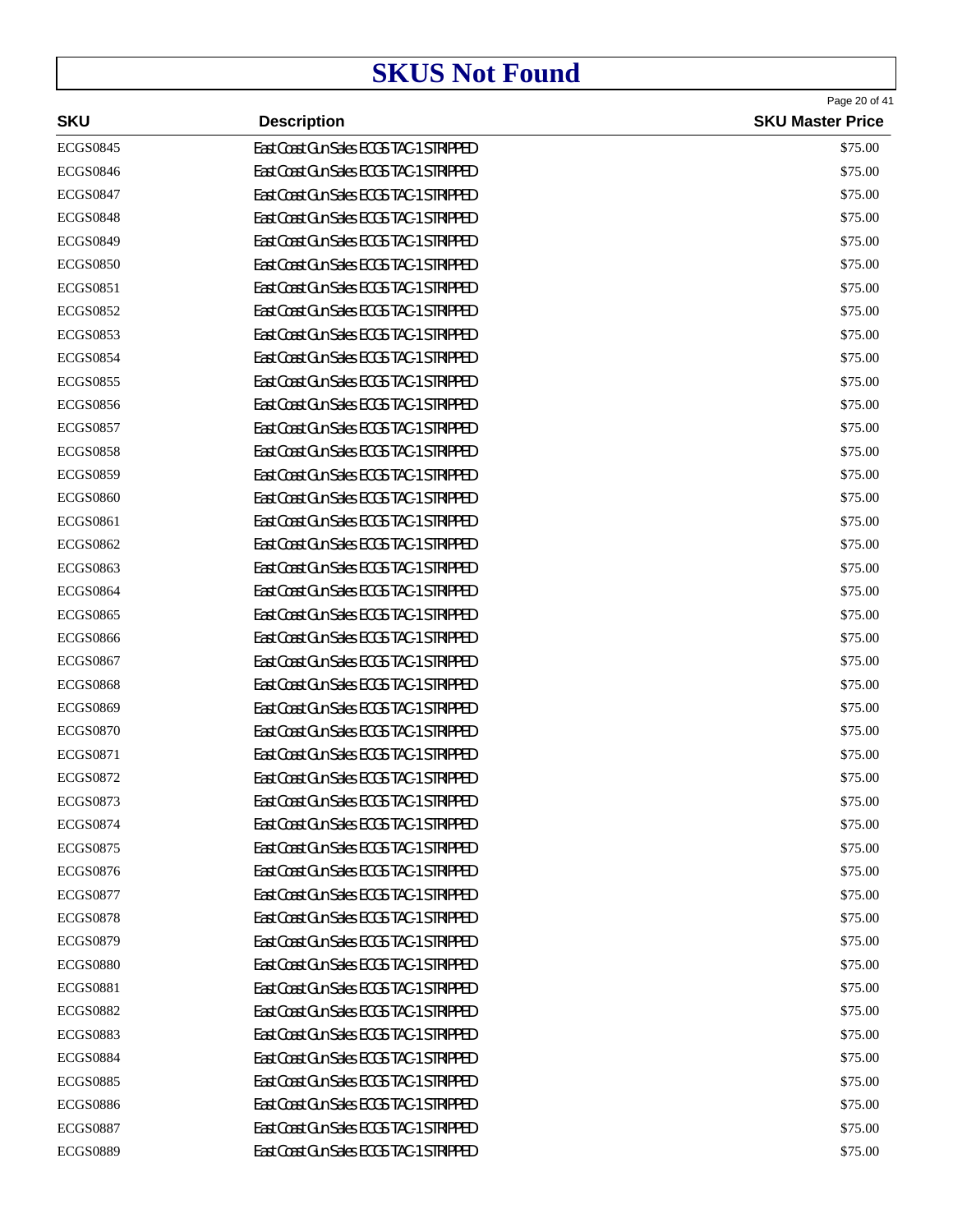|                 |                                          | Page 21 of 41           |
|-----------------|------------------------------------------|-------------------------|
| <b>SKU</b>      | <b>Description</b>                       | <b>SKU Master Price</b> |
| <b>ECGS0890</b> | East Coast Gun Sales ECGS TAC-1 STRIPPED | \$75.00                 |
| <b>ECGS0891</b> | East Coast Gun Sales ECGS TAC-1 STRIPPED | \$75.00                 |
| <b>ECGS0892</b> | East Coast Gun Sales ECGS TAC-1 STRIPPED | \$75.00                 |
| <b>ECGS0893</b> | East Coast Gun Sales ECGS TAC-1 STRIPPED | \$75.00                 |
| <b>ECGS0894</b> | East Coast Gun Sales ECGS TAC-1 STRIPPED | \$75.00                 |
| <b>ECGS0895</b> | East Coast Gun Sales ECGS TAC-1 STRIPPED | \$75.00                 |
| <b>ECGS0896</b> | East Coast Gun Sales ECGS TAC-1 STRIPPED | \$75.00                 |
| <b>ECGS0897</b> | East Coast Gun Sales ECGS TAC-1 STRIPPED | \$75.00                 |
| <b>ECGS0898</b> | East Coast Gun Sales ECGS TAC-1 STRIPPED | \$75.00                 |
| <b>ECGS0899</b> | East Coast Gun Sales ECGS TAC-1 STRIPPED | \$75.00                 |
| <b>ECGS0900</b> | East Coast Gun Sales ECGS TAC-1 STRIPPED | \$75.00                 |
| <b>ECGS0901</b> | East Coast Gun Sales ECGS TAC-1 STRIPPED | \$75.00                 |
| <b>ECGS0903</b> | East Coast Gun Sales ECGS TAC-1 STRIPPED | \$75.00                 |
| <b>ECGS0904</b> | East Coast Gun Sales ECGS TAC-1 STRIPPED | \$75.00                 |
| <b>ECGS0905</b> | East Coast Gun Sales ECGS TAC-1 STRIPPED | \$75.00                 |
| <b>ECGS0906</b> | East Coast Gun Sales ECGS TAC-1 STRIPPED | \$75.00                 |
| <b>ECGS0907</b> | East Coast Gun Sales ECGS TAC-1 STRIPPED | \$75.00                 |
| <b>ECGS0908</b> | East Coast Gun Sales ECGS TAC-1 STRIPPED | \$75.00                 |
| <b>ECGS0910</b> | East Coast Gun Sales ECGS TAC-1 STRIPPED | \$75.00                 |
| <b>ECGS0911</b> | East Coast Gun Sales ECGS TAC-1 STRIPPED | \$75.00                 |
| <b>ECGS0912</b> | East Coast Gun Sales ECGS TAC-1 STRIPPED | \$75.00                 |
| ECGS0913        | East Coast Gun Sales ECGS TAC-1 STRIPPED | \$75.00                 |
| <b>ECGS0914</b> | East Coast Gun Sales ECGS TAC-1 STRIPPED | \$75.00                 |
| <b>ECGS0916</b> | East Coast Gun Sales ECGS TAC-1 STRIPPED | \$75.00                 |
| <b>ECGS0917</b> | East Coast Gun Sales ECGS TAC-1 STRIPPED | \$75.00                 |
| <b>ECGS0918</b> | East Coast Gun Sales ECGS TAC-1 STRIPPED | \$75.00                 |
| <b>ECGS0919</b> | East Coast Gun Sales ECGS TAC-1 STRIPPED | \$75.00                 |
| <b>ECGS0920</b> | East Coast Gun Sales ECGS TAC-1 STRIPPED | \$75.00                 |
| <b>ECGS0921</b> | East Coast Gun Sales ECGS TAC-1 STRIPPED | \$75.00                 |
| <b>ECGS0922</b> | East Coast Gun Sales ECGS TAC-1 STRIPPED | \$75.00                 |
| <b>ECGS0923</b> | East Coast Gun Sales ECGS TAC-1 STRIPPED | \$75.00                 |
| <b>ECGS0924</b> | East Coast Gun Sales ECGS TAC-1 STRIPPED | \$75.00                 |
| <b>ECGS0925</b> | East Coast Gun Sales ECGS TAC-1 STRIPPED | \$75.00                 |
| <b>ECGS0926</b> | East Coast Gun Sales ECGS TAC-1 STRIPPED | \$75.00                 |
| <b>ECGS0927</b> | East Coast Gun Sales ECGS TAC-1 STRIPPED | \$75.00                 |
| <b>ECGS0928</b> | East Coast Gun Sales ECGS TAC-1 STRIPPED | \$75.00                 |
| <b>ECGS0929</b> | East Coast Gun Sales ECGS TAC-1 STRIPPED | \$75.00                 |
| <b>ECGS0930</b> | East Coast Gun Sales ECGS TAC-1 STRIPPED | \$75.00                 |
| <b>ECGS0931</b> | East Coast Gun Sales ECGS TAC-1 STRIPPED | \$75.00                 |
| <b>ECGS0932</b> | East Coast Gun Sales ECGS TAC-1 STRIPPED | \$75.00                 |
| <b>ECGS0933</b> | East Coast Gun Sales ECGS TAC-1 STRIPPED | \$75.00                 |
| <b>ECGS0934</b> | East Coast Gun Sales ECGS TAC-1 STRIPPED | \$75.00                 |
| <b>ECGS0935</b> | East Coast Gun Sales ECGS TAC-1 STRIPPED | \$75.00                 |
| <b>ECGS0936</b> | East Coast Gun Sales ECGS TAC-1 STRIPPED | \$75.00                 |
|                 |                                          |                         |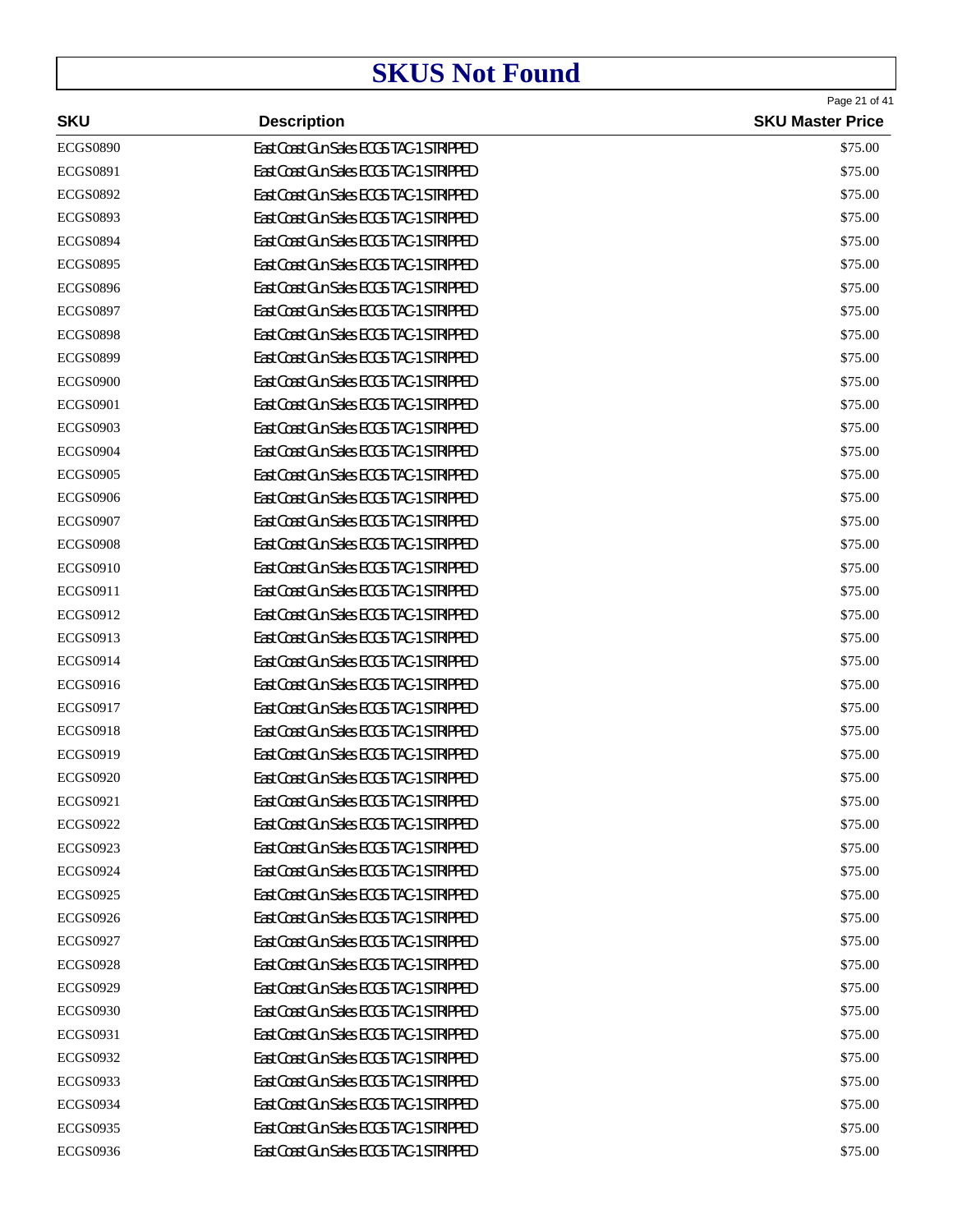| <b>SKU</b>      | <b>Description</b>                       | Page 22 of 41<br><b>SKU Master Price</b> |
|-----------------|------------------------------------------|------------------------------------------|
| <b>ECGS0937</b> | East Coast Gun Sales ECGS TAC-1 STRIPPED | \$75.00                                  |
| <b>ECGS0938</b> | East Coast Gun Sales ECGS TAC-1 STRIPPED | \$75.00                                  |
| <b>ECGS0939</b> | East Coast Gun Sales ECGS TAC-1 STRIPPED | \$75.00                                  |
| <b>ECGS0940</b> | East Coast Gun Sales ECGS TAC-1 STRIPPED | \$75.00                                  |
| <b>ECGS0941</b> | East Coast Gun Sales ECGS TAC-1 STRIPPED | \$75.00                                  |
| <b>ECGS0942</b> | East Coast Gun Sales ECGS TAC-1 STRIPPED | \$75.00                                  |
| <b>ECGS0943</b> | East Coast Gun Sales ECGS TAC-1 STRIPPED | \$75.00                                  |
| <b>ECGS0944</b> | East Coast Gun Sales ECGS TAC-1 STRIPPED | \$75.00                                  |
| <b>ECGS0945</b> | East Coast Gun Sales ECGS TAC-1 STRIPPED | \$75.00                                  |
| <b>ECGS0946</b> | East Coast Gun Sales ECGS TAC-1 STRIPPED | \$75.00                                  |
| <b>ECGS0947</b> | East Coast Gun Sales ECGS TAC-1 STRIPPED | \$75.00                                  |
| <b>ECGS0948</b> | East Coast Gun Sales ECGS TAC-1 STRIPPED | \$75.00                                  |
| <b>ECGS0949</b> | East Coast Gun Sales ECGS TAC-1 STRIPPED | \$75.00                                  |
| <b>ECGS0950</b> | East Coast Gun Sales ECGS TAC-1 STRIPPED | \$75.00                                  |
| <b>ECGS0982</b> | East Coast Gun Sales ECGS TAC-1 STRIPPED | \$75.00                                  |
| <b>ECGS0983</b> | East Coast Gun Sales ECGS TAC-1 STRIPPED | \$75.00                                  |
| <b>ECGS0985</b> | East Coast Gun Sales ECGS TAC-1 STRIPPED | \$75.00                                  |
| <b>ECGS0986</b> | East Coast Gun Sales ECGS TAC-1 STRIPPED | \$75.00                                  |
| <b>ECGS0989</b> | East Coast Gun Sales ECGS TAC-1 STRIPPED | \$75.00                                  |
| <b>ECGS0990</b> | East Coast Gun Sales ECGS TAC-1 STRIPPED | \$75.00                                  |
| <b>ECGS0991</b> | East Coast Gun Sales ECGS TAC-1 STRIPPED | \$75.00                                  |
| <b>ECGS0992</b> | East Coast Gun Sales ECGS TAC-1 STRIPPED | \$75.00                                  |
| <b>ECGS0994</b> | East Coast Gun Sales ECGS TAC-1 STRIPPED | \$75.00                                  |
| <b>ECGS0995</b> | East Coast Gun Sales ECGS TAC-1 STRIPPED | \$75.00                                  |
| <b>ECGS0996</b> | East Coast Gun Sales ECGS TAC-1 STRIPPED | \$75.00                                  |
| <b>ECGS0997</b> | East Coast Gun Sales ECGS TAC-1 STRIPPED | \$75.00                                  |
| <b>ECGS0998</b> | East Coast Gun Sales ECGS TAC-1 STRIPPED | \$75.00                                  |
| <b>ECGS0999</b> | East Coast Gun Sales ECGS TAC-1 STRIPPED | \$75.00                                  |
| <b>ECGS1000</b> | East Coast Gun Sales ECGS TAC-1 STRIPPED | \$75.00                                  |
| <b>ECGS1001</b> | East Coast Gun Sales ECGS TAC-1 STRIPPED | \$75.00                                  |
| <b>ECGS1002</b> | East Coast Gun Sales ECGS TAC-1 STRIPPED | \$75.00                                  |
| <b>ECGS1003</b> | East Coast Gun Sales ECGS TAC-1 STRIPPED | \$75.00                                  |
| <b>ECGS1004</b> | East Coast Gun Sales ECGS TAC-1 STRIPPED | \$75.00                                  |
| <b>ECGS1005</b> | East Coast Gun Sales ECGS TAC-1 STRIPPED | \$75.00                                  |
| <b>ECGS1006</b> | East Coast Gun Sales ECGS TAC-1 STRIPPED | \$75.00                                  |
| <b>ECGS1007</b> | East Coast Gun Sales ECGS TAC-1 STRIPPED | \$75.00                                  |
| <b>ECGS1008</b> | East Coast Gun Sales ECGS TAC-1 STRIPPED | \$75.00                                  |
| <b>ECGS1009</b> | East Coast Gun Sales ECGS TAC-1 STRIPPED | \$75.00                                  |
| <b>ECGS1010</b> | East Coast Gun Sales ECGS TAC-1 STRIPPED | \$75.00                                  |
| ECGS1011        | East Coast Gun Sales ECGS TAC-1 STRIPPED | \$75.00                                  |
| <b>ECGS1012</b> | East Coast Gun Sales ECGS TAC-1 STRIPPED | \$75.00                                  |
| <b>ECGS1013</b> | East Coast Gun Sales ECGS TAC-1 STRIPPED | \$75.00                                  |
| <b>ECGS1014</b> | East Coast Gun Sales ECGS TAC-1 STRIPPED | \$75.00                                  |
| ECGS1015        | East Coast Gun Sales ECGS TAC-1 STRIPPED | \$75.00                                  |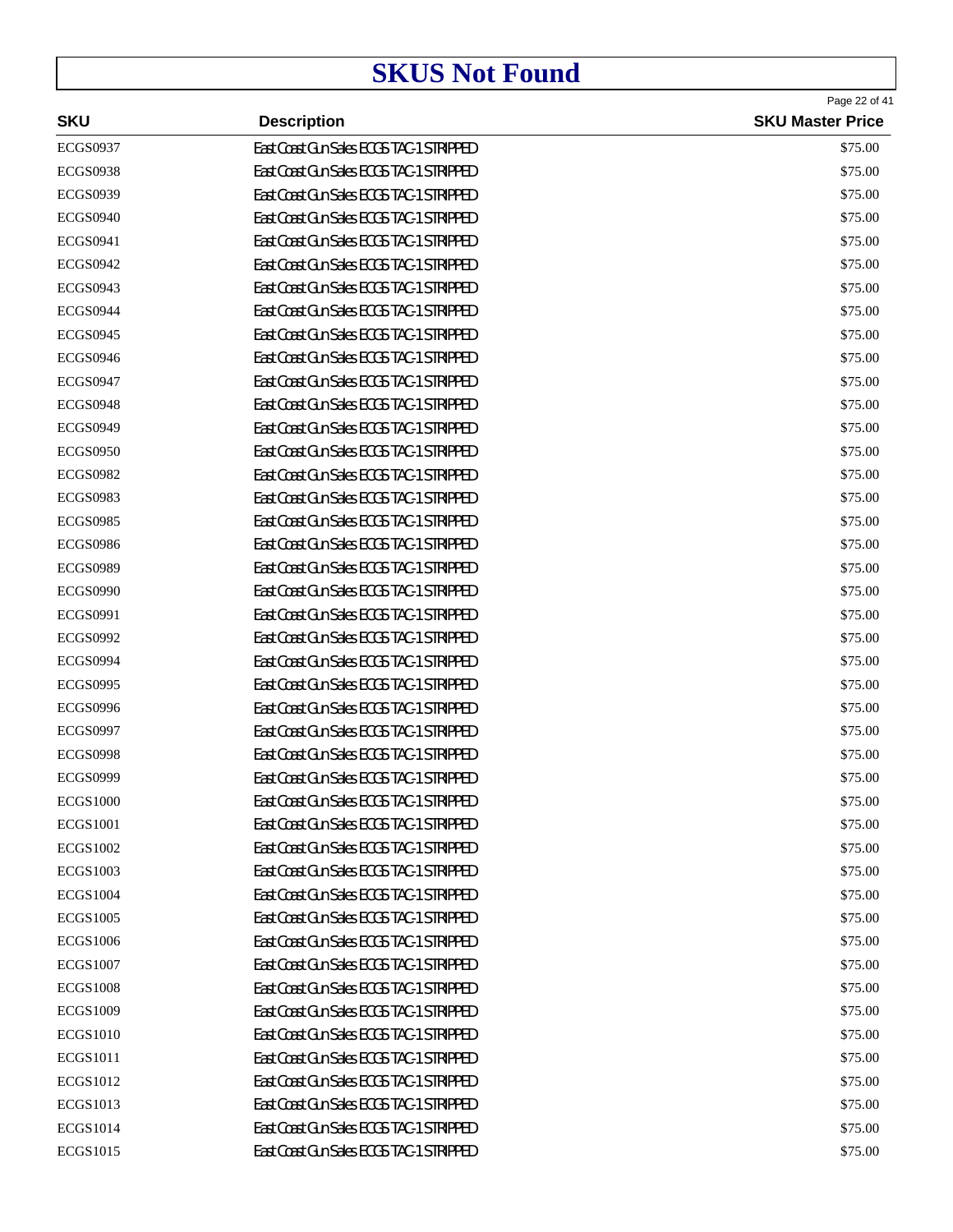| <b>SKU</b>      | <b>Description</b>                       | Page 23 of 41<br><b>SKU Master Price</b> |
|-----------------|------------------------------------------|------------------------------------------|
| <b>ECGS1016</b> | East Coast Gun Sales ECGS TAC-1 STRIPPED | \$75.00                                  |
| ECGS1017        | East Coast Gun Sales ECGS TAC-1 STRIPPED | \$75.00                                  |
| <b>ECGS1018</b> | East Coast Gun Sales ECGS TAC-1 STRIPPED | \$75.00                                  |
| <b>ECGS1019</b> | East Coast Gun Sales ECGS TAC-1 STRIPPED | \$75.00                                  |
| <b>ECGS1020</b> | East Coast Gun Sales ECGS TAC-1 STRIPPED | \$75.00                                  |
| <b>ECGS1021</b> | East Coast Gun Sales ECGS TAC-1 STRIPPED | \$75.00                                  |
| <b>ECGS1022</b> | East Coast Gun Sales ECGS TAC-1 STRIPPED | \$75.00                                  |
| ECGS1023        | East Coast Gun Sales ECGS TAC-1 STRIPPED | \$75.00                                  |
| <b>ECGS1024</b> | East Coast Gun Sales ECGS TAC-1 STRIPPED | \$75.00                                  |
| <b>ECGS1025</b> | East Coast Gun Sales ECGS TAC-1 STRIPPED | \$75.00                                  |
| <b>ECGS1026</b> | East Coast Gun Sales ECGS TAC-1 STRIPPED | \$75.00                                  |
| ECGS1027        | East Coast Gun Sales ECGS TAC-1 STRIPPED | \$75.00                                  |
| <b>ECGS1028</b> | East Coast Gun Sales ECGS TAC-1 STRIPPED | \$75.00                                  |
| <b>ECGS1029</b> | East Coast Gun Sales ECGS TAC-1 STRIPPED | \$75.00                                  |
| <b>ECGS1030</b> | East Coast Gun Sales ECGS TAC-1 STRIPPED | \$75.00                                  |
| ECGS1031        | East Coast Gun Sales ECGS TAC-1 STRIPPED | \$75.00                                  |
| <b>ECGS1032</b> | East Coast Gun Sales ECGS TAC-1 STRIPPED | \$75.00                                  |
| <b>ECGS1033</b> | East Coast Gun Sales ECGS TAC-1 STRIPPED | \$75.00                                  |
| <b>ECGS1034</b> | East Coast Gun Sales ECGS TAC-1 STRIPPED | \$75.00                                  |
| ECGS1035        | East Coast Gun Sales ECGS TAC-1 STRIPPED | \$75.00                                  |
| <b>ECGS1036</b> | East Coast Gun Sales ECGS TAC-1 STRIPPED | \$75.00                                  |
| <b>ECGS1037</b> | East Coast Gun Sales ECGS TAC-1 STRIPPED | \$75.00                                  |
| <b>ECGS1038</b> | East Coast Gun Sales ECGS TAC-1 STRIPPED | \$75.00                                  |
| ECGS1039        | East Coast Gun Sales ECGS TAC-1 STRIPPED | \$75.00                                  |
| <b>ECGS1040</b> | East Coast Gun Sales ECGS TAC-1 STRIPPED | \$75.00                                  |
| ECGS1041        | East Coast Gun Sales ECGS TAC-1 STRIPPED | \$75.00                                  |
| <b>ECGS1042</b> | East Coast Gun Sales ECGS TAC-1 STRIPPED | \$75.00                                  |
| ECGS1043        | East Coast Gun Sales ECGS TAC-1 STRIPPED | \$75.00                                  |
| <b>ECGS1044</b> | East Coast Gun Sales ECGS TAC-1 STRIPPED | \$75.00                                  |
| <b>ECGS1045</b> | East Coast Gun Sales ECGS TAC-1 STRIPPED | \$75.00                                  |
| <b>ECGS1046</b> | East Coast Gun Sales ECGS TAC-1 STRIPPED | \$75.00                                  |
| <b>ECGS1047</b> | East Coast Gun Sales ECGS TAC-1 STRIPPED | \$75.00                                  |
| <b>ECGS1048</b> | East Coast Gun Sales ECGS TAC-1 STRIPPED | \$75.00                                  |
| <b>ECGS1049</b> | East Coast Gun Sales ECGS TAC-1 STRIPPED | \$75.00                                  |
| <b>ECGS1050</b> | East Coast Gun Sales ECGS TAC-1 STRIPPED | \$75.00                                  |
| <b>ECGS1051</b> | East Coast Gun Sales ECGS TAC-1 STRIPPED | \$75.00                                  |
| <b>ECGS1052</b> | East Coast Gun Sales ECGS TAC-1 STRIPPED | \$75.00                                  |
| ECGS1053        | East Coast Gun Sales ECGS TAC-1 STRIPPED | \$75.00                                  |
| <b>ECGS1054</b> | East Coast Gun Sales ECGS TAC-1 STRIPPED | \$75.00                                  |
| <b>ECGS1055</b> | East Coast Gun Sales ECGS TAC-1 STRIPPED | \$75.00                                  |
| ECGS1056        | East Coast Gun Sales ECGS TAC-1 STRIPPED | \$75.00                                  |
| <b>ECGS1057</b> | East Coast Gun Sales ECGS TAC-1 STRIPPED | \$75.00                                  |
| <b>ECGS1058</b> | East Coast Gun Sales ECGS TAC-1 STRIPPED | \$75.00                                  |
| <b>ECGS1059</b> | East Coast Gun Sales ECGS TAC-1 STRIPPED | \$75.00                                  |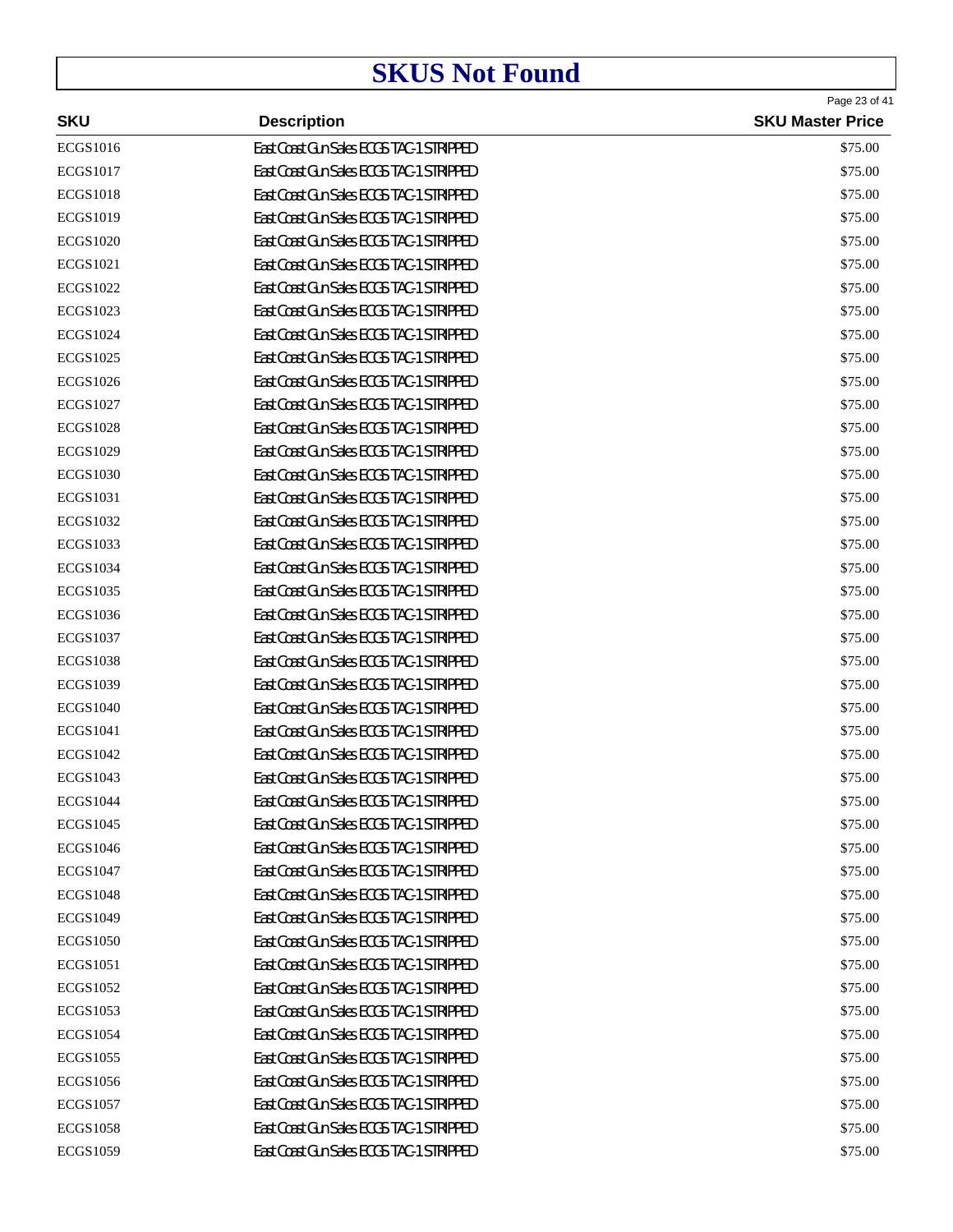| <b>SKU</b>      | <b>Description</b>                       | Page 24 of 41<br><b>SKU Master Price</b> |
|-----------------|------------------------------------------|------------------------------------------|
| <b>ECGS1060</b> | East Coast Gun Sales ECGS TAC-1 STRIPPED | \$75.00                                  |
| <b>ECGS1061</b> | East Coast Gun Sales ECGS TAC-1 STRIPPED | \$75.00                                  |
| <b>ECGS1062</b> | East Coast Gun Sales ECGS TAC-1 STRIPPED | \$75.00                                  |
| <b>ECGS1063</b> | East Coast Gun Sales ECGS TAC-1 STRIPPED | \$75.00                                  |
| <b>ECGS1064</b> | East Coast Gun Sales ECGS TAC-1 STRIPPED | \$75.00                                  |
| <b>ECGS1065</b> | East Coast Gun Sales ECGS TAC-1 STRIPPED | \$75.00                                  |
| <b>ECGS1066</b> | East Coast Gun Sales ECGS TAC-1 STRIPPED | \$75.00                                  |
| <b>ECGS1067</b> | East Coast Gun Sales ECGS TAC-1 STRIPPED | \$75.00                                  |
| <b>ECGS1068</b> | East Coast Gun Sales ECGS TAC-1 STRIPPED | \$75.00                                  |
| <b>ECGS1069</b> | East Coast Gun Sales ECGS TAC-1 STRIPPED | \$75.00                                  |
| <b>ECGS1070</b> | East Coast Gun Sales ECGS TAC-1 STRIPPED | \$75.00                                  |
| ECGS1071        | East Coast Gun Sales ECGS TAC-1 STRIPPED | \$75.00                                  |
| <b>ECGS1072</b> | East Coast Gun Sales ECGS TAC-1 STRIPPED | \$75.00                                  |
| <b>ECGS1073</b> | East Coast Gun Sales ECGS TAC-1 STRIPPED | \$75.00                                  |
| <b>ECGS1074</b> | East Coast Gun Sales ECGS TAC-1 STRIPPED | \$75.00                                  |
| ECGS1075        | East Coast Gun Sales ECGS TAC-1 STRIPPED | \$75.00                                  |
| <b>ECGS1076</b> | East Coast Gun Sales ECGS TAC-1 STRIPPED | \$75.00                                  |
| <b>ECGS1077</b> | East Coast Gun Sales ECGS TAC-1 STRIPPED | \$75.00                                  |
| <b>ECGS1078</b> | East Coast Gun Sales ECGS TAC-1 STRIPPED | \$75.00                                  |
| ECGS1079        | East Coast Gun Sales ECGS TAC-1 STRIPPED | \$75.00                                  |
| <b>ECGS1080</b> | East Coast Gun Sales ECGS TAC-1 STRIPPED | \$75.00                                  |
| <b>ECGS1081</b> | East Coast Gun Sales ECGS TAC-1 STRIPPED | \$75.00                                  |
| <b>ECGS1082</b> | East Coast Gun Sales ECGS TAC-1 STRIPPED | \$75.00                                  |
| <b>ECGS1083</b> | East Coast Gun Sales ECGS TAC-1 STRIPPED | \$75.00                                  |
| <b>ECGS1084</b> | East Coast Gun Sales ECGS TAC-1 STRIPPED | \$75.00                                  |
| <b>ECGS1085</b> | East Coast Gun Sales ECGS TAC-1 STRIPPED | \$75.00                                  |
| <b>ECGS1086</b> | East Coast Gun Sales ECGS TAC-1 STRIPPED | \$75.00                                  |
| <b>ECGS1087</b> | East Coast Gun Sales ECGS TAC-1 STRIPPED | \$75.00                                  |
| <b>ECGS1088</b> | East Coast Gun Sales ECGS TAC-1 STRIPPED | \$75.00                                  |
| <b>ECGS1089</b> | East Coast Gun Sales ECGS TAC-1 STRIPPED | \$75.00                                  |
| <b>ECGS1090</b> | East Coast Gun Sales ECGS TAC-1 STRIPPED | \$75.00                                  |
| <b>ECGS1091</b> | East Coast Gun Sales ECGS TAC-1 STRIPPED | \$75.00                                  |
| <b>ECGS1092</b> | East Coast Gun Sales ECGS TAC-1 STRIPPED | \$75.00                                  |
| <b>ECGS1093</b> | East Coast Gun Sales ECGS TAC-1 STRIPPED | \$75.00                                  |
| <b>ECGS1094</b> | East Coast Gun Sales ECGS TAC-1 STRIPPED | \$75.00                                  |
| <b>ECGS1095</b> | East Coast Gun Sales ECGS TAC-1 STRIPPED | \$75.00                                  |
| <b>ECGS1096</b> | East Coast Gun Sales ECGS TAC-1 STRIPPED | \$75.00                                  |
| <b>ECGS1097</b> | East Coast Gun Sales ECGS TAC-1 STRIPPED | \$75.00                                  |
| <b>ECGS1098</b> | East Coast Gun Sales ECGS TAC-1 STRIPPED | \$75.00                                  |
| <b>ECGS1099</b> | East Coast Gun Sales ECGS TAC-1 STRIPPED | \$75.00                                  |
| <b>ECGS1100</b> | East Coast Gun Sales ECGS TAC-1 STRIPPED | \$75.00                                  |
| <b>ECGS1101</b> | East Coast Gun Sales ECGS TAC-1 STRIPPED | \$75.00                                  |
| <b>ECGS1102</b> | East Coast Gun Sales ECGS TAC-1 STRIPPED | \$75.00                                  |
| ECGS1103        | East Coast Gun Sales ECGS TAC-1 STRIPPED | \$75.00                                  |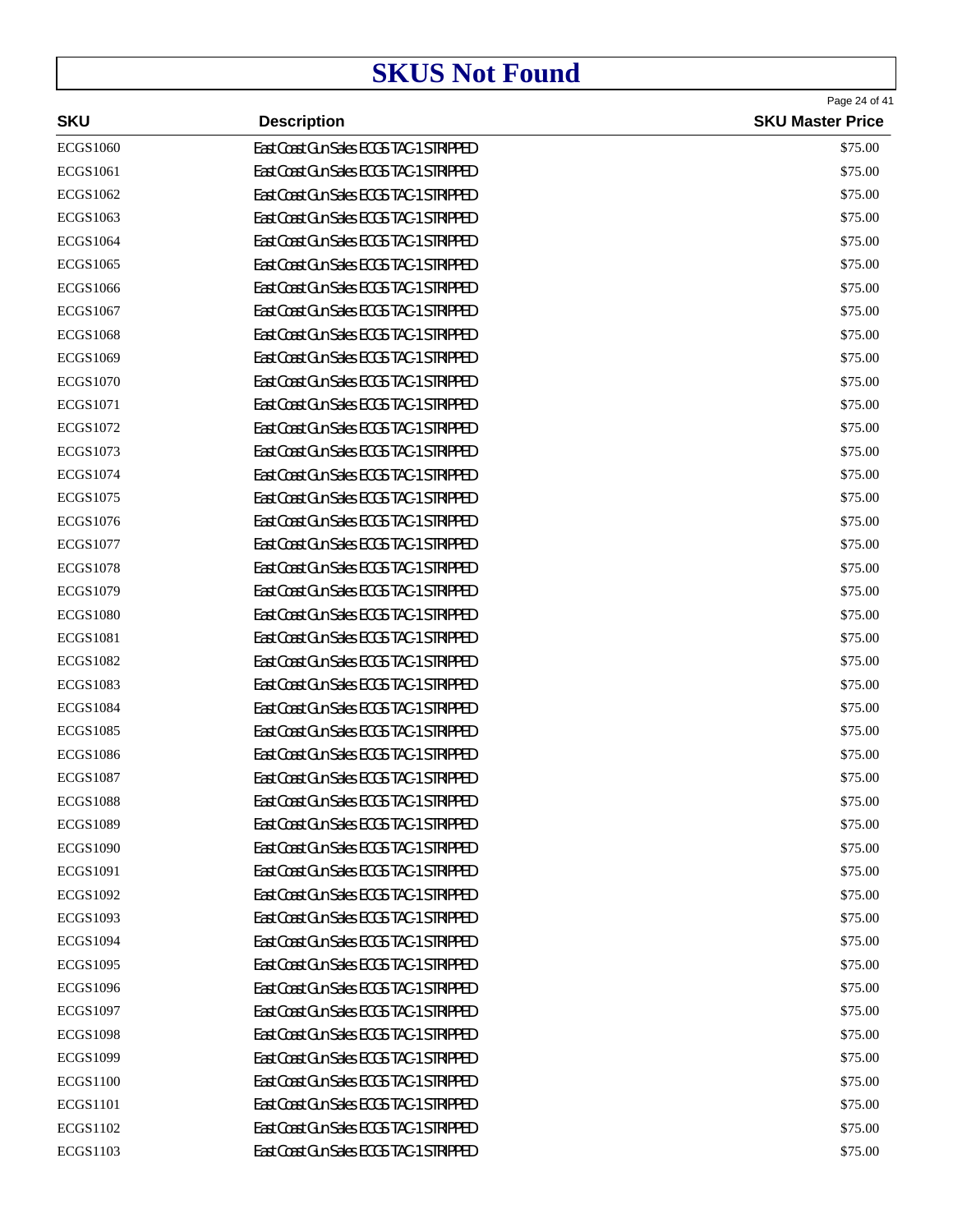|                 |                                          | Page 25 of 41           |
|-----------------|------------------------------------------|-------------------------|
| <b>SKU</b>      | <b>Description</b>                       | <b>SKU Master Price</b> |
| ECGS1104        | East Coast Gun Sales ECGS TAC-1 STRIPPED | \$75.00                 |
| ECGS1105        | East Coast Gun Sales ECGS TAC-1 STRIPPED | \$75.00                 |
| <b>ECGS1106</b> | East Coast Gun Sales ECGS TAC-1 STRIPPED | \$75.00                 |
| ECGS1107        | East Coast Gun Sales ECGS TAC-1 STRIPPED | \$75.00                 |
| <b>ECGS1108</b> | East Coast Gun Sales ECGS TAC-1 STRIPPED | \$75.00                 |
| <b>ECGS1109</b> | East Coast Gun Sales ECGS TAC-1 STRIPPED | \$75.00                 |
| <b>ECGS1110</b> | East Coast Gun Sales ECGS TAC-1 STRIPPED | \$75.00                 |
| ECGS1112        | East Coast Gun Sales ECGS TAC-1 STRIPPED | \$75.00                 |
| ECGS1113        | East Coast Gun Sales ECGS TAC-1 STRIPPED | \$75.00                 |
| ECGS1114        | East Coast Gun Sales ECGS TAC-1 STRIPPED | \$75.00                 |
| ECGS1115        | East Coast Gun Sales ECGS TAC-1 STRIPPED | \$75.00                 |
| ECGS1116        | East Coast Gun Sales ECGS TAC-1 STRIPPED | \$75.00                 |
| <b>ECGS1117</b> | East Coast Gun Sales ECGS TAC-1 STRIPPED | \$75.00                 |
| <b>ECGS1118</b> | East Coast Gun Sales ECGS TAC-1 STRIPPED | \$75.00                 |
| ECGS1119        | East Coast Gun Sales ECGS TAC-1 STRIPPED | \$75.00                 |
| ECGS1120        | East Coast Gun Sales ECGS TAC-1 STRIPPED | \$75.00                 |
| ECGS1121        | East Coast Gun Sales ECGS TAC-1 STRIPPED | \$75.00                 |
| ECGS1122        | East Coast Gun Sales ECGS TAC-1 STRIPPED | \$75.00                 |
| ECGS1123        | East Coast Gun Sales ECGS TAC-1 STRIPPED | \$75.00                 |
| ECGS1124        | East Coast Gun Sales ECGS TAC-1 STRIPPED | \$75.00                 |
| ECGS1126        | East Coast Gun Sales ECGS TAC-1 STRIPPED | \$75.00                 |
| <b>ECGS1127</b> | East Coast Gun Sales ECGS TAC-1 STRIPPED | \$75.00                 |
| ECGS1129        | East Coast Gun Sales ECGS TAC-1 STRIPPED | \$75.00                 |
| ECGS1130        | East Coast Gun Sales ECGS TAC-1 STRIPPED | \$75.00                 |
| <b>ECGS1131</b> | East Coast Gun Sales ECGS TAC-1 STRIPPED | \$75.00                 |
| ECGS1133        | East Coast Gun Sales ECGS TAC-1 STRIPPED | \$75.00                 |
| ECGS1134        | East Coast Gun Sales ECGS TAC-1 STRIPPED | \$75.00                 |
| <b>ECGS1135</b> | East Coast Gun Sales ECGS TAC-1 STRIPPED | \$75.00                 |
| <b>ECGS1138</b> | East Coast Gun Sales ECGS TAC-1 STRIPPED | \$75.00                 |
| ECGS1139        | East Coast Gun Sales ECGS TAC-1 STRIPPED | \$75.00                 |
| ECGS1157        | East Coast Gun Sales ECGS TAC-1 STRIPPED | \$75.00                 |
| <b>ECGS1158</b> | East Coast Gun Sales ECGS TAC-1 STRIPPED | \$75.00                 |
| ECGS1159        | East Coast Gun Sales ECGS TAC-1 STRIPPED | \$75.00                 |
| ECGS1160        | East Coast Gun Sales ECGS TAC-1 STRIPPED | \$75.00                 |
| ECGS1161        | East Coast Gun Sales ECGS TAC-1 STRIPPED | \$75.00                 |
| ECGS1162        | East Coast Gun Sales ECGS TAC-1 STRIPPED | \$75.00                 |
| ECGS1163        | East Coast Gun Sales ECGS TAC-1 STRIPPED | \$75.00                 |
| ECGS1164        | East Coast Gun Sales ECGS TAC-1 STRIPPED | \$75.00                 |
| ECGS1165        | East Coast Gun Sales ECGS TAC-1 STRIPPED | \$75.00                 |
| ECGS1166        | East Coast Gun Sales ECGS TAC-1 STRIPPED | \$75.00                 |
| ECGS1167        | East Coast Gun Sales ECGS TAC-1 STRIPPED | \$75.00                 |
| <b>ECGS1168</b> | East Coast Gun Sales ECGS TAC-1 STRIPPED | \$75.00                 |
| ECGS1169        | East Coast Gun Sales ECGS TAC-1 STRIPPED | \$75.00                 |
| <b>ECGS1170</b> | East Coast Gun Sales ECGS TAC-1 STRIPPED | \$75.00                 |
|                 |                                          |                         |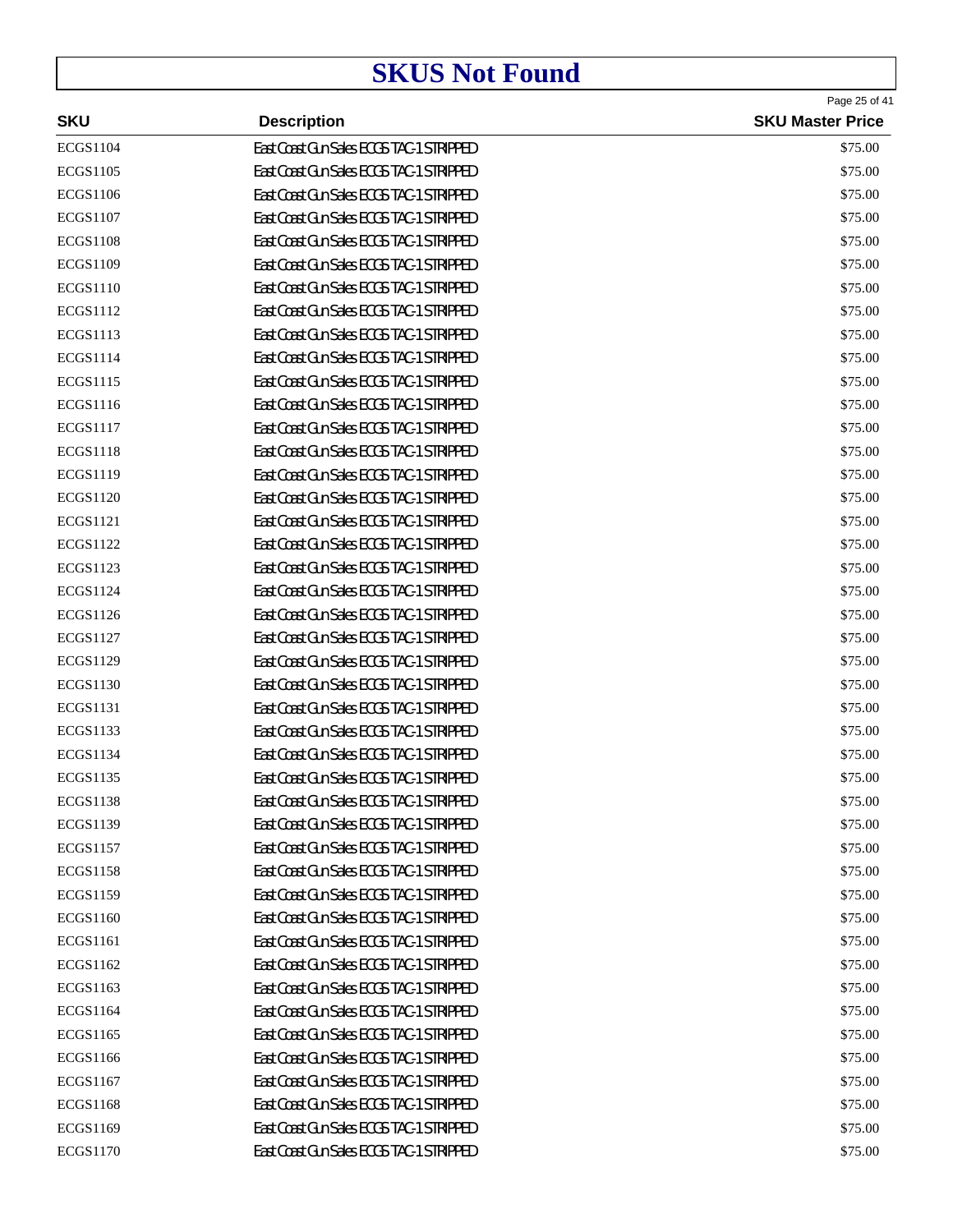| <b>SKU</b>      | <b>Description</b>                       | Page 26 of 41<br><b>SKU Master Price</b> |
|-----------------|------------------------------------------|------------------------------------------|
| <b>ECGS1171</b> | East Coast Gun Sales ECGS TAC-1 STRIPPED | \$75.00                                  |
| ECGS1172        | East Coast Gun Sales ECGS TAC-1 STRIPPED | \$75.00                                  |
| <b>ECGS1173</b> | East Coast Gun Sales ECGS TAC-1 STRIPPED | \$75.00                                  |
| <b>ECGS1174</b> | East Coast Gun Sales ECGS TAC-1 STRIPPED | \$75.00                                  |
| <b>ECGS1175</b> | East Coast Gun Sales ECGS TAC-1 STRIPPED | \$75.00                                  |
| <b>ECGS1176</b> | East Coast Gun Sales ECGS TAC-1 STRIPPED | \$75.00                                  |
| <b>ECGS1177</b> | East Coast Gun Sales ECGS TAC-1 STRIPPED | \$75.00                                  |
| <b>ECGS1178</b> | East Coast Gun Sales ECGS TAC-1 STRIPPED | \$75.00                                  |
| <b>ECGS1179</b> | East Coast Gun Sales ECGS TAC-1 STRIPPED | \$75.00                                  |
| <b>ECGS1180</b> | East Coast Gun Sales ECGS TAC-1 STRIPPED | \$75.00                                  |
| <b>ECGS1181</b> | East Coast Gun Sales ECGS TAC-1 STRIPPED | \$75.00                                  |
| <b>ECGS1182</b> | East Coast Gun Sales ECGS TAC-1 STRIPPED | \$75.00                                  |
| <b>ECGS1183</b> | East Coast Gun Sales ECGS TAC-1 STRIPPED | \$75.00                                  |
| <b>ECGS1184</b> | East Coast Gun Sales ECGS TAC-1 STRIPPED | \$75.00                                  |
| <b>ECGS1185</b> | East Coast Gun Sales ECGS TAC-1 STRIPPED | \$75.00                                  |
| <b>ECGS1186</b> | East Coast Gun Sales ECGS TAC-1 STRIPPED | \$75.00                                  |
| <b>ECGS1187</b> | East Coast Gun Sales ECGS TAC-1 STRIPPED | \$75.00                                  |
| <b>ECGS1188</b> | East Coast Gun Sales ECGS TAC-1 STRIPPED | \$75.00                                  |
| <b>ECGS1189</b> | East Coast Gun Sales ECGS TAC-1 STRIPPED | \$75.00                                  |
| <b>ECGS1190</b> | East Coast Gun Sales ECGS TAC-1 STRIPPED | \$75.00                                  |
| <b>ECGS1191</b> | East Coast Gun Sales ECGS TAC-1 STRIPPED | \$75.00                                  |
| <b>ECGS1193</b> | East Coast Gun Sales ECGS TAC-1 STRIPPED | \$75.00                                  |
| <b>ECGS1194</b> | East Coast Gun Sales ECGS TAC-1 STRIPPED | \$75.00                                  |
| <b>ECGS1195</b> | East Coast Gun Sales ECGS TAC-1 STRIPPED | \$75.00                                  |
| <b>ECGS1196</b> | East Coast Gun Sales ECGS TAC-1 STRIPPED | \$75.00                                  |
| ECGS1197        | East Coast Gun Sales ECGS TAC-1 STRIPPED | \$75.00                                  |
| <b>ECGS1198</b> | East Coast Gun Sales ECGS TAC-1 STRIPPED | \$75.00                                  |
| <b>ECGS1199</b> | East Coast Gun Sales ECGS TAC-1 STRIPPED | \$75.00                                  |
| <b>ECGS1200</b> | East Coast Gun Sales ECGS TAC-1 STRIPPED | \$75.00                                  |
| <b>ECGS1201</b> | East Coast Gun Sales ECGS TAC-1 STRIPPED | \$75.00                                  |
| ECGS1202        | East Coast Gun Sales ECGS TAC-1 STRIPPED | \$75.00                                  |
| <b>ECGS1203</b> | East Coast Gun Sales ECGS TAC-1 STRIPPED | \$75.00                                  |
| <b>ECGS1204</b> | East Coast Gun Sales ECGS TAC-1 STRIPPED | \$75.00                                  |
| <b>ECGS1205</b> | East Coast Gun Sales ECGS TAC-1 STRIPPED | \$75.00                                  |
| <b>ECGS1206</b> | East Coast Gun Sales ECGS TAC-1 STRIPPED | \$75.00                                  |
| <b>ECGS1207</b> | East Coast Gun Sales ECGS TAC-1 STRIPPED | \$75.00                                  |
| <b>ECGS1208</b> | East Coast Gun Sales ECGS TAC-1 STRIPPED | \$75.00                                  |
| <b>ECGS1209</b> | East Coast Gun Sales ECGS TAC-1 STRIPPED | \$75.00                                  |
| <b>ECGS1210</b> | East Coast Gun Sales ECGS TAC-1 STRIPPED | \$75.00                                  |
| <b>ECGS1211</b> | East Coast Gun Sales ECGS TAC-1 STRIPPED | \$75.00                                  |
| ECGS1212        | East Coast Gun Sales ECGS TAC-1 STRIPPED | \$75.00                                  |
| ECGS1213        | East Coast Gun Sales ECGS TAC-1 STRIPPED | \$75.00                                  |
| <b>ECGS1214</b> | East Coast Gun Sales ECGS TAC-1 STRIPPED | \$75.00                                  |
| ECGS1215        | East Coast Gun Sales ECGS TAC-1 STRIPPED | \$75.00                                  |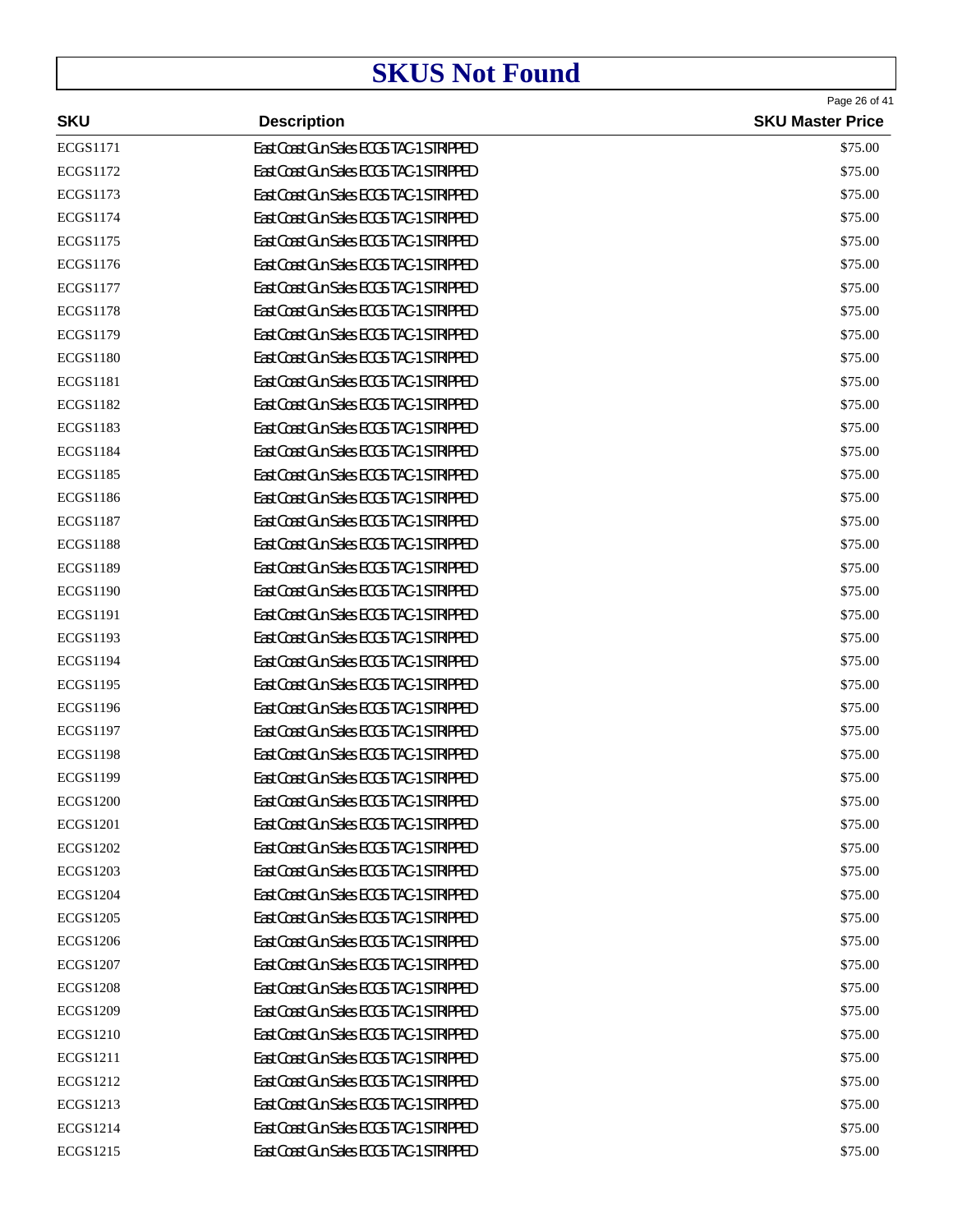|                 |                                          | Page 27 of 41           |
|-----------------|------------------------------------------|-------------------------|
| <b>SKU</b>      | <b>Description</b>                       | <b>SKU Master Price</b> |
| ECGS1216        | East Coast Gun Sales ECGS TAC-1 STRIPPED | \$75.00                 |
| ECGS1217        | East Coast Gun Sales ECGS TAC-1 STRIPPED | \$75.00                 |
| <b>ECGS1218</b> | East Coast Gun Sales ECGS TAC-1 STRIPPED | \$75.00                 |
| ECGS1219        | East Coast Gun Sales ECGS TAC-1 STRIPPED | \$75.00                 |
| <b>ECGS1220</b> | East Coast Gun Sales ECGS TAC-1 STRIPPED | \$75.00                 |
| ECGS1221        | East Coast Gun Sales ECGS TAC-1 STRIPPED | \$75.00                 |
| ECGS1222        | East Coast Gun Sales ECGS TAC-1 STRIPPED | \$75.00                 |
| ECGS1223        | East Coast Gun Sales ECGS TAC-1 STRIPPED | \$75.00                 |
| <b>ECGS1225</b> | East Coast Gun Sales ECGS TAC-1 STRIPPED | \$75.00                 |
| ECGS1226        | East Coast Gun Sales ECGS TAC-1 STRIPPED | \$75.00                 |
| ECGS1227        | East Coast Gun Sales ECGS TAC-1 STRIPPED | \$75.00                 |
| <b>ECGS1228</b> | East Coast Gun Sales ECGS TAC-1 STRIPPED | \$75.00                 |
| <b>ECGS1229</b> | East Coast Gun Sales ECGS TAC-1 STRIPPED | \$75.00                 |
| ECGS1231        | East Coast Gun Sales ECGS TAC-1 STRIPPED | \$75.00                 |
| ECGS1232        | East Coast Gun Sales ECGS TAC-1 STRIPPED | \$75.00                 |
| ECGS1233        | East Coast Gun Sales ECGS TAC-1 STRIPPED | \$75.00                 |
| ECGS1234        | East Coast Gun Sales ECGS TAC-1 STRIPPED | \$75.00                 |
| ECGS1235        | East Coast Gun Sales ECGS TAC-1 STRIPPED | \$75.00                 |
| ECGS1236        | East Coast Gun Sales ECGS TAC-1 STRIPPED | \$75.00                 |
| ECGS1237        | East Coast Gun Sales ECGS TAC-1 STRIPPED | \$75.00                 |
| <b>ECGS1238</b> | East Coast Gun Sales ECGS TAC-1 STRIPPED | \$75.00                 |
| ECGS1239        | East Coast Gun Sales ECGS TAC-1 STRIPPED | \$75.00                 |
| <b>ECGS1240</b> | East Coast Gun Sales ECGS TAC-1 STRIPPED | \$75.00                 |
| ECGS1241        | East Coast Gun Sales ECGS TAC-1 STRIPPED | \$75.00                 |
| ECGS1242        | East Coast Gun Sales ECGS TAC-1 STRIPPED | \$75.00                 |
| ECGS1243        | East Coast Gun Sales ECGS TAC-1 STRIPPED | \$75.00                 |
| <b>ECGS1244</b> | East Coast Gun Sales ECGS TAC-1 STRIPPED | \$75.00                 |
| <b>ECGS1245</b> | East Coast Gun Sales ECGS TAC-1 STRIPPED | \$75.00                 |
| <b>ECGS1246</b> | East Coast Gun Sales ECGS TAC-1 STRIPPED | \$75.00                 |
| ECGS1247        | East Coast Gun Sales ECGS TAC-1 STRIPPED | \$75.00                 |
| <b>ECGS1248</b> | East Coast Gun Sales ECGS TAC-1 STRIPPED | \$75.00                 |
| ECGS1249        | East Coast Gun Sales ECGS TAC-1 STRIPPED | \$75.00                 |
| <b>ECGS1250</b> | East Coast Gun Sales ECGS TAC-1 STRIPPED | \$75.00                 |
| ECGS1251        | East Coast Gun Sales ECGS TAC-1 STRIPPED | \$75.00                 |
| ECGS1252        | East Coast Gun Sales ECGS TAC-1 STRIPPED | \$75.00                 |
| ECGS1253        | East Coast Gun Sales ECGS TAC-1 STRIPPED | \$75.00                 |
| ECGS1254        | East Coast Gun Sales ECGS TAC-1 STRIPPED | \$75.00                 |
| ECGS1255        | East Coast Gun Sales ECGS TAC-1 STRIPPED | \$75.00                 |
| ECGS1256        | East Coast Gun Sales ECGS TAC-1 STRIPPED | \$75.00                 |
| ECGS1257        | East Coast Gun Sales ECGS TAC-1 STRIPPED | \$75.00                 |
| <b>ECGS1258</b> | East Coast Gun Sales ECGS TAC-1 STRIPPED | \$75.00                 |
| ECGS1259        | East Coast Gun Sales ECGS TAC-1 STRIPPED | \$75.00                 |
| <b>ECGS1260</b> | East Coast Gun Sales ECGS TAC-1 STRIPPED | \$75.00                 |
| ECGS1261        | East Coast Gun Sales ECGS TAC-1 STRIPPED | \$75.00                 |
|                 |                                          |                         |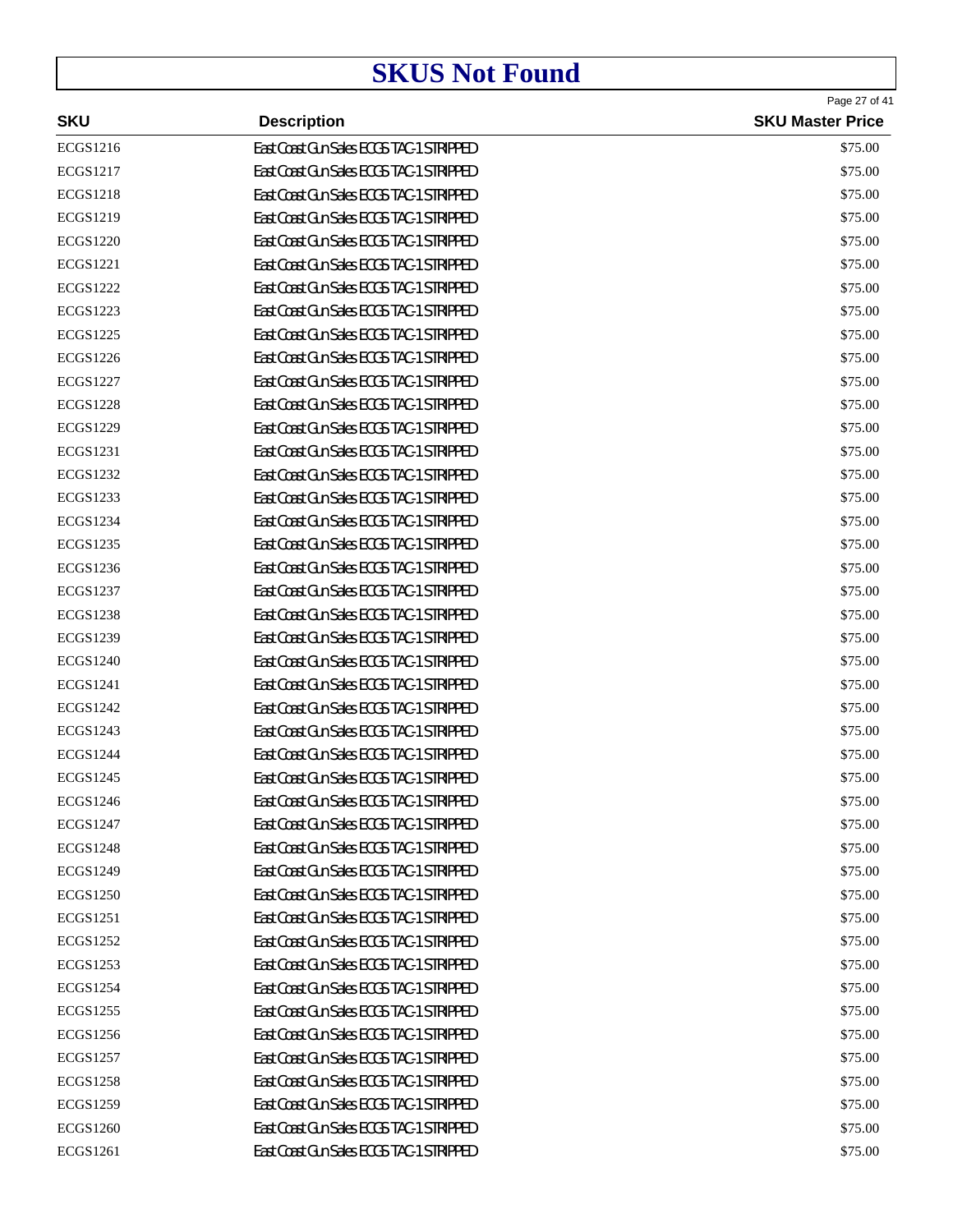|                 |                                          | Page 28 of 41           |
|-----------------|------------------------------------------|-------------------------|
| <b>SKU</b>      | <b>Description</b>                       | <b>SKU Master Price</b> |
| ECGS1262        | East Coast Gun Sales ECGS TAC-1 STRIPPED | \$75.00                 |
| ECGS1263        | East Coast Gun Sales ECGS TAC-1 STRIPPED | \$75.00                 |
| <b>ECGS1264</b> | East Coast Gun Sales ECGS TAC-1 STRIPPED | \$75.00                 |
| ECGS1265        | East Coast Gun Sales ECGS TAC-1 STRIPPED | \$75.00                 |
| <b>ECGS1266</b> | East Coast Gun Sales ECGS TAC-1 STRIPPED | \$75.00                 |
| ECGS1267        | East Coast Gun Sales ECGS TAC-1 STRIPPED | \$75.00                 |
| <b>ECGS1268</b> | East Coast Gun Sales ECGS TAC-1 STRIPPED | \$75.00                 |
| ECGS1269        | East Coast Gun Sales ECGS TAC-1 STRIPPED | \$75.00                 |
| <b>ECGS1270</b> | East Coast Gun Sales ECGS TAC-1 STRIPPED | \$75.00                 |
| ECGS1271        | East Coast Gun Sales ECGS TAC-1 STRIPPED | \$75.00                 |
| ECGS1272        | East Coast Gun Sales ECGS TAC-1 STRIPPED | \$75.00                 |
| ECGS1273        | East Coast Gun Sales ECGS TAC-1 STRIPPED | \$75.00                 |
| <b>ECGS1274</b> | East Coast Gun Sales ECGS TAC-1 STRIPPED | \$75.00                 |
| ECGS1275        | East Coast Gun Sales ECGS TAC-1 STRIPPED | \$75.00                 |
| ECGS1276        | East Coast Gun Sales ECGS TAC-1 STRIPPED | \$75.00                 |
| ECGS1277        | East Coast Gun Sales ECGS TAC-1 STRIPPED | \$75.00                 |
| <b>ECGS1278</b> | East Coast Gun Sales ECGS TAC-1 STRIPPED | \$75.00                 |
| ECGS1279        | East Coast Gun Sales ECGS TAC-1 STRIPPED | \$75.00                 |
| <b>ECGS1280</b> | East Coast Gun Sales ECGS TAC-1 STRIPPED | \$75.00                 |
| <b>ECGS1281</b> | East Coast Gun Sales ECGS TAC-1 STRIPPED | \$75.00                 |
| <b>ECGS1282</b> | East Coast Gun Sales ECGS TAC-1 STRIPPED | \$75.00                 |
| ECGS1283        | East Coast Gun Sales ECGS TAC-1 STRIPPED | \$75.00                 |
| <b>ECGS1284</b> | East Coast Gun Sales ECGS TAC-1 STRIPPED | \$75.00                 |
| <b>ECGS1285</b> | East Coast Gun Sales ECGS TAC-1 STRIPPED | \$75.00                 |
| <b>ECGS1286</b> | East Coast Gun Sales ECGS TAC-1 STRIPPED | \$75.00                 |
| <b>ECGS1287</b> | East Coast Gun Sales ECGS TAC-1 STRIPPED | \$75.00                 |
| <b>ECGS1288</b> | East Coast Gun Sales ECGS TAC-1 STRIPPED | \$75.00                 |
| <b>ECGS1289</b> | East Coast Gun Sales ECGS TAC-1 STRIPPED | \$75.00                 |
| <b>ECGS1290</b> | East Coast Gun Sales ECGS TAC-1 STRIPPED | \$75.00                 |
| <b>ECGS1291</b> | East Coast Gun Sales ECGS TAC-1 STRIPPED | \$75.00                 |
| <b>ECGS1292</b> | East Coast Gun Sales ECGS TAC-1 STRIPPED | \$75.00                 |
| ECGS1293        | East Coast Gun Sales ECGS TAC-1 STRIPPED | \$75.00                 |
| <b>ECGS1294</b> | East Coast Gun Sales ECGS TAC-1 STRIPPED | \$75.00                 |
| ECGS1295        | East Coast Gun Sales ECGS TAC-1 STRIPPED | \$75.00                 |
| <b>ECGS1296</b> | East Coast Gun Sales ECGS TAC-1 STRIPPED | \$75.00                 |
| <b>ECGS1297</b> | East Coast Gun Sales ECGS TAC-1 STRIPPED | \$75.00                 |
| <b>ECGS1298</b> | East Coast Gun Sales ECGS TAC-1 STRIPPED | \$75.00                 |
| <b>ECGS1299</b> | East Coast Gun Sales ECGS TAC-1 STRIPPED | \$75.00                 |
| <b>ECGS1300</b> | East Coast Gun Sales ECGS TAC-1 STRIPPED | \$75.00                 |
| <b>ECGS1301</b> | East Coast Gun Sales ECGS TAC-1 STRIPPED | \$75.00                 |
| ECGS1302        | East Coast Gun Sales ECGS TAC-1 STRIPPED | \$75.00                 |
| ECGS1303        | East Coast Gun Sales ECGS TAC-1 STRIPPED | \$75.00                 |
| <b>ECGS1304</b> | East Coast Gun Sales ECGS TAC-1 STRIPPED | \$75.00                 |
| ECGS1305        | East Coast Gun Sales ECGS TAC-1 STRIPPED | \$75.00                 |
|                 |                                          |                         |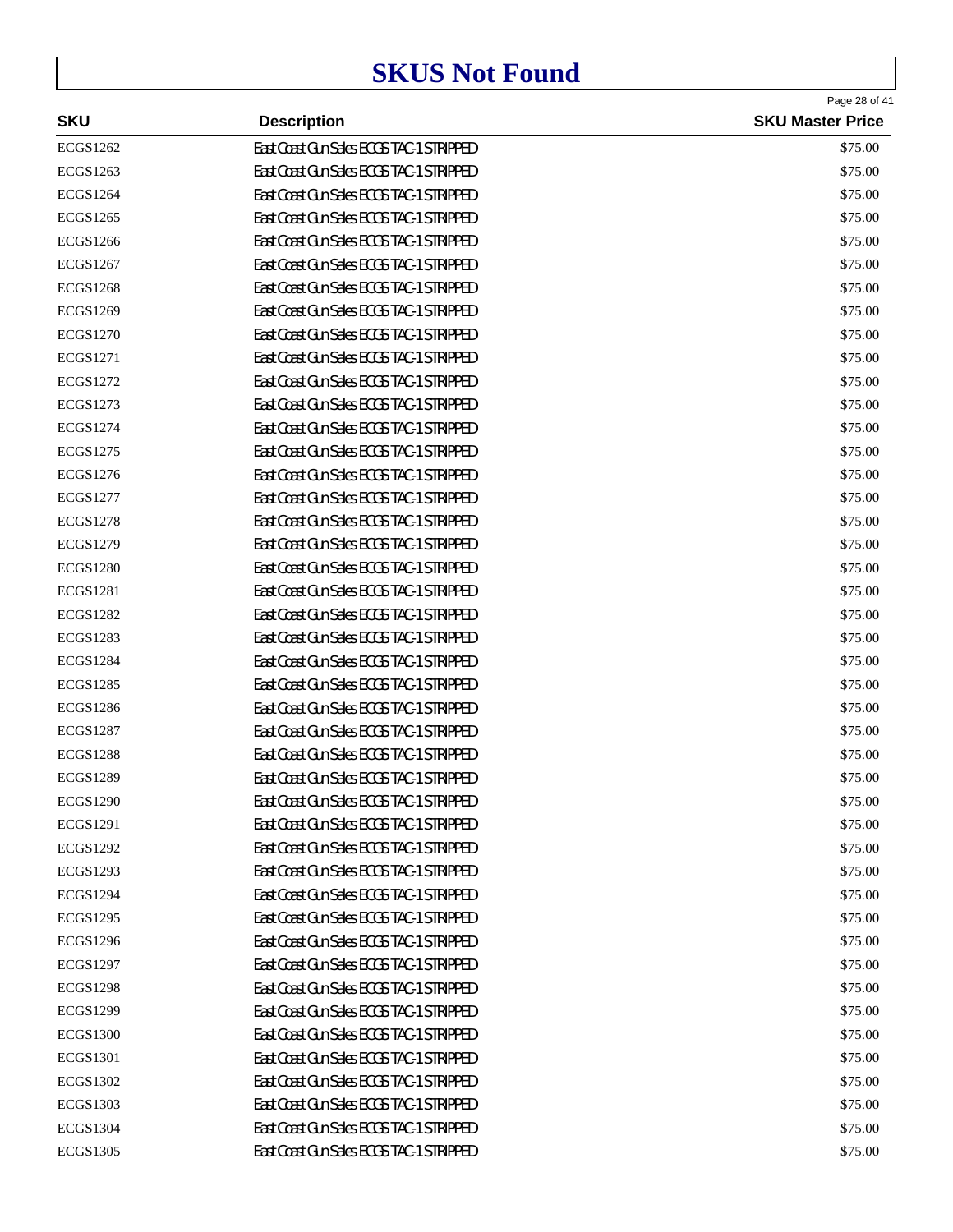|                 |                                          | Page 29 of 41           |
|-----------------|------------------------------------------|-------------------------|
| <b>SKU</b>      | <b>Description</b>                       | <b>SKU Master Price</b> |
| <b>ECGS1306</b> | East Coast Gun Sales ECGS TAC-1 STRIPPED | \$75.00                 |
| <b>ECGS1307</b> | East Coast Gun Sales ECGS TAC-1 STRIPPED | \$75.00                 |
| <b>ECGS1308</b> | East Coast Gun Sales ECGS TAC-1 STRIPPED | \$75.00                 |
| <b>ECGS1309</b> | East Coast Gun Sales ECGS TAC-1 STRIPPED | \$75.00                 |
| <b>ECGS1310</b> | East Coast Gun Sales ECGS TAC-1 STRIPPED | \$75.00                 |
| <b>ECGS1311</b> | East Coast Gun Sales ECGS TAC-1 STRIPPED | \$75.00                 |
| ECGS1312        | East Coast Gun Sales ECGS TAC-1 STRIPPED | \$75.00                 |
| ECGS1314        | East Coast Gun Sales ECGS TAC-1 STRIPPED | \$75.00                 |
| ECGS1315        | East Coast Gun Sales ECGS TAC-1 STRIPPED | \$75.00                 |
| ECGS1316        | East Coast Gun Sales ECGS TAC-1 STRIPPED | \$75.00                 |
| ECGS1317        | East Coast Gun Sales ECGS TAC-1 STRIPPED | \$75.00                 |
| <b>ECGS1318</b> | East Coast Gun Sales ECGS TAC-1 STRIPPED | \$75.00                 |
| ECGS1319        | East Coast Gun Sales ECGS TAC-1 STRIPPED | \$75.00                 |
| ECGS1320        | East Coast Gun Sales ECGS TAC-1 STRIPPED | \$75.00                 |
| ECGS1321        | East Coast Gun Sales ECGS TAC-1 STRIPPED | \$75.00                 |
| ECGS1322        | East Coast Gun Sales ECGS TAC-1 STRIPPED | \$75.00                 |
| ECGS1323        | East Coast Gun Sales ECGS TAC-1 STRIPPED | \$75.00                 |
| ECGS1324        | East Coast Gun Sales ECGS TAC-1 STRIPPED | \$75.00                 |
| ECGS1325        | East Coast Gun Sales ECGS TAC-1 STRIPPED | \$75.00                 |
| ECGS1326        | East Coast Gun Sales ECGS TAC-1 STRIPPED | \$75.00                 |
| ECGS1327        | East Coast Gun Sales ECGS TAC-1 STRIPPED | \$75.00                 |
| <b>ECGS1328</b> | East Coast Gun Sales ECGS TAC-1 STRIPPED | \$75.00                 |
| ECGS1329        | East Coast Gun Sales ECGS TAC-1 STRIPPED | \$75.00                 |
| ECGS1330        | East Coast Gun Sales ECGS TAC-1 STRIPPED | \$75.00                 |
| ECGS1331        | East Coast Gun Sales ECGS TAC-1 STRIPPED | \$75.00                 |
| ECGS1332        | East Coast Gun Sales ECGS TAC-1 STRIPPED | \$75.00                 |
| ECGS1333        | East Coast Gun Sales ECGS TAC-1 STRIPPED | \$75.00                 |
| <b>ECGS1334</b> | East Coast Gun Sales ECGS TAC-1 STRIPPED | \$75.00                 |
| ECGS1335        | East Coast Gun Sales ECGS TAC-1 STRIPPED | \$75.00                 |
| ECGS1336        | East Coast Gun Sales ECGS TAC-1 STRIPPED | \$75.00                 |
| ECGS1337        | East Coast Gun Sales ECGS TAC-1 STRIPPED | \$75.00                 |
| <b>ECGS1338</b> | East Coast Gun Sales ECGS TAC-1 STRIPPED | \$75.00                 |
| ECGS1339        | East Coast Gun Sales ECGS TAC-1 STRIPPED | \$75.00                 |
| ECGS1340        | East Coast Gun Sales ECGS TAC-1 STRIPPED | \$75.00                 |
| ECGS1341        | East Coast Gun Sales ECGS TAC-1 STRIPPED | \$75.00                 |
| ECGS1342        | East Coast Gun Sales ECGS TAC-1 STRIPPED | \$75.00                 |
| ECGS1343        | East Coast Gun Sales ECGS TAC-1 STRIPPED | \$75.00                 |
| <b>ECGS1344</b> | East Coast Gun Sales ECGS TAC-1 STRIPPED | \$75.00                 |
| ECGS1345        | East Coast Gun Sales ECGS TAC-1 STRIPPED | \$75.00                 |
| <b>ECGS1346</b> | East Coast Gun Sales ECGS TAC-1 STRIPPED | \$75.00                 |
| ECGS1347        | East Coast Gun Sales ECGS TAC-1 STRIPPED | \$75.00                 |
| <b>ECGS1348</b> | East Coast Gun Sales ECGS TAC-1 STRIPPED | \$75.00                 |
| ECGS1349        | East Coast Gun Sales ECGS TAC-1 STRIPPED | \$75.00                 |
| <b>ECGS1350</b> | East Coast Gun Sales ECGS TAC-1 STRIPPED | \$75.00                 |
|                 |                                          |                         |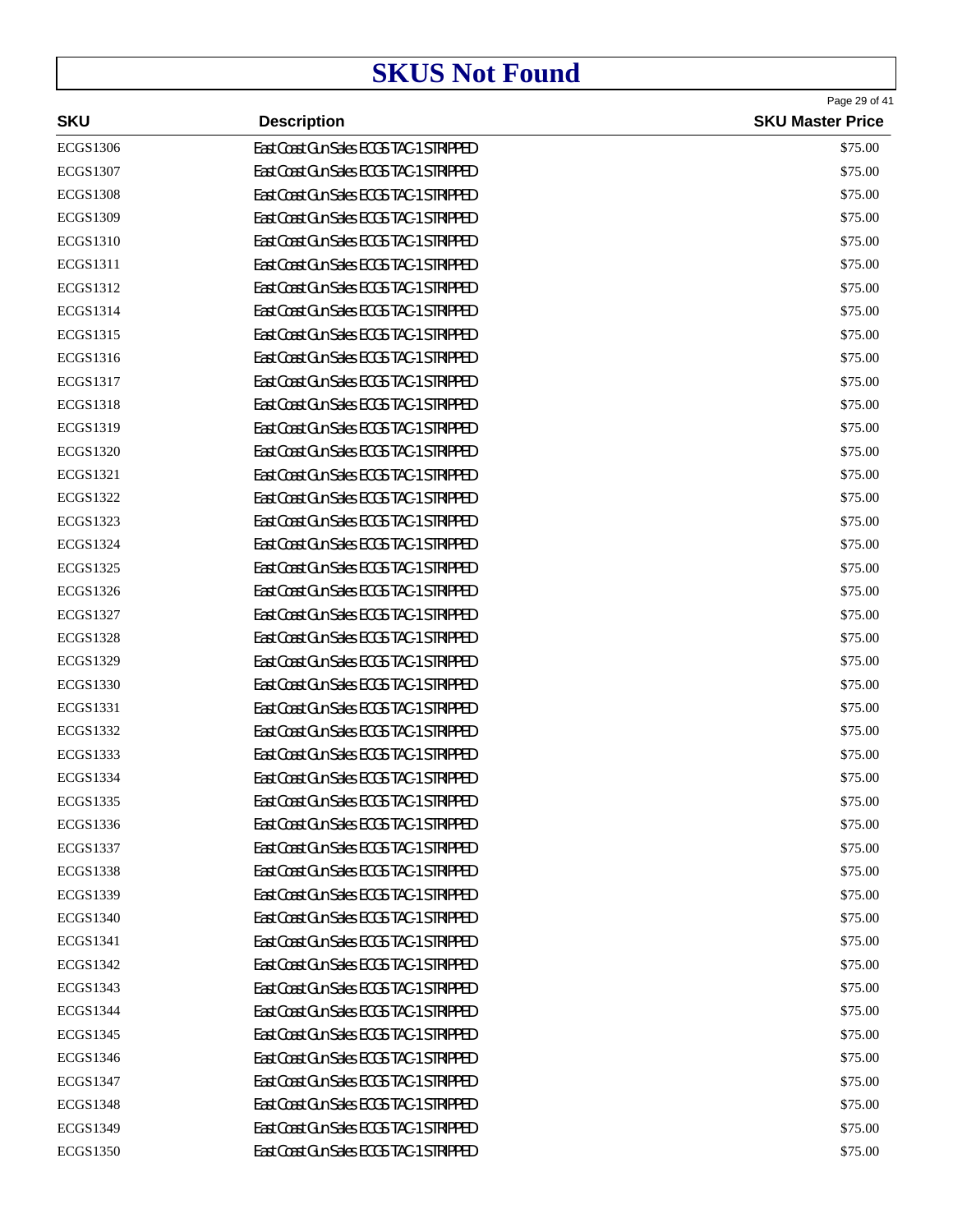|                 |                                          | Page 30 of 41           |
|-----------------|------------------------------------------|-------------------------|
| <b>SKU</b>      | <b>Description</b>                       | <b>SKU Master Price</b> |
| ECGS1351        | East Coast Gun Sales ECGS TAC-1 STRIPPED | \$75.00                 |
| ECGS1352        | East Coast Gun Sales ECGS TAC-1 STRIPPED | \$75.00                 |
| ECGS1353        | East Coast Gun Sales ECGS TAC-1 STRIPPED | \$75.00                 |
| <b>ECGS1354</b> | East Coast Gun Sales ECGS TAC-1 STRIPPED | \$75.00                 |
| ECGS1355        | East Coast Gun Sales ECGS TAC-1 STRIPPED | \$75.00                 |
| ECGS1356        | East Coast Gun Sales ECGS TAC-1 STRIPPED | \$75.00                 |
| <b>ECGS1357</b> | East Coast Gun Sales ECGS TAC-1 STRIPPED | \$75.00                 |
| <b>ECGS1358</b> | East Coast Gun Sales ECGS TAC-1 STRIPPED | \$75.00                 |
| ECGS1359        | East Coast Gun Sales ECGS TAC-1 STRIPPED | \$75.00                 |
| <b>ECGS1360</b> | East Coast Gun Sales ECGS TAC-1 STRIPPED | \$75.00                 |
| ECGS1361        | East Coast Gun Sales ECGS TAC-1 STRIPPED | \$75.00                 |
| ECGS1362        | East Coast Gun Sales ECGS TAC-1 STRIPPED | \$75.00                 |
| ECGS1363        | East Coast Gun Sales ECGS TAC-1 STRIPPED | \$75.00                 |
| ECGS1364        | East Coast Gun Sales ECGS TAC-1 STRIPPED | \$75.00                 |
| ECGS1365        | East Coast Gun Sales ECGS TAC-1 STRIPPED | \$75.00                 |
| <b>ECGS1366</b> | East Coast Gun Sales ECGS TAC-1 STRIPPED | \$75.00                 |
| ECGS1367        | East Coast Gun Sales ECGS TAC-1 STRIPPED | \$75.00                 |
| <b>ECGS1368</b> | East Coast Gun Sales ECGS TAC-1 STRIPPED | \$75.00                 |
| ECGS1369        | East Coast Gun Sales ECGS TAC-1 STRIPPED | \$75.00                 |
| <b>ECGS1370</b> | East Coast Gun Sales ECGS TAC-1 STRIPPED | \$75.00                 |
| ECGS1371        | East Coast Gun Sales ECGS TAC-1 STRIPPED | \$75.00                 |
| <b>ECGS1372</b> | East Coast Gun Sales ECGS TAC-1 STRIPPED | \$75.00                 |
| ECGS1373        | East Coast Gun Sales ECGS TAC-1 STRIPPED | \$75.00                 |
| ECGS1374        | East Coast Gun Sales ECGS TAC-1 STRIPPED | \$75.00                 |
| ECGS1375        | East Coast Gun Sales ECGS TAC-1 STRIPPED | \$75.00                 |
| ECGS1376        | East Coast Gun Sales ECGS TAC-1 STRIPPED | \$75.00                 |
| ECGS1377        | East Coast Gun Sales ECGS TAC-1 STRIPPED | \$75.00                 |
| <b>ECGS1378</b> | East Coast Gun Sales ECGS TAC-1 STRIPPED | \$75.00                 |
| <b>ECGS1379</b> | East Coast Gun Sales ECGS TAC-1 STRIPPED | \$75.00                 |
| <b>ECGS1380</b> | East Coast Gun Sales ECGS TAC-1 STRIPPED | \$75.00                 |
| <b>ECGS1381</b> | East Coast Gun Sales ECGS TAC-1 STRIPPED | \$75.00                 |
| <b>ECGS1382</b> | East Coast Gun Sales ECGS TAC-1 STRIPPED | \$75.00                 |
| ECGS1383        | East Coast Gun Sales ECGS TAC-1 STRIPPED | \$75.00                 |
| <b>ECGS1384</b> | East Coast Gun Sales ECGS TAC-1 STRIPPED | \$75.00                 |
| <b>ECGS1385</b> | East Coast Gun Sales ECGS TAC-1 STRIPPED | \$75.00                 |
| <b>ECGS1386</b> | East Coast Gun Sales ECGS TAC-1 STRIPPED | \$75.00                 |
| <b>ECGS1387</b> | East Coast Gun Sales ECGS TAC-1 STRIPPED | \$75.00                 |
| <b>ECGS1388</b> | East Coast Gun Sales ECGS TAC-1 STRIPPED | \$75.00                 |
| <b>ECGS1389</b> | East Coast Gun Sales ECGS TAC-1 STRIPPED | \$75.00                 |
| <b>ECGS1390</b> | East Coast Gun Sales ECGS TAC-1 STRIPPED | \$75.00                 |
| ECGS1391        | East Coast Gun Sales ECGS TAC-1 STRIPPED | \$75.00                 |
| ECGS1392        | East Coast Gun Sales ECGS TAC-1 STRIPPED | \$75.00                 |
| ECGS1393        | East Coast Gun Sales ECGS TAC-1 STRIPPED | \$75.00                 |
| <b>ECGS1394</b> | East Coast Gun Sales ECGS TAC-1 STRIPPED | \$75.00                 |
|                 |                                          |                         |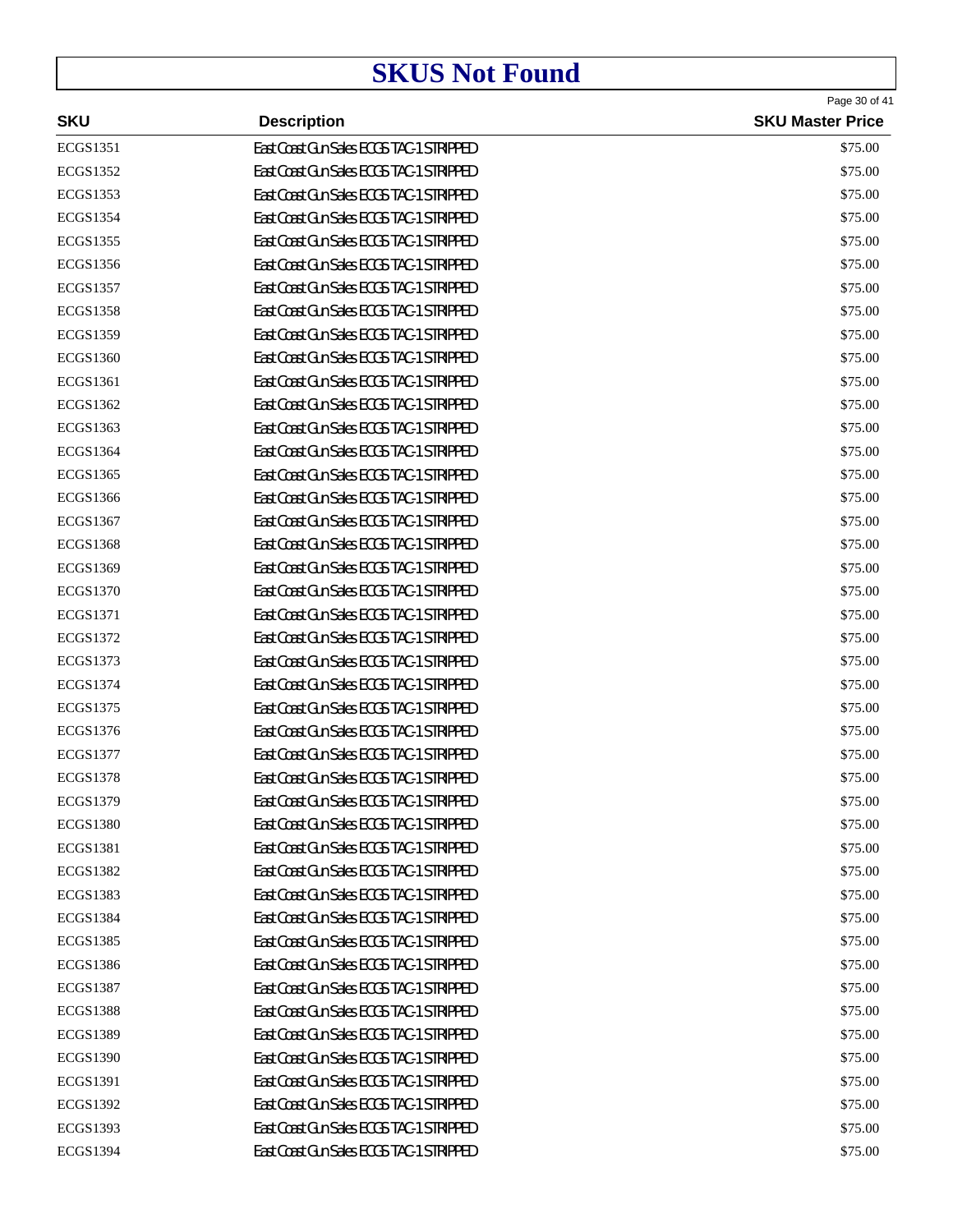|                 |                                          | Page 31 of 41           |
|-----------------|------------------------------------------|-------------------------|
| <b>SKU</b>      | <b>Description</b>                       | <b>SKU Master Price</b> |
| <b>ECGS1395</b> | East Coast Gun Sales ECGS TAC-1 STRIPPED | \$75.00                 |
| <b>ECGS1396</b> | East Coast Gun Sales ECGS TAC-1 STRIPPED | \$75.00                 |
| <b>ECGS1397</b> | East Coast Gun Sales ECGS TAC-1 STRIPPED | \$75.00                 |
| <b>ECGS1398</b> | East Coast Gun Sales ECGS TAC-1 STRIPPED | \$75.00                 |
| <b>ECGS1399</b> | East Coast Gun Sales ECGS TAC-1 STRIPPED | \$75.00                 |
| <b>ECGS1400</b> | East Coast Gun Sales ECGS TAC-1 STRIPPED | \$75.00                 |
| ECGS1401        | East Coast Gun Sales ECGS TAC-1 STRIPPED | \$75.00                 |
| ECGS1402        | East Coast Gun Sales ECGS TAC-1 STRIPPED | \$75.00                 |
| ECGS1403        | East Coast Gun Sales ECGS TAC-1 STRIPPED | \$75.00                 |
| <b>ECGS1404</b> | East Coast Gun Sales ECGS TAC-1 STRIPPED | \$75.00                 |
| ECGS1405        | East Coast Gun Sales ECGS TAC-1 STRIPPED | \$75.00                 |
| <b>ECGS1406</b> | East Coast Gun Sales ECGS TAC-1 STRIPPED | \$75.00                 |
| <b>ECGS1407</b> | East Coast Gun Sales ECGS TAC-1 STRIPPED | \$75.00                 |
| <b>ECGS1408</b> | East Coast Gun Sales ECGS TAC-1 STRIPPED | \$75.00                 |
| ECGS1409        | East Coast Gun Sales ECGS TAC-1 STRIPPED | \$75.00                 |
| <b>ECGS1410</b> | East Coast Gun Sales ECGS TAC-1 STRIPPED | \$75.00                 |
| <b>ECGS1411</b> | East Coast Gun Sales ECGS TAC-1 STRIPPED | \$75.00                 |
| ECGS1412        | East Coast Gun Sales ECGS TAC-1 STRIPPED | \$75.00                 |
| ECGS1413        | East Coast Gun Sales ECGS TAC-1 STRIPPED | \$75.00                 |
| ECGS1414        | East Coast Gun Sales ECGS TAC-1 STRIPPED | \$75.00                 |
| ECGS1415        | East Coast Gun Sales ECGS TAC-1 STRIPPED | \$75.00                 |
| ECGS1416        | East Coast Gun Sales ECGS TAC-1 STRIPPED | \$75.00                 |
| ECGS1417        | East Coast Gun Sales ECGS TAC-1 STRIPPED | \$75.00                 |
| <b>ECGS1418</b> | East Coast Gun Sales ECGS TAC-1 STRIPPED | \$75.00                 |
| ECGS1419        | East Coast Gun Sales ECGS TAC-1 STRIPPED | \$75.00                 |
| ECGS1420        | East Coast Gun Sales ECGS TAC-1 STRIPPED | \$75.00                 |
| ECGS1421        | East Coast Gun Sales ECGS TAC-1 STRIPPED | \$75.00                 |
| <b>ECGS1422</b> | East Coast Gun Sales ECGS TAC-1 STRIPPED | \$75.00                 |
| ECGS1423        | East Coast Gun Sales ECGS TAC-1 STRIPPED | \$75.00                 |
| ECGS1424        | East Coast Gun Sales ECGS TAC-1 STRIPPED | \$75.00                 |
| ECGS1425        | East Coast Gun Sales ECGS TAC-1 STRIPPED | \$75.00                 |
| <b>ECGS1426</b> | East Coast Gun Sales ECGS TAC-1 STRIPPED | \$75.00                 |
| ECGS1427        | East Coast Gun Sales ECGS TAC-1 STRIPPED | \$75.00                 |
| <b>ECGS1428</b> | East Coast Gun Sales ECGS TAC-1 STRIPPED | \$75.00                 |
| ECGS1429        | East Coast Gun Sales ECGS TAC-1 STRIPPED | \$75.00                 |
| <b>ECGS1430</b> | East Coast Gun Sales ECGS TAC-1 STRIPPED | \$75.00                 |
| ECGS1431        | East Coast Gun Sales ECGS TAC-1 STRIPPED | \$75.00                 |
| ECGS1432        | East Coast Gun Sales ECGS TAC-1 STRIPPED | \$75.00                 |
| ECGS1433        | East Coast Gun Sales ECGS TAC-1 STRIPPED | \$75.00                 |
| ECGS1434        | East Coast Gun Sales ECGS TAC-1 STRIPPED | \$75.00                 |
| ECGS1435        | East Coast Gun Sales ECGS TAC-1 STRIPPED | \$75.00                 |
| ECGS1436        | East Coast Gun Sales ECGS TAC-1 STRIPPED | \$75.00                 |
| ECGS1437        | East Coast Gun Sales ECGS TAC-1 STRIPPED | \$75.00                 |
| <b>ECGS1438</b> | East Coast Gun Sales ECGS TAC-1 STRIPPED | \$75.00                 |
|                 |                                          |                         |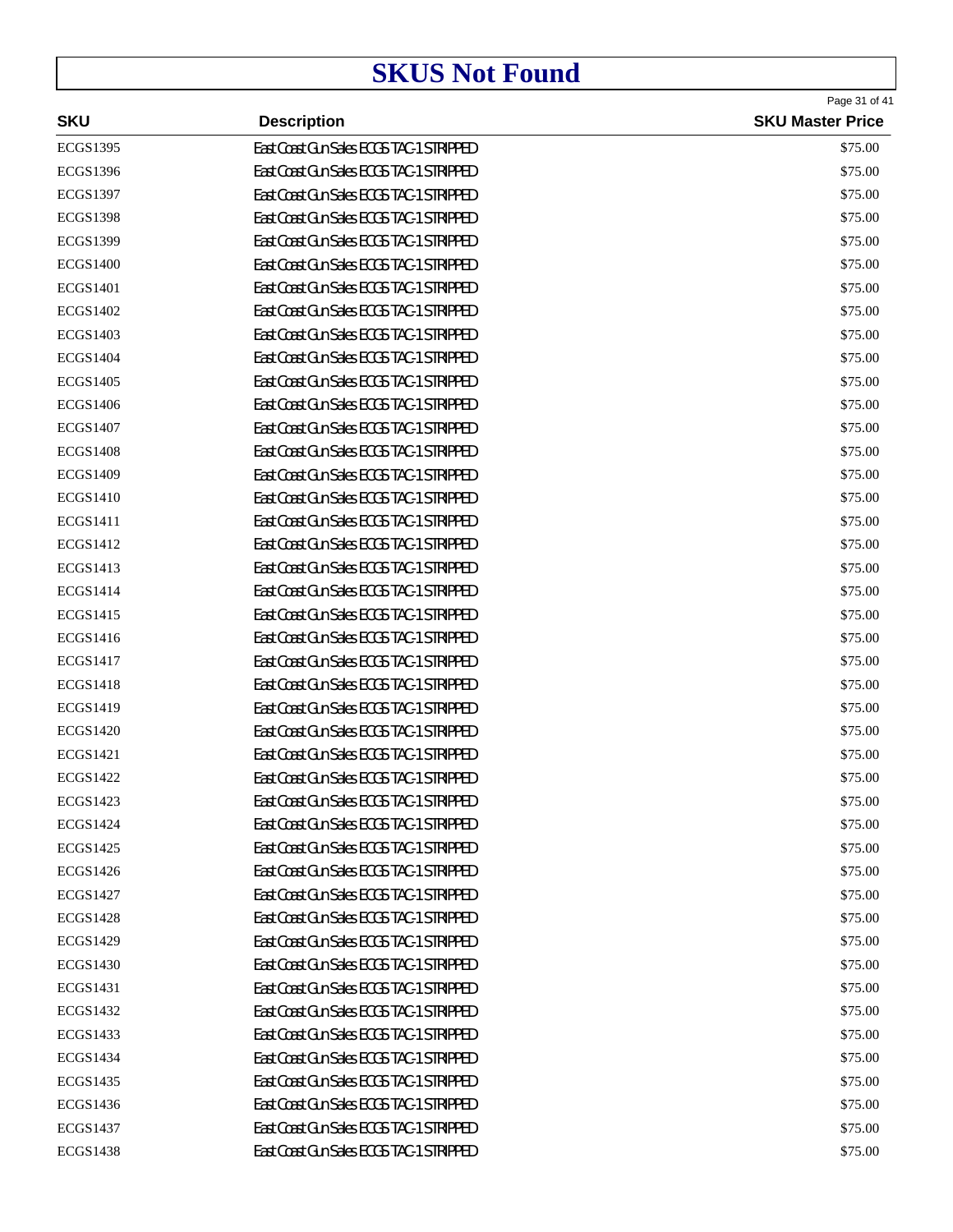| <b>SKU</b>      | <b>Description</b>                       | Page 32 of 41<br><b>SKU Master Price</b> |
|-----------------|------------------------------------------|------------------------------------------|
| <b>ECGS1439</b> | East Coast Gun Sales ECGS TAC-1 STRIPPED | \$75.00                                  |
| <b>ECGS1440</b> | East Coast Gun Sales ECGS TAC-1 STRIPPED | \$75.00                                  |
| <b>ECGS1441</b> | East Coast Gun Sales ECGS TAC-1 STRIPPED | \$75.00                                  |
| <b>ECGS1442</b> | East Coast Gun Sales ECGS TAC-1 STRIPPED | \$75.00                                  |
| <b>ECGS1443</b> | East Coast Gun Sales ECGS TAC-1 STRIPPED | \$75.00                                  |
| <b>ECGS1444</b> | East Coast Gun Sales ECGS TAC-1 STRIPPED | \$75.00                                  |
| <b>ECGS1445</b> | East Coast Gun Sales ECGS TAC-1 STRIPPED | \$75.00                                  |
| <b>ECGS1446</b> | East Coast Gun Sales ECGS TAC-1 STRIPPED | \$75.00                                  |
| <b>ECGS1447</b> | East Coast Gun Sales ECGS TAC-1 STRIPPED | \$75.00                                  |
| <b>ECGS1448</b> | East Coast Gun Sales ECGS TAC-1 STRIPPED | \$75.00                                  |
| <b>ECGS1449</b> | East Coast Gun Sales ECGS TAC-1 STRIPPED | \$75.00                                  |
| <b>ECGS1450</b> | East Coast Gun Sales ECGS TAC-1 STRIPPED | \$75.00                                  |
| <b>ECGS1451</b> | East Coast Gun Sales ECGS TAC-1 STRIPPED | \$75.00                                  |
| <b>ECGS1452</b> | East Coast Gun Sales ECGS TAC-1 STRIPPED | \$75.00                                  |
| <b>ECGS1453</b> | East Coast Gun Sales ECGS TAC-1 STRIPPED | \$75.00                                  |
| <b>ECGS1454</b> | East Coast Gun Sales ECGS TAC-1 STRIPPED | \$75.00                                  |
| <b>ECGS1455</b> | East Coast Gun Sales ECGS TAC-1 STRIPPED | \$75.00                                  |
| <b>ECGS1456</b> | East Coast Gun Sales ECGS TAC-1 STRIPPED | \$75.00                                  |
| <b>ECGS1457</b> | East Coast Gun Sales ECGS TAC-1 STRIPPED | \$75.00                                  |
| <b>ECGS1458</b> | East Coast Gun Sales ECGS TAC-1 STRIPPED | \$75.00                                  |
| <b>ECGS1459</b> | East Coast Gun Sales ECGS TAC-1 STRIPPED | \$75.00                                  |
| <b>ECGS1460</b> | East Coast Gun Sales ECGS TAC-1 STRIPPED | \$75.00                                  |
| <b>ECGS1461</b> | East Coast Gun Sales ECGS TAC-1 STRIPPED | \$75.00                                  |
| ECGS1462        | East Coast Gun Sales ECGS TAC-1 STRIPPED | \$75.00                                  |
| ECGS1463        | East Coast Gun Sales ECGS TAC-1 STRIPPED | \$75.00                                  |
| <b>ECGS1464</b> | East Coast Gun Sales ECGS TAC-1 STRIPPED | \$75.00                                  |
| <b>ECGS1465</b> | East Coast Gun Sales ECGS TAC-1 STRIPPED | \$75.00                                  |
| <b>ECGS1466</b> | East Coast Gun Sales ECGS TAC-1 STRIPPED | \$75.00                                  |
| ECGS1467        | East Coast Gun Sales ECGS TAC-1 STRIPPED | \$75.00                                  |
| <b>ECGS1468</b> | East Coast Gun Sales ECGS TAC-1 STRIPPED | \$75.00                                  |
| ECGS1469        | East Coast Gun Sales ECGS TAC-1 STRIPPED | \$75.00                                  |
| <b>ECGS1470</b> | East Coast Gun Sales ECGS TAC-1 STRIPPED | \$75.00                                  |
| <b>ECGS1471</b> | East Coast Gun Sales ECGS TAC-1 STRIPPED | \$75.00                                  |
| ECGS1472        | East Coast Gun Sales ECGS TAC-1 STRIPPED | \$75.00                                  |
| <b>ECGS1473</b> | East Coast Gun Sales ECGS TAC-1 STRIPPED | \$75.00                                  |
| ECGS1474        | East Coast Gun Sales ECGS TAC-1 STRIPPED | \$75.00                                  |
| ECGS1475        | East Coast Gun Sales ECGS TAC-1 STRIPPED | \$75.00                                  |
| ECGS1476        | East Coast Gun Sales ECGS TAC-1 STRIPPED | \$75.00                                  |
| ECGS1477        | East Coast Gun Sales ECGS TAC-1 STRIPPED | \$75.00                                  |
| <b>ECGS1478</b> | East Coast Gun Sales ECGS TAC-1 STRIPPED | \$75.00                                  |
| ECGS1479        | East Coast Gun Sales ECGS TAC-1 STRIPPED | \$75.00                                  |
| <b>ECGS1480</b> | East Coast Gun Sales ECGS TAC-1 STRIPPED | \$75.00                                  |
| ECGS1481        | East Coast Gun Sales ECGS TAC-1 STRIPPED | \$75.00                                  |
| <b>ECGS1482</b> | East Coast Gun Sales ECGS TAC-1 STRIPPED | \$75.00                                  |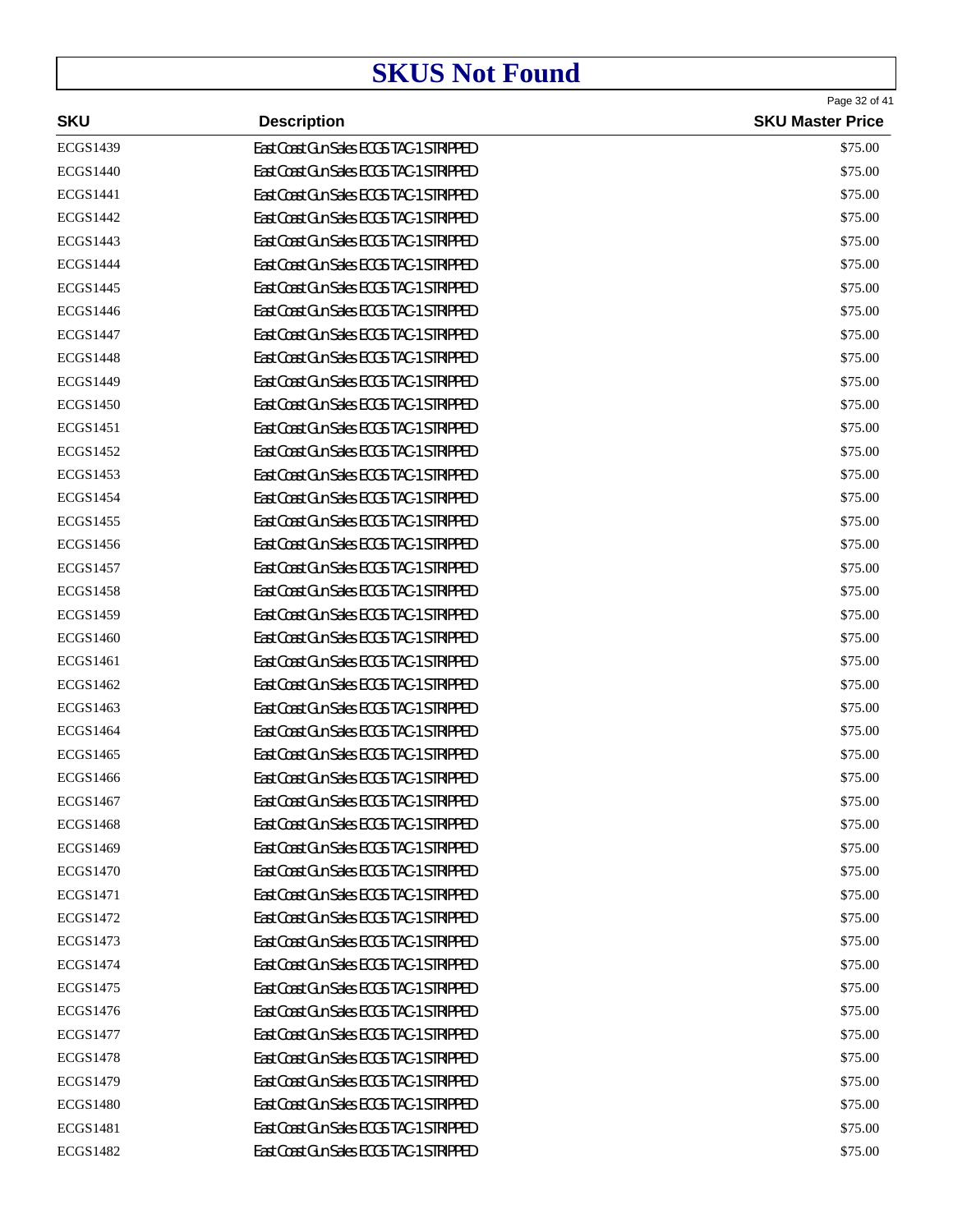| <b>SKU</b>      | <b>Description</b>                       | Page 33 of 41<br><b>SKU Master Price</b> |
|-----------------|------------------------------------------|------------------------------------------|
| <b>ECGS1483</b> | East Coast Gun Sales ECGS TAC-1 STRIPPED | \$75.00                                  |
| <b>ECGS1484</b> | East Coast Gun Sales ECGS TAC-1 STRIPPED | \$75.00                                  |
| <b>ECGS1485</b> | East Coast Gun Sales ECGS TAC-1 STRIPPED | \$75.00                                  |
| <b>ECGS1486</b> | East Coast Gun Sales ECGS TAC-1 STRIPPED | \$75.00                                  |
| <b>ECGS1487</b> | East Coast Gun Sales ECGS TAC-1 STRIPPED | \$75.00                                  |
| <b>ECGS1488</b> | East Coast Gun Sales ECGS TAC-1 STRIPPED | \$75.00                                  |
| <b>ECGS1489</b> | East Coast Gun Sales ECGS TAC-1 STRIPPED | \$75.00                                  |
| <b>ECGS1490</b> | East Coast Gun Sales ECGS TAC-1 STRIPPED | \$75.00                                  |
| <b>ECGS1491</b> | East Coast Gun Sales ECGS TAC-1 STRIPPED | \$75.00                                  |
| <b>ECGS1492</b> | East Coast Gun Sales ECGS TAC-1 STRIPPED | \$75.00                                  |
| <b>ECGS1493</b> | East Coast Gun Sales ECGS TAC-1 STRIPPED | \$75.00                                  |
| <b>ECGS1494</b> | East Coast Gun Sales ECGS TAC-1 STRIPPED | \$75.00                                  |
| <b>ECGS1495</b> | East Coast Gun Sales ECGS TAC-1 STRIPPED | \$75.00                                  |
| <b>ECGS1496</b> | East Coast Gun Sales ECGS TAC-1 STRIPPED | \$75.00                                  |
| <b>ECGS1497</b> | East Coast Gun Sales ECGS TAC-1 STRIPPED | \$75.00                                  |
| <b>ECGS1498</b> | East Coast Gun Sales ECGS TAC-1 STRIPPED | \$75.00                                  |
| <b>ECGS1499</b> | East Coast Gun Sales ECGS TAC-1 STRIPPED | \$75.00                                  |
| <b>ECGS1500</b> | East Coast Gun Sales ECGS TAC-1 STRIPPED | \$75.00                                  |
| <b>ECGS1501</b> | East Coast Gun Sales ECGS TAC-1 STRIPPED | \$75.00                                  |
| <b>ECGS1502</b> | East Coast Gun Sales ECGS TAC-1 STRIPPED | \$75.00                                  |
| <b>ECGS1503</b> | East Coast Gun Sales ECGS TAC-1 STRIPPED | \$75.00                                  |
| <b>ECGS1504</b> | East Coast Gun Sales ECGS TAC-1 STRIPPED | \$75.00                                  |
| <b>ECGS1505</b> | East Coast Gun Sales ECGS TAC-1 STRIPPED | \$75.00                                  |
| <b>ECGS1506</b> | East Coast Gun Sales ECGS TAC-1 STRIPPED | \$75.00                                  |
| <b>ECGS1507</b> | East Coast Gun Sales ECGS TAC-1 STRIPPED | \$75.00                                  |
| <b>ECGS1508</b> | East Coast Gun Sales ECGS TAC-1 STRIPPED | \$75.00                                  |
| <b>ECGS1509</b> | East Coast Gun Sales ECGS TAC-1 STRIPPED | \$75.00                                  |
| <b>ECGS1510</b> | East Coast Gun Sales ECGS TAC-1 STRIPPED | \$75.00                                  |
| <b>ECGS1511</b> | East Coast Gun Sales ECGS TAC-1 STRIPPED | \$75.00                                  |
| ECGS1512        | East Coast Gun Sales ECGS TAC-1 STRIPPED | \$75.00                                  |
| ECGS1513        | East Coast Gun Sales ECGS TAC-1 STRIPPED | \$75.00                                  |
| <b>ECGS1514</b> | East Coast Gun Sales ECGS TAC-1 STRIPPED | \$75.00                                  |
| <b>ECGS1515</b> | East Coast Gun Sales ECGS TAC-1 STRIPPED | \$75.00                                  |
| <b>ECGS1516</b> | East Coast Gun Sales ECGS TAC-1 STRIPPED | \$75.00                                  |
| <b>ECGS1517</b> | East Coast Gun Sales ECGS TAC-1 STRIPPED | \$75.00                                  |
| <b>ECGS1518</b> | East Coast Gun Sales ECGS TAC-1 STRIPPED | \$75.00                                  |
| ECGS1519        | East Coast Gun Sales ECGS TAC-1 STRIPPED | \$75.00                                  |
| <b>ECGS1520</b> | East Coast Gun Sales ECGS TAC-1 STRIPPED | \$75.00                                  |
| ECGS1521        | East Coast Gun Sales ECGS TAC-1 STRIPPED | \$75.00                                  |
| ECGS1522        | East Coast Gun Sales ECGS TAC-1 STRIPPED | \$75.00                                  |
| ECGS1523        | East Coast Gun Sales ECGS TAC-1 STRIPPED | \$75.00                                  |
| <b>ECGS1524</b> | East Coast Gun Sales ECGS TAC-1 STRIPPED | \$75.00                                  |
| <b>ECGS1525</b> | East Coast Gun Sales ECGS TAC-1 STRIPPED | \$75.00                                  |
| ECGS1526        | East Coast Gun Sales ECGS TAC-1 STRIPPED | \$75.00                                  |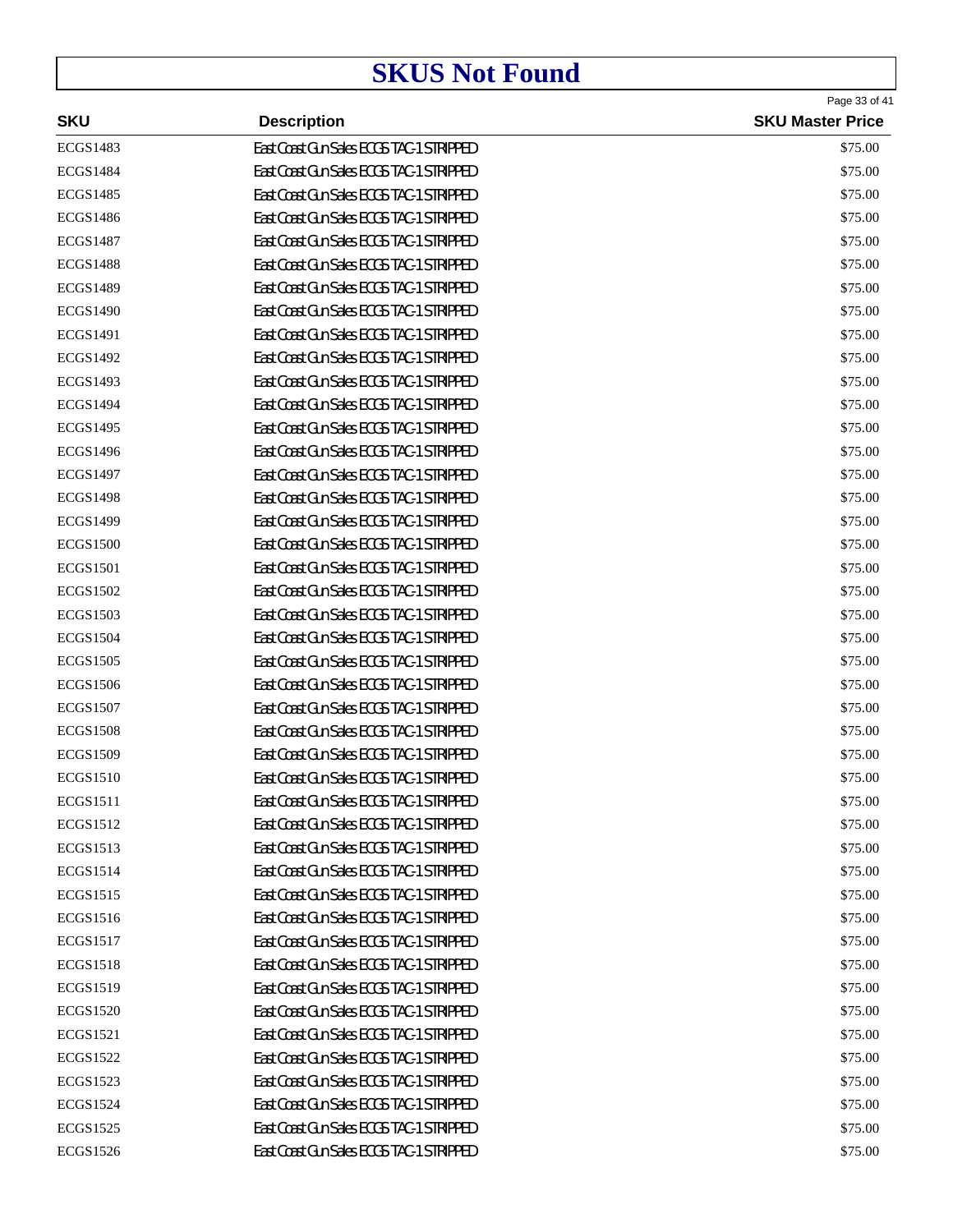| <b>SKU</b>      | <b>Description</b>                       | Page 34 of 41<br><b>SKU Master Price</b> |
|-----------------|------------------------------------------|------------------------------------------|
| <b>ECGS5005</b> | EAST COAST GUN SALES, LLC ECGS TAFA-1 ST | \$319.90                                 |
| <b>ECGS5006</b> | EAST COAST GUN SALES, LLC ECGS TAFA-1 ST | \$319.90                                 |
| <b>ECGS5007</b> | EAST COAST GUN SALES, LLC ECGS TAFA-1 ST | \$319.90                                 |
| <b>ECGS5008</b> | EAST COAST GUN SALES, LLC ECGS TAFA-1 ST | \$319.90                                 |
| <b>ECGS5009</b> | EAST COAST GUN SALES, LLC ECGS TAFA-1 ST | \$319.90                                 |
| <b>ECGS5010</b> | EAST COAST GUN SALES, LLC ECGS TAFA-1 ST | \$319.90                                 |
| <b>ECGS5011</b> | EAST COAST GUN SALES, LLC ECGS TAFA-1 ST | \$319.90                                 |
| <b>ECGS5012</b> | EAST COAST GUN SALES, LLC ECGS TAFA-1 ST | \$319.90                                 |
| <b>ECGS5013</b> | EAST COAST GUN SALES, LLC ECGS TAFA-1 ST | \$319.90                                 |
| <b>ECGS5014</b> | EAST COAST GUN SALES, LLC ECGS TAFA-1 ST | \$319.90                                 |
| <b>ECGS5015</b> | EAST COAST GUN SALES, LLC ECGS TAFA-1 ST | \$319.90                                 |
| <b>ECGS5016</b> | EAST COAST GUN SALES, LLC ECGS TAFA-1 ST | \$319.90                                 |
| <b>ECGS5017</b> | EAST COAST GUN SALES, LLC ECGS TAFA-1 ST | \$319.90                                 |
| <b>ECGS5018</b> | EAST COAST GUN SALES, LLC ECGS TAFA-1 ST | \$319.90                                 |
| <b>ECGS5019</b> | EAST COAST GUN SALES, LLC ECGS TAFA-1 ST | \$319.90                                 |
| <b>ECGS5020</b> | EAST COAST GUN SALES, LLC ECGS TAFA-1 ST | \$319.90                                 |
| <b>ECGS5021</b> | EAST COAST GUN SALES, LLC ECGS TAFA-1 ST | \$319.90                                 |
| <b>ECGS5022</b> | EAST COAST GUN SALES, LLC ECGS TAFA-1 ST | \$319.90                                 |
| <b>ECGS5023</b> | EAST COAST GUN SALES, LLC ECGS TAFA-1 ST | \$319.90                                 |
| <b>ECGS5024</b> | EAST COAST GUN SALES, LLC ECGS TAFA-1 ST | \$319.90                                 |
| <b>ECGS5025</b> | EAST COAST GUN SALES, LLC ECGS TAFA-1 ST | \$319.90                                 |
| <b>ECGS5026</b> | EAST COAST GUN SALES, LLC ECGS TAFA-1 ST | \$319.90                                 |
| <b>ECGS5027</b> | EAST COAST GUN SALES, LLC ECGS TAFA-1 ST | \$319.90                                 |
| <b>ECGS5028</b> | EAST COAST GUN SALES, LLC ECGS TAFA-1 ST | \$319.90                                 |
| <b>ECGS5029</b> | EAST COAST GUN SALES, LLC ECGS TAFA-1 ST | \$319.90                                 |
| <b>ECGS5030</b> | EAST COAST GUN SALES, LLC ECGS TAFA-1 ST | \$319.90                                 |
| <b>ECGS5031</b> | EAST COAST GUN SALES, LLC ECGS TAFA-1 ST | \$319.90                                 |
| <b>ECGS5032</b> | EAST COAST GUN SALES, LLC ECGS TAFA-1 ST | \$319.90                                 |
| <b>ECGS5033</b> | EAST COAST GUN SALES, LLC ECGS TAFA-1 ST | \$319.90                                 |
| <b>ECGS5034</b> | EAST COAST GUN SALES, LLC ECGS TAFA-1 ST | \$319.90                                 |
| <b>ECGS5035</b> | EAST COAST GUN SALES, LLC ECGS TAFA-1 ST | \$319.90                                 |
| <b>ECGS5036</b> | EAST COAST GUN SALES, LLC ECGS TAFA-1 ST | \$319.90                                 |
| <b>ECGS5037</b> | EAST COAST GUN SALES, LLC ECGS TAFA-1 ST | \$319.90                                 |
| <b>ECGS5038</b> | EAST COAST GUN SALES, LLC ECGS TAFA-1 ST | \$319.90                                 |
| <b>ECGS5039</b> | EAST COAST GUN SALES, LLC ECGS TAFA-1 ST | \$319.90                                 |
| <b>ECGS5040</b> | EAST COAST GUN SALES, LLC ECGS TAFA-1 ST | \$319.90                                 |
| <b>ECGS5041</b> | EAST COAST GUN SALES, LLC ECGS TAFA-1 ST | \$319.90                                 |
| <b>ECGS5042</b> | EAST COAST GUN SALES, LLC ECGS TAFA-1 ST | \$319.90                                 |
| <b>ECGS5043</b> | EAST COAST GUN SALES, LLC ECGS TAFA-1 ST | \$319.90                                 |
| <b>ECGS5044</b> | EAST COAST GUN SALES, LLC ECGS TAFA-1 ST | \$319.90                                 |
| <b>ECGS5045</b> | EAST COAST GUN SALES, LLC ECGS TAFA-1 ST | \$319.90                                 |
| <b>ECGS5046</b> | EAST COAST GUN SALES, LLC ECGS TAFA-1 ST | \$319.90                                 |
| <b>ECGS5047</b> | EAST COAST GUN SALES, LLC ECGS TAFA-1 ST | \$319.90                                 |
| <b>ECGS5048</b> | EAST COAST GUN SALES, LLC ECGS TAFA-1 ST | \$319.90                                 |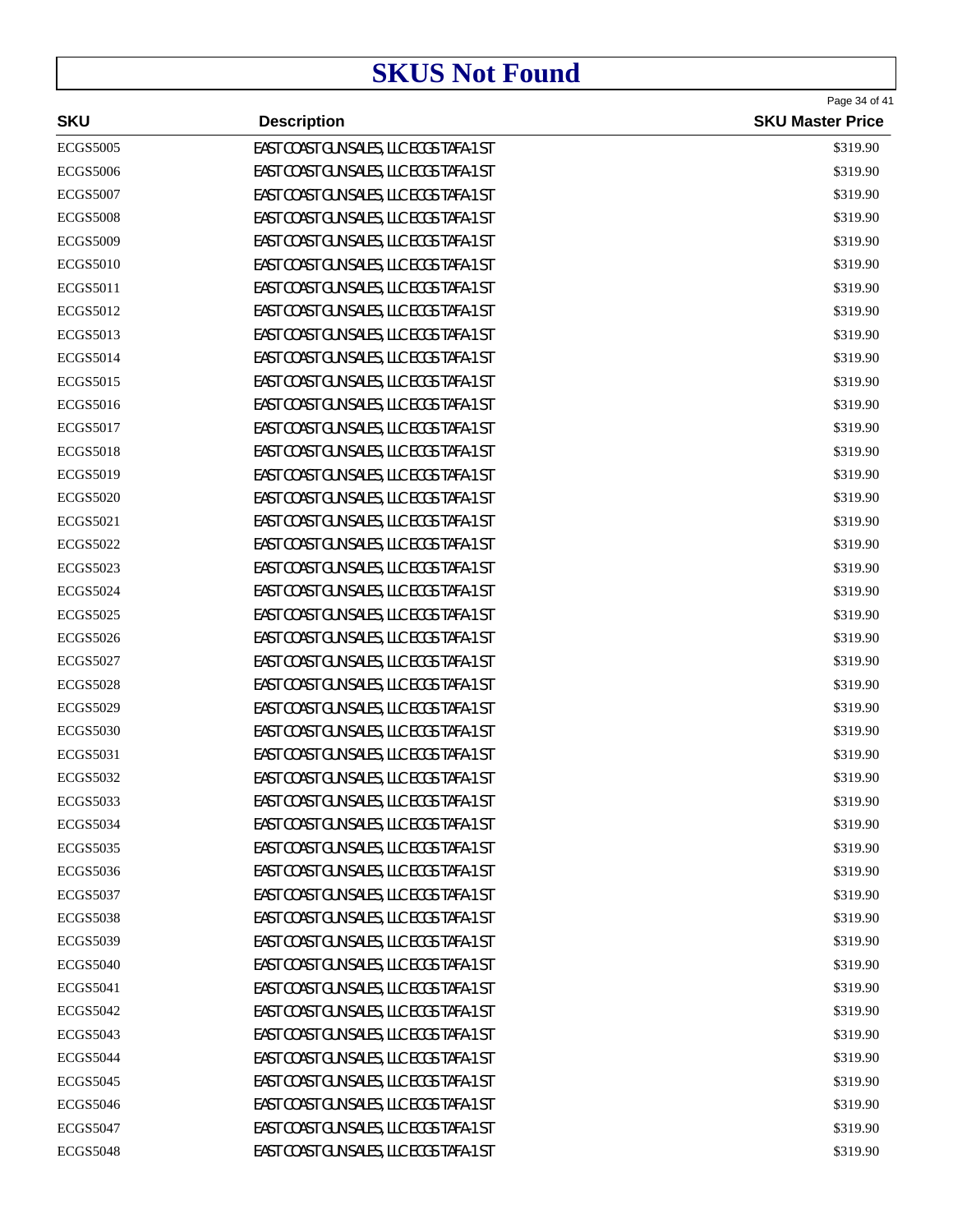| <b>SKU</b>      | <b>Description</b>                       | Page 35 of 41<br><b>SKU Master Price</b> |
|-----------------|------------------------------------------|------------------------------------------|
| <b>ECGS5049</b> | EAST COAST GUN SALES, LLC ECGS TAFA-1 ST | \$319.90                                 |
| <b>ECGS5050</b> | EAST COAST GUN SALES, LLC ECGS TAFA-1 ST | \$319.90                                 |
| <b>ECGS5051</b> | EAST COAST GUN SALES, LLC ECGS TAFA-1 ST | \$319.90                                 |
| <b>ECGS5052</b> | EAST COAST GUN SALES, LLC ECGS TAFA-1 ST | \$319.90                                 |
| <b>ECGS5053</b> | EAST COAST GUN SALES, LLC ECGS TAFA-1 ST | \$319.90                                 |
| <b>ECGS5054</b> | EAST COAST GUN SALES, LLC ECGS TAFA-1 ST | \$319.90                                 |
| <b>ECGS5055</b> | EAST COAST GUN SALES, LLC ECGS TAFA-1 ST | \$319.90                                 |
| <b>ECGS5056</b> | EAST COAST GUN SALES, LLC ECGS TAFA-1 ST | \$319.90                                 |
| <b>ECGS5057</b> | EAST COAST GUN SALES, LLC ECGS TAFA-1 ST | \$319.90                                 |
| <b>ECGS5058</b> | EAST COAST GUN SALES, LLC ECGS TAFA-1 ST | \$319.90                                 |
| <b>ECGS5059</b> | EAST COAST GUN SALES, LLC ECGS TAFA-1 ST | \$319.90                                 |
| <b>ECGS5060</b> | EAST COAST GUN SALES, LLC ECGS TAFA-1 ST | \$319.90                                 |
| <b>ECGS5061</b> | EAST COAST GUN SALES, LLC ECGS TAFA-1 ST | \$319.90                                 |
| <b>ECGS5062</b> | EAST COAST GUN SALES, LLC ECGS TAFA-1 ST | \$319.90                                 |
| <b>ECGS5063</b> | EAST COAST GUN SALES, LLC ECGS TAFA-1 ST | \$319.90                                 |
| <b>ECGS5064</b> | EAST COAST GUN SALES, LLC ECGS TAFA-1 ST | \$319.90                                 |
| <b>ECGS5065</b> | EAST COAST GUN SALES, LLC ECGS TAFA-1 ST | \$319.90                                 |
| <b>ECGS5066</b> | EAST COAST GUN SALES, LLC ECGS TAFA-1 ST | \$319.90                                 |
| <b>ECGS5067</b> | EAST COAST GUN SALES, LLC ECGS TAFA-1 ST | \$319.90                                 |
| <b>ECGS5068</b> | EAST COAST GUN SALES, LLC ECGS TAFA-1 ST | \$319.90                                 |
| <b>ECGS5069</b> | EAST COAST GUN SALES, LLC ECGS TAFA-1 ST | \$319.90                                 |
| <b>ECGS5070</b> | EAST COAST GUN SALES, LLC ECGS TAFA-1 ST | \$319.90                                 |
| <b>ECGS5071</b> | EAST COAST GUN SALES, LLC ECGS TAFA-1 ST | \$319.90                                 |
| <b>ECGS5072</b> | EAST COAST GUN SALES, LLC ECGS TAFA-1 ST | \$319.90                                 |
| <b>ECGS5073</b> | EAST COAST GUN SALES, LLC ECGS TAFA-1 ST | \$319.90                                 |
| <b>ECGS5074</b> | EAST COAST GUN SALES, LLC ECGS TAFA-1 ST | \$319.90                                 |
| <b>ECGS5075</b> | EAST COAST GUN SALES, LLC ECGS TAFA-1 ST | \$319.90                                 |
| <b>ECGS5076</b> | EAST COAST GUN SALES, LLC ECGS TAFA-1 ST | \$319.90                                 |
| <b>ECGS5077</b> | EAST COAST GUN SALES, LLC ECGS TAFA-1 ST | \$319.90                                 |
| <b>ECGS5078</b> | EAST COAST GUN SALES, LLC ECGS TAFA-1 ST | \$319.90                                 |
| <b>ECGS5079</b> | EAST COAST GUN SALES, LLC ECGS TAFA-1 ST | \$319.90                                 |
| <b>ECGS5080</b> | EAST COAST GUN SALES, LLC ECGS TAFA-1 ST | \$319.90                                 |
| <b>ECGS5081</b> | EAST COAST GUN SALES, LLC ECGS TAFA-1 ST | \$319.90                                 |
| <b>ECGS5082</b> | EAST COAST GUN SALES, LLC ECGS TAFA-1 ST | \$319.90                                 |
| <b>ECGS5083</b> | EAST COAST GUN SALES, LLC ECGS TAFA-1 ST | \$319.90                                 |
| <b>ECGS5084</b> | EAST COAST GUN SALES, LLC ECGS TAFA-1 ST | \$319.90                                 |
| <b>ECGS5085</b> | EAST COAST GUN SALES, LLC ECGS TAFA-1 ST | \$319.90                                 |
| <b>ECGS5086</b> | EAST COAST GUN SALES, LLC ECGS TAFA-1 ST | \$319.90                                 |
| <b>ECGS5087</b> | EAST COAST GUN SALES, LLC ECGS TAFA-1 ST | \$319.90                                 |
| <b>ECGS5088</b> | EAST COAST GUN SALES, LLC ECGS TAFA-1 ST | \$319.90                                 |
| <b>ECGS5089</b> | EAST COAST GUN SALES, LLC ECGS TAFA-1 ST | \$319.90                                 |
| <b>ECGS5090</b> | EAST COAST GUN SALES, LLC ECGS TAFA-1 ST | \$319.90                                 |
| <b>ECGS5091</b> | EAST COAST GUN SALES, LLC ECGS TAFA-1 ST | \$319.90                                 |
| <b>ECGS5092</b> | EAST COAST GUN SALES, LLC ECGS TAFA-1 ST | \$319.90                                 |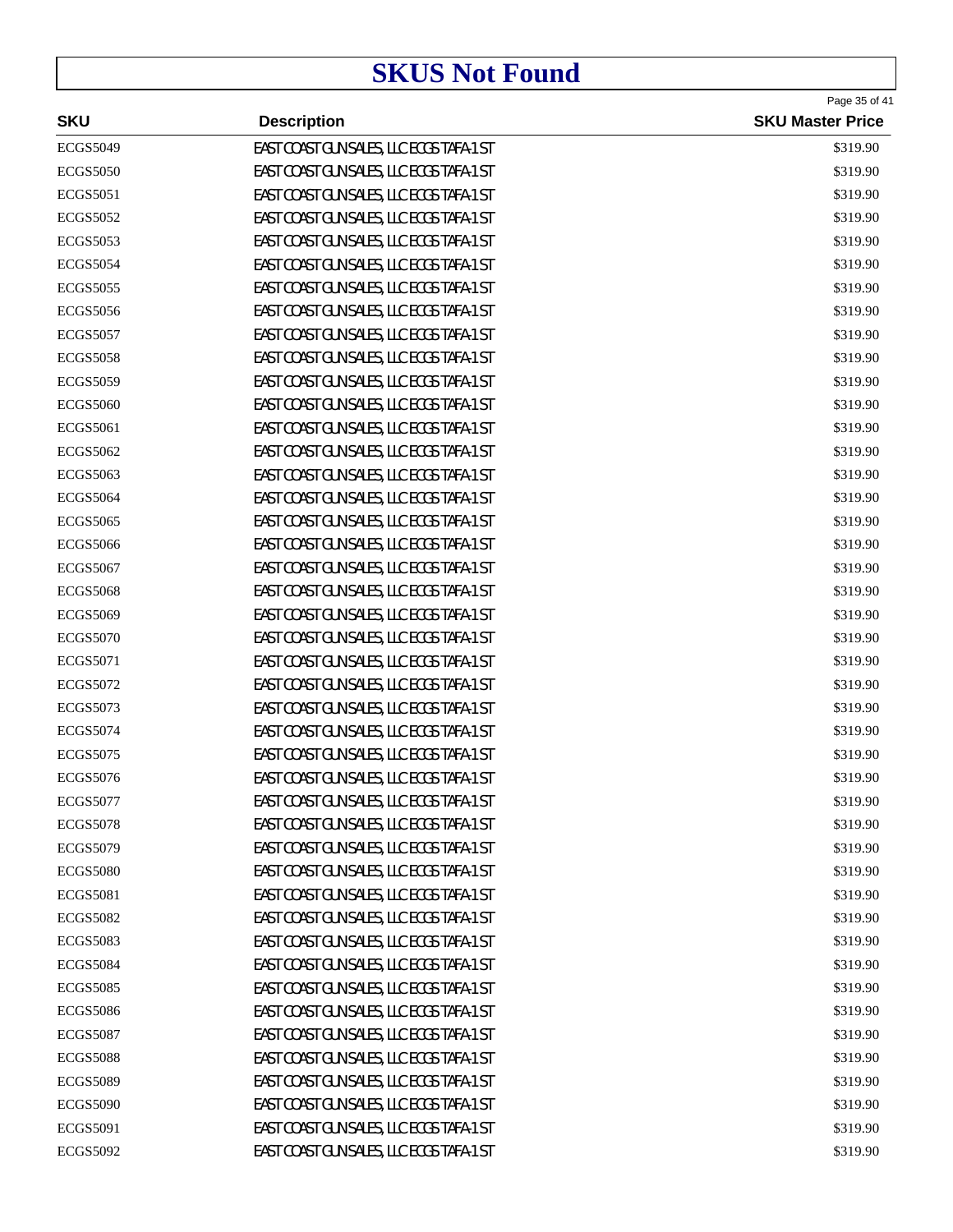|                     |                                          | Page 36 of 41           |
|---------------------|------------------------------------------|-------------------------|
| <b>SKU</b>          | <b>Description</b>                       | <b>SKU Master Price</b> |
| <b>ECGS5093</b>     | EAST COAST GUN SALES, LLC ECGS TAFA-1 ST | \$319.90                |
| <b>ECGS5094</b>     | EAST COAST GUN SALES, LLC ECGS TAFA-1 ST | \$319.90                |
| <b>ECGS5095</b>     | EAST COAST GUN SALES, LLC ECGS TAFA-1 ST | \$319.90                |
| <b>ECGS5096</b>     | EAST COAST GUN SALES, LLC ECGS TAFA-1 ST | \$319.90                |
| <b>ECGS5097</b>     | EAST COAST GUN SALES, LLC ECGS TAFA-1 ST | \$319.90                |
| <b>ECGS5098</b>     | EAST COAST GUN SALES, LLC ECGS TAFA-1 ST | \$319.90                |
| <b>ECGS5099</b>     | EAST COAST GUN SALES, LLC ECGS TAFA-1 ST | \$319.90                |
| <b>ECGS5100</b>     | EAST COAST GUN SALES, LLC ECGS TAFA-1 ST | \$319.90                |
| EE8563              | KAHR ARMS 9 MM KAHR M CW9 3.5' BBL SS    | \$365.00                |
| EP002412            | WALTHER 22 LR WALTHER SP22 M1 SS/BLACK   | \$292.50                |
| F048603             | SIGARMS - PISTOLS 22 LR SIGARMS MOSQUITO | \$344.74                |
| F099001             | SIGARMS - PISTOLS 22 LR SIG MOSQUITO     | \$273.00                |
| f107267             | SIG SAUER 22 LR SIGARMS MOSQUITO W/THREA | \$327.99                |
| f107269             | SIG SAUER 22 LR SIGARMS MOSQUITO W/THREA | \$327.99                |
| F17622              | HERITAGE MANUFACTURING INC. 45 LC HERITA | \$408.30                |
| F205527             | SAVAGE ARMS INC. UG SAVAGE110-F205527    | \$250.00                |
| F <sub>211994</sub> | D.P.M.S./PANTHER ARMS DPMS PANTHER ORACL | \$555.99                |
| F231820             | BENELLI USA 12 GA BENELLI CORDOBA 30' MA | \$1,500.00              |
| F232174             | BENELLI USA 12 GA BENELLI LEGACY AA WALN | \$1,815.00              |
| F233825             | BENELLI USA 12 GA BENELLI CORDOBA 28' MA | \$1,500.00              |
| F235976             | BENELLI USA 12 GA BENELLI LEGACY SPORT A | \$1,815.00              |
| <b>FCB132</b>       | GLOCK INC. UG 9 MM GLOCK 19-FCB132       | \$1,650.00              |
| <b>FCB139</b>       | GLOCK INC. UG 9 MM GLOCK 19-FCB139       | \$1,650.00              |
| <b>FFS533</b>       | GLOCK INC. UG GLOCK 17 NS-FFS533         | \$345.00                |
| fs1456              | WEATHERBY GUNS 20 GA WBY D'ITALIA SXS 2  | \$2,084.00              |
| FTS1225             | WINCHESTER INC 22 WIN 9422 HI GRADE      | \$1,650.00              |
| FTS1239             | WINCHESTER INC 22 WIN 9422 HI GRADE      | \$1,650.00              |
| fya767              | GLOCK INC. 45 GAP GLOCK 37 ADJ.SIGHTS    | \$475.00                |
| g423096             | SAVAGE ARMS INC. 204 RUGER SAVAGE PKG W/ | \$455.50                |
| G440300             | SAVAGE ARMS INC. 7MM REM SAV 116FCSS SS  | \$545.90                |
| G463387             | SAVAGE ARMS INC. 30-06 SAV 111GCNS HNTR  | \$475.90                |
| G46900              | HERITAGE MANUFACTURING INC. 22 LR HERITA | \$119.00                |
| G490771             | SAVAGE ARMS INC. 7MM-08 SAVAGE 11FYXP3 P | \$464.50                |
| G495175             | SAVAGE ARMS INC. 243 WIN SAVAGE 11FYXP3  | \$462.50                |
| g579100             | SAVAGE ARMS INC. 7MM-08 SAVAGE 11FYXP3 P | \$464.50                |
| G601023             | SAVAGE ARMS INC. 7MM-08 SAVAGE 10 WHITET | \$498.90                |
| g6401428            | REMINGTON ARMS COMPANY 270 WIN REM 700 C | \$675.00                |
| G649639             | SAVAGE ARMS INC. 270 SAV 114CLSC 270 WIN | \$569.90                |
| G6849983            | REMINGTON ARMS COMPANY 243 WIN REMINGTON | \$585.00                |
| G690246             | SAVAGE ARMS INC. 7MM-08 SAVAGE 11FYXP3 P | \$464.50                |
| G6921917            | REMINGTON ARMS COMPANY 223 REM REMINGTON | \$502.25                |
| G782592             | SAVAGE ARMS INC. 270 WIN SAVAGE MOD 111F | \$427.50                |
| G782600             | SAVAGE ARMS INC. 270 WIN SAVAGE MOD 111F | \$427.50                |
| G793564             | SAVAGE ARMS INC. 270 WIN SAVAGE 116FXP3  | \$537.95                |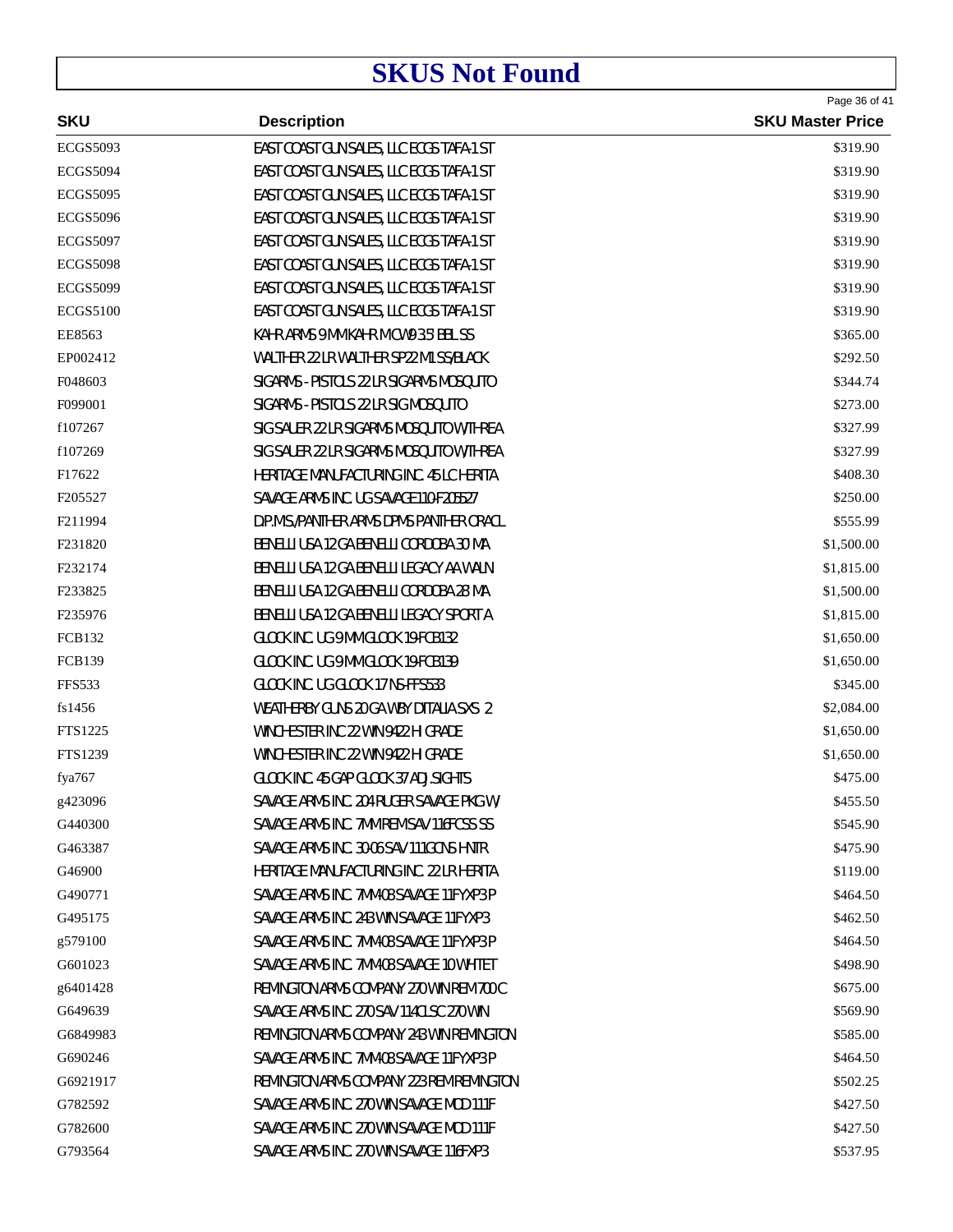| <b>SKU</b><br><b>Description</b><br>G793567<br>SAVAGE ARMS INC. 270 WIN SAVAGE 116FXP3<br>G887854<br>SAVAGE ARMS INC. 25-06 REM SAVAGE 111FXP<br>G897238<br>SAVAGE ARMS INC. 243 WIN SAVAGE 16FXP3 P<br>G967186<br>SAVAGE ARMS INC. 308 WIN SAVAGE 11FCXP3<br>GBX437<br>GLOCK INC. UG GLOCK 17 NS-GBX437<br>SAVAGE ARMS INC. 22-250 REM SAVAGE 12FCV<br>H031259<br>SAVAGE ARMS INC. 270 SAV 114CLSC 270 WIN<br>H044755<br>H046019<br>SAVAGE ARMS INC. 308 WIN SAVAGE 11FXP3 A<br>H055033<br>SAVAGE ARMS INC. 243 WIN SAVAGE EDGE, DB<br>H058126<br>SAVAGE ARMS INC. 308 WIN SAVAGE 11FXP3 A<br>H061187<br>SAVAGE ARMS INC. 25-06 REM SAVAGE EDGE X<br>SAVAGE ARMS INC. 25-06 REM SAVAGE EDGE,<br>H074505<br>H074506<br>SAVAGE ARMS INC. 25-06 REM SAVAGE EDGE,<br>H091539<br>SAVAGE ARMS INC. 7MM-08 REM SAVAGE EDGE,<br>H290312<br>SAVAGE ARMS INC. 270 WIN SAVAGE 14 AM CL<br>H302804<br>SAVAGE ARMS INC. 6.5x284 Norma Savage 11 | Page 37 of 41<br><b>SKU Master Price</b> |
|-------------------------------------------------------------------------------------------------------------------------------------------------------------------------------------------------------------------------------------------------------------------------------------------------------------------------------------------------------------------------------------------------------------------------------------------------------------------------------------------------------------------------------------------------------------------------------------------------------------------------------------------------------------------------------------------------------------------------------------------------------------------------------------------------------------------------------------------------------------------------------------------------------------------------------------|------------------------------------------|
|                                                                                                                                                                                                                                                                                                                                                                                                                                                                                                                                                                                                                                                                                                                                                                                                                                                                                                                                     |                                          |
|                                                                                                                                                                                                                                                                                                                                                                                                                                                                                                                                                                                                                                                                                                                                                                                                                                                                                                                                     | \$537.95                                 |
|                                                                                                                                                                                                                                                                                                                                                                                                                                                                                                                                                                                                                                                                                                                                                                                                                                                                                                                                     | \$448.50                                 |
|                                                                                                                                                                                                                                                                                                                                                                                                                                                                                                                                                                                                                                                                                                                                                                                                                                                                                                                                     | \$537.95                                 |
|                                                                                                                                                                                                                                                                                                                                                                                                                                                                                                                                                                                                                                                                                                                                                                                                                                                                                                                                     | \$338.09                                 |
|                                                                                                                                                                                                                                                                                                                                                                                                                                                                                                                                                                                                                                                                                                                                                                                                                                                                                                                                     | \$345.00                                 |
|                                                                                                                                                                                                                                                                                                                                                                                                                                                                                                                                                                                                                                                                                                                                                                                                                                                                                                                                     | \$585.90                                 |
|                                                                                                                                                                                                                                                                                                                                                                                                                                                                                                                                                                                                                                                                                                                                                                                                                                                                                                                                     | \$569.90                                 |
|                                                                                                                                                                                                                                                                                                                                                                                                                                                                                                                                                                                                                                                                                                                                                                                                                                                                                                                                     | \$452.20                                 |
|                                                                                                                                                                                                                                                                                                                                                                                                                                                                                                                                                                                                                                                                                                                                                                                                                                                                                                                                     | \$262.50                                 |
|                                                                                                                                                                                                                                                                                                                                                                                                                                                                                                                                                                                                                                                                                                                                                                                                                                                                                                                                     | \$452.20                                 |
|                                                                                                                                                                                                                                                                                                                                                                                                                                                                                                                                                                                                                                                                                                                                                                                                                                                                                                                                     | \$265.50                                 |
|                                                                                                                                                                                                                                                                                                                                                                                                                                                                                                                                                                                                                                                                                                                                                                                                                                                                                                                                     | \$262.50                                 |
|                                                                                                                                                                                                                                                                                                                                                                                                                                                                                                                                                                                                                                                                                                                                                                                                                                                                                                                                     | \$262.50                                 |
|                                                                                                                                                                                                                                                                                                                                                                                                                                                                                                                                                                                                                                                                                                                                                                                                                                                                                                                                     | \$773.11                                 |
|                                                                                                                                                                                                                                                                                                                                                                                                                                                                                                                                                                                                                                                                                                                                                                                                                                                                                                                                     | \$536.00                                 |
|                                                                                                                                                                                                                                                                                                                                                                                                                                                                                                                                                                                                                                                                                                                                                                                                                                                                                                                                     | \$550.05                                 |
| H306059<br>SAVAGE ARMS INC. 7MM-08 Rem Savage 11 LW                                                                                                                                                                                                                                                                                                                                                                                                                                                                                                                                                                                                                                                                                                                                                                                                                                                                                 | \$600.40                                 |
| H308798<br>SAVAGE ARMS INC. 260 Rem Savage 11 LWH,                                                                                                                                                                                                                                                                                                                                                                                                                                                                                                                                                                                                                                                                                                                                                                                                                                                                                  | \$600.40                                 |
| SMITH & WESSON UG 38 S&W 36-J563342<br>J563342                                                                                                                                                                                                                                                                                                                                                                                                                                                                                                                                                                                                                                                                                                                                                                                                                                                                                      | \$1,650.00                               |
| SMITH & WESSON UG S&W 38-J921751<br>J921751                                                                                                                                                                                                                                                                                                                                                                                                                                                                                                                                                                                                                                                                                                                                                                                                                                                                                         | \$300.00                                 |
| BERETTA - PISTOLS 9 MM BERETTA PX4 STORM<br>JXF9F21                                                                                                                                                                                                                                                                                                                                                                                                                                                                                                                                                                                                                                                                                                                                                                                                                                                                                 | \$470.00                                 |
| k266736<br>LEGACY SPORTS 38/357 MAG PUMA M92 20' BL                                                                                                                                                                                                                                                                                                                                                                                                                                                                                                                                                                                                                                                                                                                                                                                                                                                                                 | \$479.50                                 |
| K393388<br>SMITH & WESSON UG 357 S&W 19-K393388                                                                                                                                                                                                                                                                                                                                                                                                                                                                                                                                                                                                                                                                                                                                                                                                                                                                                     | \$1,650.00                               |
| K975<br>HECKLER & KOCH, INC. 9MM/223/308 AUTO SE                                                                                                                                                                                                                                                                                                                                                                                                                                                                                                                                                                                                                                                                                                                                                                                                                                                                                    | \$125.00                                 |
| KE1824<br>COLT'S MANUFACTURING CO., INC. UG 357 MA                                                                                                                                                                                                                                                                                                                                                                                                                                                                                                                                                                                                                                                                                                                                                                                                                                                                                  | \$700.00                                 |
| <b>KE8756</b><br>COLT'S MANUFACTURING CO., INC. UG 357 CO                                                                                                                                                                                                                                                                                                                                                                                                                                                                                                                                                                                                                                                                                                                                                                                                                                                                           | \$500.00                                 |
| KF 16304<br>STI 45 ACP STI RANGER III, BLACK, 7                                                                                                                                                                                                                                                                                                                                                                                                                                                                                                                                                                                                                                                                                                                                                                                                                                                                                     | \$1,027.00                               |
| KF 16402<br>STI 45 ACP STI RANGER III, BLACK, 7                                                                                                                                                                                                                                                                                                                                                                                                                                                                                                                                                                                                                                                                                                                                                                                                                                                                                     | \$1,027.00                               |
| KIMBER 243 WIN KIMBER 84M MONTANA RIFL<br>KM19108                                                                                                                                                                                                                                                                                                                                                                                                                                                                                                                                                                                                                                                                                                                                                                                                                                                                                   | \$938.00                                 |
| KU82527<br>KIMBER 45 ACP KIMBER ULTRA RCP II                                                                                                                                                                                                                                                                                                                                                                                                                                                                                                                                                                                                                                                                                                                                                                                                                                                                                        |                                          |
| kw18812<br>KIMBER 325 WSM KIMBER 8400 CLASSIC SEL                                                                                                                                                                                                                                                                                                                                                                                                                                                                                                                                                                                                                                                                                                                                                                                                                                                                                   | \$999.00                                 |
| PENN ARMS, INC. L1-37 MM LAUNCHER, FIXED<br>L1-1639                                                                                                                                                                                                                                                                                                                                                                                                                                                                                                                                                                                                                                                                                                                                                                                                                                                                                 | \$200.00                                 |
| L1-1642<br>PENN ARMS, INC. L1-37 MM LAUNCHER, FIXED                                                                                                                                                                                                                                                                                                                                                                                                                                                                                                                                                                                                                                                                                                                                                                                                                                                                                 | \$200.00                                 |
| LA014491<br>MOSSBERG - LONG GUNS 30-30 WIN. MOSSBERG                                                                                                                                                                                                                                                                                                                                                                                                                                                                                                                                                                                                                                                                                                                                                                                                                                                                                | \$352.00                                 |
| LGC036598<br>COLT'S MANUFACTURING CO., INC. 5.56 NATO                                                                                                                                                                                                                                                                                                                                                                                                                                                                                                                                                                                                                                                                                                                                                                                                                                                                               | \$1,023.50                               |
| LTA008100<br>COLT'S MANUFACTURING CO., INC. 9MM COLT                                                                                                                                                                                                                                                                                                                                                                                                                                                                                                                                                                                                                                                                                                                                                                                                                                                                                | \$1,033.50                               |
| SIG UG 9 MM C ARMS SIG P6-M462001<br>M462001                                                                                                                                                                                                                                                                                                                                                                                                                                                                                                                                                                                                                                                                                                                                                                                                                                                                                        | \$341.17                                 |
| M462083<br>SIG ARMS UG 9 MM C ARMS SIG P6-M462083                                                                                                                                                                                                                                                                                                                                                                                                                                                                                                                                                                                                                                                                                                                                                                                                                                                                                   | \$341.17                                 |
| M71575397<br>REMINGTON ARMS COMPANY 30-06 SPRG REMIN                                                                                                                                                                                                                                                                                                                                                                                                                                                                                                                                                                                                                                                                                                                                                                                                                                                                                | \$339.00                                 |
| REMINGTON ARMS COMPANY 243 WIN REMINGTON<br>M71611640                                                                                                                                                                                                                                                                                                                                                                                                                                                                                                                                                                                                                                                                                                                                                                                                                                                                               | \$339.00                                 |
| BERETTA - PISTOLS 9 MM BER M-9 AM DEF AN<br>M9-05-0546                                                                                                                                                                                                                                                                                                                                                                                                                                                                                                                                                                                                                                                                                                                                                                                                                                                                              | \$679.95                                 |
| SOUND TECH APR 22 CAL SOUND TECH SUPP MO<br>M98 859                                                                                                                                                                                                                                                                                                                                                                                                                                                                                                                                                                                                                                                                                                                                                                                                                                                                                 | \$460.80                                 |
| SOUND TECH APR 22 CAL SOUND TECH THREADE<br>M99 1345                                                                                                                                                                                                                                                                                                                                                                                                                                                                                                                                                                                                                                                                                                                                                                                                                                                                                | \$654.50                                 |
| COLT'S MANUFACTURING CO., INC. UG COLT 5<br>MH024769                                                                                                                                                                                                                                                                                                                                                                                                                                                                                                                                                                                                                                                                                                                                                                                                                                                                                | \$300.00                                 |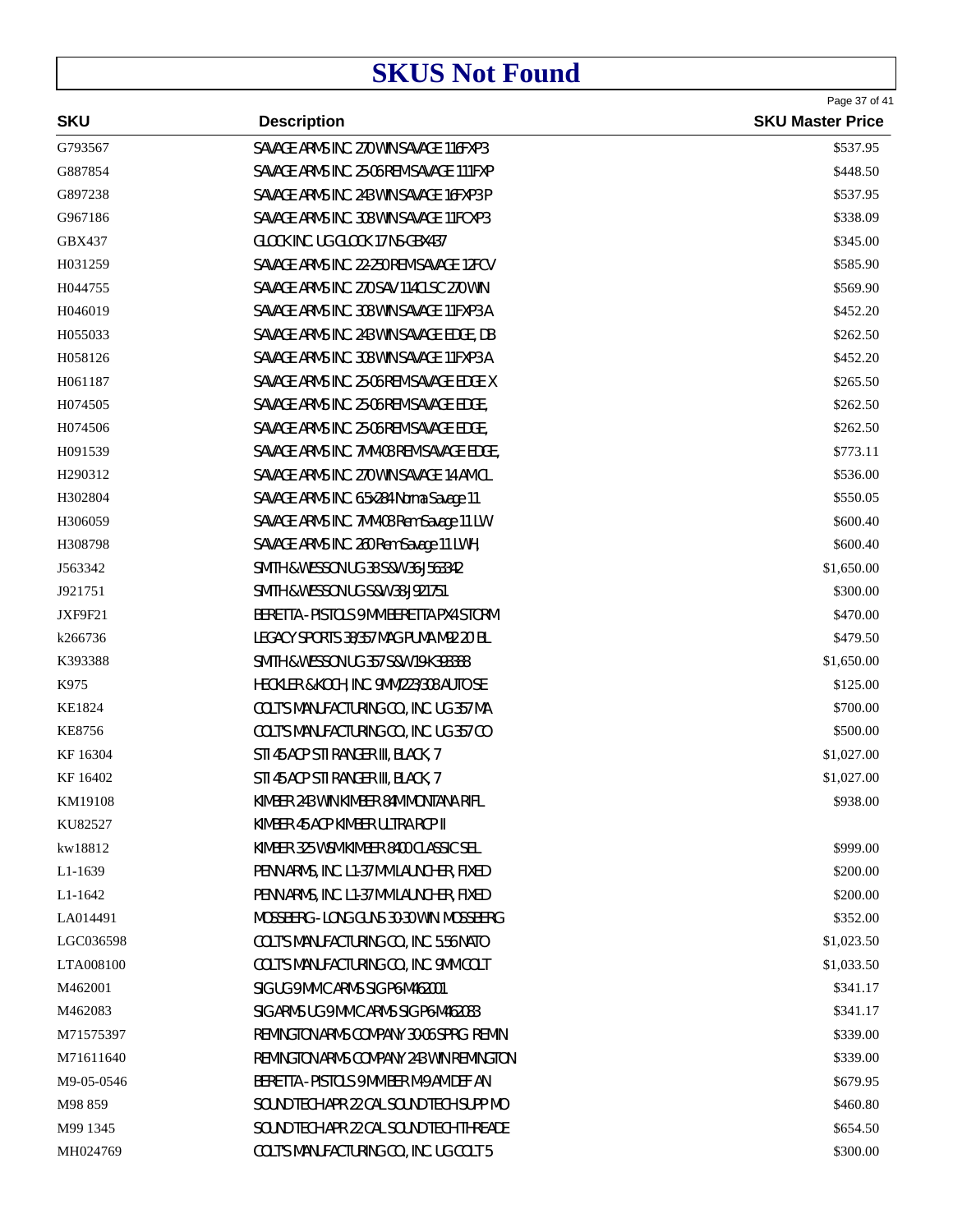|                 | <b>Description</b>                              | Page 38 of 41           |
|-----------------|-------------------------------------------------|-------------------------|
| <b>SKU</b>      |                                                 | <b>SKU Master Price</b> |
| <b>MKM349</b>   | GLOCK INC. UG GLOCK 30- MKM349                  | \$350.00                |
| ML244241        | 50 CAL REM 700 INLINE ML BLU SY                 | \$110.00                |
| ML244557        | 50 CAL REM 700 INLINE ML SS SYN                 | \$110.00                |
| mpy4993         | SMITH & WESSON 45 ACP S&W M&P 45 BLACK F        | \$588.00                |
| N553365         | <b>SMITH &amp; WESSON UG S&amp;W 28-N553365</b> | \$1,650.00              |
| N636237         | SMITH & WESSON UG S&W 357-N636237               | \$1,650.00              |
| nah0221         | SMITH & WESSON 500 S&W AMER HNTR BRN BEA        | \$1,699.95              |
| nah0304         | SMITH & WESSON 500 S&W AMER HNTR ELK            | \$1,699.95              |
| <b>NAH0308</b>  | SMITH & WESSON 500 S&W AMER HNTR ELK            | \$1,699.95              |
| nah0344         | SMITH & WESSON 500 S&W AMER HNTR ELK            | \$1,699.95              |
| nah0404         | SMITH & WESSON 500 S&W AMER HNTR MULE DE        | \$1,699.95              |
| nah0444         | SMITH & WESSON 500 S&W AMER HNTR MULE DE        | \$1,699.95              |
| nah0504         | SMITH & WESSON 500 S&W AMER HNT ALSK MOO        | \$1,699.95              |
| NAO35372        | TAURUS INTERNATIONAL MFG., INC 45 ACP TA        | \$553.50                |
| NAR13555        | TAURUS INTERNATIONAL MFG., INC 45 ACP TA        | \$553.50                |
| NAR92854        | TAURUS INTERNATIONAL MFG., INC 45 ACP TA        | \$553.50                |
| NAW66348        | TAURUS INTERNATIONAL MFG., IN UG TAURUS         | \$145.00                |
| NBO92141        | TAURUS INTERNATIONAL MFG., INC 45 ACP TA        | \$409.90                |
| <b>NBS125</b>   | GLOCK INC. 40 S&W GLOCK 22 W/LASER              | \$499.99                |
| <b>NBT78393</b> | TAURUS INTERNATIONAL MFG., INC 45 ACP TA        | \$549.99                |
| NBU28691        | TAURUS INTERNATIONAL MFG., INC 45 ACP TA        | \$425.50                |
| <b>NBX08012</b> | TAURUS INTERNATIONAL MFG., INC 45 ACP TA        | \$425.50                |
| <b>NBX27864</b> | TAURUS INTERNATIONAL MFG., INC 45 ACP TA        | \$425.50                |
| <b>NBX28337</b> | TAURUS INTERNATIONAL MFG., INC 45 ACP TA        | \$464.06                |
| <b>NBX28338</b> | TAURUS INTERNATIONAL MFG., INC 45 ACP TA        | \$464.06                |
| <b>NCT33836</b> | TAURUS INTERNATIONAL MFG., INC 45 ACP TA        | \$425.50                |
| <b>NCT33837</b> | TAURUS INTERNATIONAL MFG., INC 45 ACP TA        | \$425.50                |
| <b>NCT33838</b> | TAURUS INTERNATIONAL MFG., INC 45 ACP TA        | \$425.50                |
| <b>NCT33840</b> | TAURUS INTERNATIONAL MFG., INC 45 ACP TA        | \$425.50                |
| <b>NCV09946</b> | TAURUS INTERNATIONAL MFG., INC 45 ACP TA        | \$314.50                |
| <b>NCV09948</b> | TAURUS INTERNATIONAL MFG., INC 45 ACP TA        | \$314.50                |
| NCW19278        | TAURUS INTERNATIONAL MFG., INC 45 ACP TA        | \$323.28                |
| NCW33545        | TAURUS INTERNATIONAL MFG., INC 45 ACP TA        | \$314.50                |
| <b>NCY77288</b> | TAURUS INTERNATIONAL MFG., INC 45 ACP TA        | \$489.90                |
| <b>NCY79999</b> | TAURUS INTERNATIONAL MFG., INC 45 ACP TA        | \$326.50                |
| <b>NCY80002</b> | TAURUS INTERNATIONAL MFG., INC 45 ACP TA        | \$326.50                |
| NDO76551        | TAURUS INTERNATIONAL MFG., INC 45 ACP TA        | \$323.28                |
| NDO76552        | TAURUS INTERNATIONAL MFG., INC 45 ACP TA        | \$323.28                |
| NDP09218        | TAURUS INTERNATIONAL MFG., INC 45 ACP TA        | \$314.50                |
| NDP25674        | TAURUS INTERNATIONAL MFG., INC 45 ACP TA        | \$489.90                |
| NDP25675        | TAURUS INTERNATIONAL MFG., INC 45 ACP TA        | \$489.90                |
| NDP25676        | TAURUS INTERNATIONAL MFG., INC 45 ACP TA        | \$489.90                |
| NDP25677        | TAURUS INTERNATIONAL MFG., INC 45 ACP TA        | \$489.90                |
| NDP25678        | TAURUS INTERNATIONAL MFG., INC 45 ACP TA        | \$489.90                |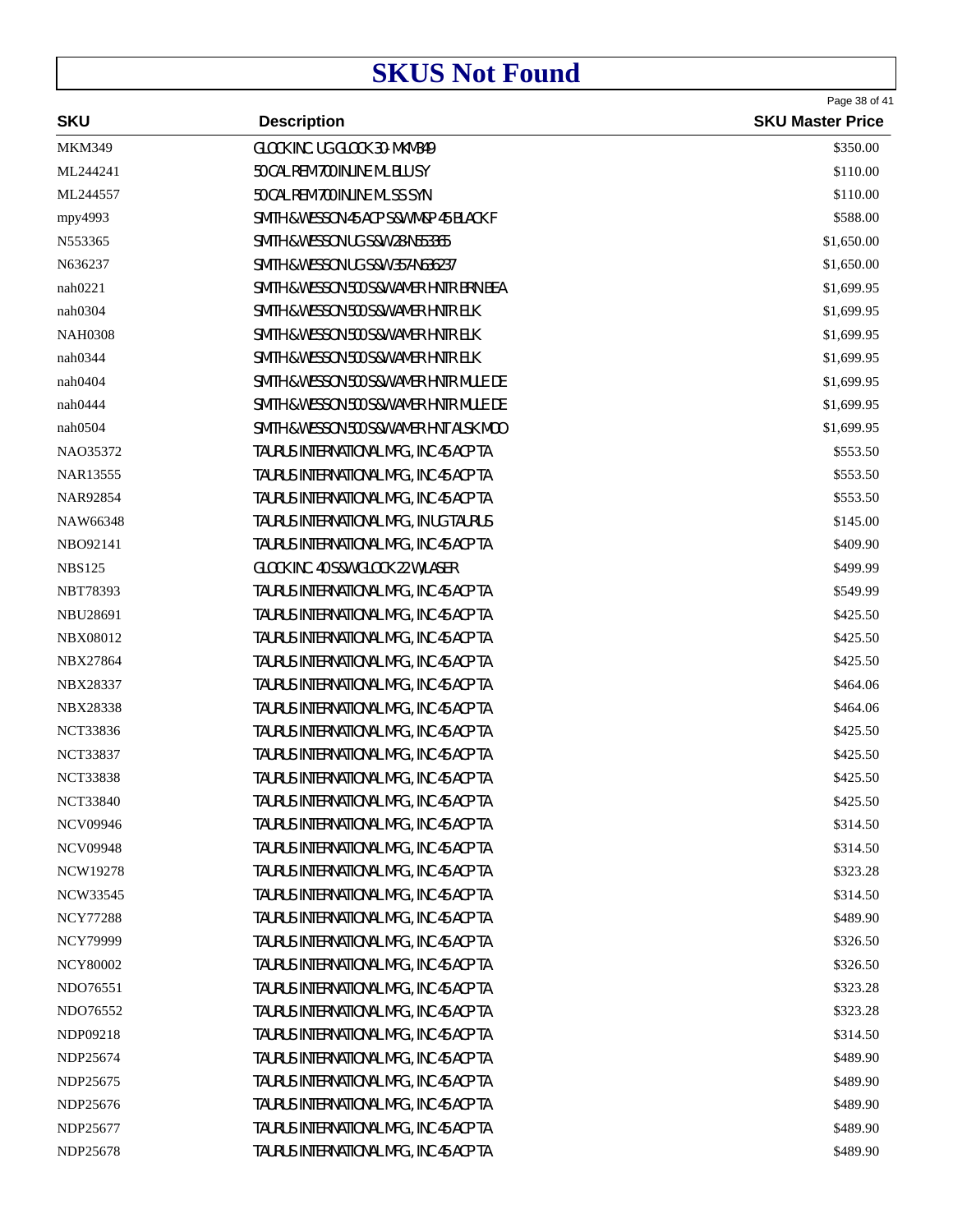| <b>SKU</b>           | <b>Description</b>                       | Page 39 of 41<br><b>SKU Master Price</b> |
|----------------------|------------------------------------------|------------------------------------------|
| <b>NFB653</b>        | GLOCK INC. 40 S&W GLOCK 22C FIXED SIGHTS | \$464.00                                 |
| <b>NHC876</b>        | GLOCK INC. UG GLOCK 19-NHC876            |                                          |
| NSNJCH <sub>22</sub> | J.C. HIGGINS UG 22 LR JC HIGGINS MODEL 4 | \$25.00                                  |
| NSNMOS22-3           | MOSSBERG INC UG MOSSBERG 351K-NSNMOS22-3 | \$45.00                                  |
| NSNMOS22-4           | MOSSBERG INC UG 22 LR MOSSBRG 42M-NSNMOS | \$75.00                                  |
| NSNSAV22-1           | SAVAGE ARMS INC. UG SAVAGE 6A-NSNSAV22-1 | \$65.00                                  |
| P00446H              | FRANCHI 20 GA FRANCHI HIGHLANDER 26      |                                          |
| p226338              | PARA USA 40 S&W PARA LTD STERLING/SS 5'  | \$878.28                                 |
| P227063              | PARA USA 45 ACP PARA WARTHOG 3' W/NS M/E | \$776.54                                 |
| <b>PGD-2008</b>      | ADVANCED ARMAMENT CORP. 22 LR PRODIGY SU | \$654.50                                 |
| PGD-2009             | ADVANCED ARMAMENT CORP. 22 LR PRODIGY SU | \$654.50                                 |
| PGD-2010             | ADVANCED ARMAMENT CORP. 22 LR PRODIGY SU | \$654.50                                 |
| PGD-2011             | ADVANCED ARMAMENT CORP. 22 LR PRODIGY SU | \$654.50                                 |
| PK036628             | WALTHER 380 ACP WALTHER PK380 3.6' BLAC  | \$291.18                                 |
| PK09523              | BERETTA - PISTOLS 45 ACP BERETTA PX4 9+1 | \$526.45                                 |
| PS25186              | THOMPSON CENTER - GUNS T/C PRO-HNTR RFL  | \$399.00                                 |
| R308-I-1008          | JOHN'S GUNS SUPPRESSED REM 700 308 BARRE | \$546.67                                 |
| RB1461               | KAHR ARMS 380 AUTO KAHR P380 BLACK SLIDE | \$505.00                                 |
| rs49445b             | REMINGTON ARMS COMPANY 12 GA REM 870 EXP | \$274.00                                 |
| <b>RS50228D</b>      | REMINGTON 12 GA Remington M870 Sportsman | \$317.80                                 |
| S11-44019            | <b>GEMTECH GEMTECH G5 SUPPRESSOR</b>     | \$40.00                                  |
| S161767              | THOMPSON CENTER - GUNS PTP T/C ENCORE-S1 | \$150.00                                 |
| S61003A              | COLT'S MANUFACTURING CO., INC. 44-40 COL | \$995.50                                 |
| SA4115109            | SIG SAUER UG 40 SIG 239-SA4115109        | \$1,650.00                               |
| SDO80887             | TAURUS INTERNATIONAL MFG., INC 40 S&W TA | \$324.50                                 |
| SDO80894             | TAURUS INTERNATIONAL MFG., INC 40 S&W TA | \$324.50                                 |
| SDO97130             | TAURUS INTERNATIONAL MFG., INC 40 S&W TA | \$334.50                                 |
| SII-44513            | <b>GEMTECH GEMTECH OUTBACK-IID</b>       | \$460.80                                 |
| sm53480              | SMITH & WESSON 5.56 S&W M&P-15T W/SGTS & | \$1,219.90                               |
| SN41503              | SMITH & WESSON LE S&W M&P 15 LE          | \$793.27                                 |
| SP591103             | ROSSI- BRAZTECH 17 HMR / 12 GA ROSSI 28' | \$139.95                                 |
| SW85427              | SMITH & WESSON S&W M&P 15 STRIPPED LOWER | \$115.00                                 |
| T110202OK09860       | VERONA/BC OUTDOORS UG VERONA405S12-T1102 | \$90.00                                  |
| t230846r             | FRANCHI 12 GA I-12 INERTIA               | \$640.00                                 |
| T233382R             | FRANCHI 12 GA I-12 26 SATIN WALNUT       | \$720.00                                 |
| T233391R             | FRANCHI 12 GA I-12 26 SATIN WALNUT       | \$720.00                                 |
| T233860R             | FRANCHI 12 GA FRANCHI I-12 WHITE GOLD 2  | \$1,300.00                               |
| T388778              | MOSSBERG - LONG GUNS 12 GA MOSSBERG 590A | \$392.35                                 |
| T4368                | LEGACY SPORTS 44-40 LEGACY 1892 PUMA CAR | \$688.75                                 |
| T457517              | MOSSBERG - LONG GUNS DEF 12 GA MOSS 590A | \$392.35                                 |
| T466937              | SERBU FIREARMS INC SERBU SUPER-SHORTY MO | \$922.74                                 |
| T467038              | SERBU FIREARMS INC SERBU SUPER-SHORTY MO | \$922.74                                 |
| T487487              | MOSSBERG - LONG GUNS 12 GA MOSSBERG 590  | \$399.90                                 |
| T490547              | MOSSBERG - LONG GUNS 12 GA MOSSBERG 590  | \$459.95                                 |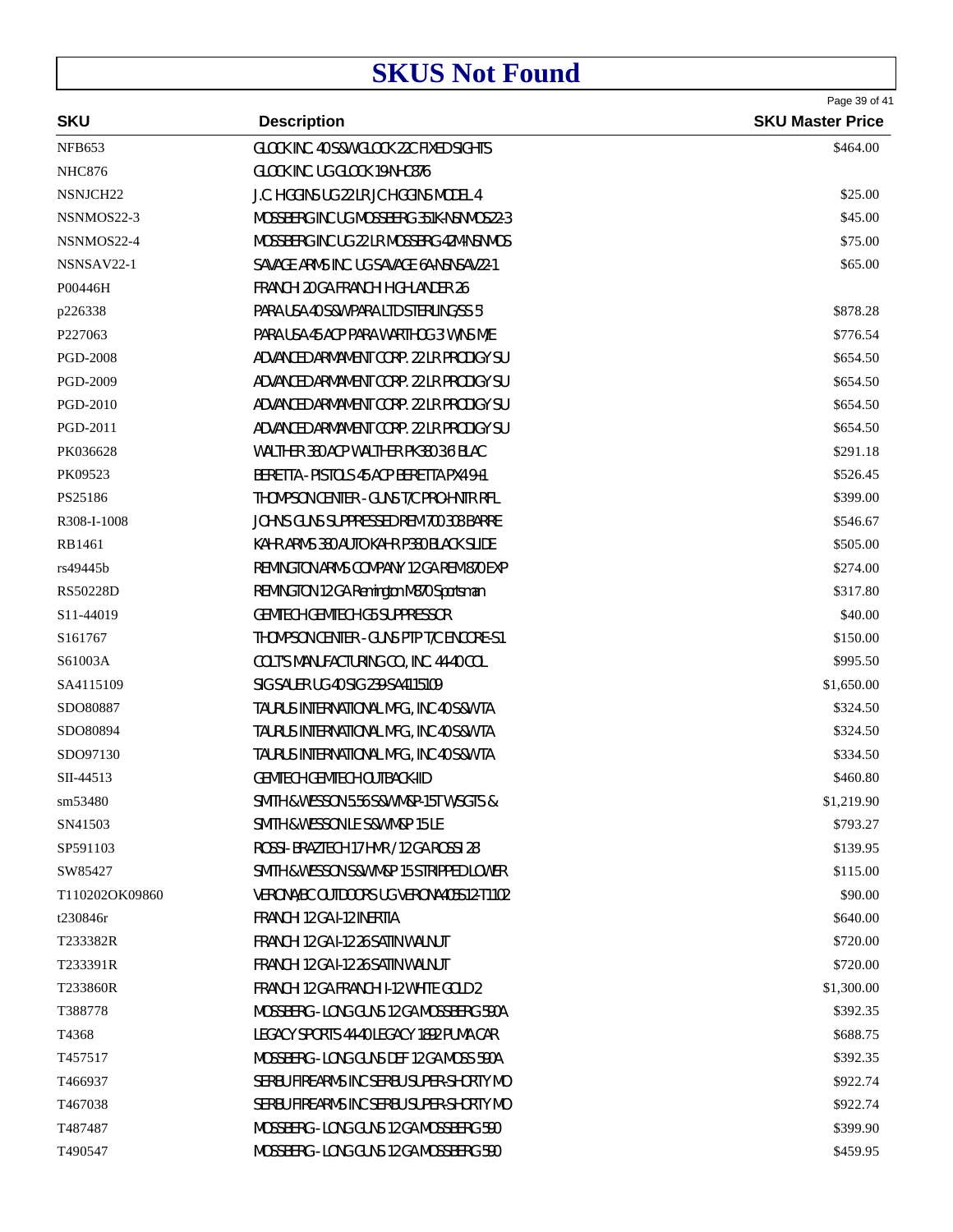|                 | <b>Description</b>                       | Page 40 of 41           |
|-----------------|------------------------------------------|-------------------------|
| <b>SKU</b>      |                                          | <b>SKU Master Price</b> |
| T490958         | MOSSBERG - LONG GUNS 12 GA MOSSBERG 590  | \$399.90                |
| T491170         | MOSSBERG - LONG GUNS 12 GA MOSSBERG 590  | \$459.95                |
| T494893         | MOSSBERG - LONG GUNS 12 GA MOSSBERG 590  | \$459.95                |
| T501512         | MOSSBERG - LONG GUNS 12 GA MOSSBERG 500  | \$264.95                |
| T541749         | MOSSBERG - LONG GUNS 12 GA MOSSBERG 590  | \$374.12                |
| T543444         | MOSSBERG - LONG GUNS 20 GA MOSSBERG 500  | \$229.95                |
| T550759         | MOSSBERG - LONG GUNS 12 GA MOSSBERG JIC  | \$309.42                |
| T551845         | MOSSBERG - LONG GUNS 20 GA MOSSBERG 500  | \$299.90                |
| T551951         | MOSSBERG - LONG GUNS 20 GA MOSSBERG 500  | \$298.90                |
| T551977         | MOSSBERG - LONG GUNS 20 GA MOSSBERG 500  | \$299.90                |
| T5751           | LEGACY SPORTS 357 MAG LEGACY 1892 PUMA C | \$688.75                |
| T582787         | MOSSBERG - LONG GUNS 12 GA MOSSBERG 500  | \$268.84                |
| T583644         | MOSSBERG - LONG GUNS 12 GA MOSSBERG 500  | \$279.90                |
| T584183         | MOSSBERG - LONG GUNS 12 GA MOSSBERG 500  | \$279.90                |
| T597041         | MOSSBERG - LONG GUNS 20 GA MOSSBERG 500C | \$262.90                |
| T597241         | MOSSBERG - LONG GUNS MOSSBERG 500 BANTAM | \$262.90                |
| T597389         | MOSSBERG - LONG GUNS 20 GA MOSSBERG 500  | \$230.90                |
| T597410         | MOSSBERG - LONG GUNS 20 GA MOSSBERG 500  | \$230.90                |
| T597441         | MOSSBERG - LONG GUNS 20 GA MOSSBERG 500  | \$230.90                |
| T620952         | MOSSBERG - LONG GUNS 20 GA MOSSBERG 500T | \$269.90                |
| T621076         | MOSSBERG - LONG GUNS 20 GA MOSSBERG 500T | \$269.90                |
| T6262176        | REMINGTON ARMS COMPANY 270 REM 700 STAIN | \$581.95                |
| T6429-10A004510 | STOEGER 9 MM STOEGER COUGAR              | \$371.00                |
| T6429-10A004511 | STOEGER 9 MM STOEGER COUGAR              | \$371.00                |
| T642907A009617  | STOEGER 9 MM STOEGER COUGAR MATTE BLACK  | \$343.00                |
| T693328         | MOSSBERG - LONG GUNS 12 GA MOSSBERG M500 | \$301.90                |
| T693408         | MOSSBERG - LONG GUNS 12 GA MOSSBERG M500 | \$301.90                |
| TA00146         | FRANCHI 12 GA FRANCHI RENAISSANCE CLASS  | \$1,700.00              |
| TA33484         | AMERICAN TACTICAL IMPORTS 9 MM AMERICAN  | \$399.95                |
| TA33485         | AMERICAN TACTICAL IMPORTS 9 MM AMERICAN  | \$399.95                |
| TA33486         | AMERICAN TACTICAL IMPORTS 9 MM AMERICAN  | \$399.95                |
| <b>TCP58620</b> | TAURUS INTERNATIONAL MFG., INC 9 MM TAUR | \$359.90                |
| TCP58629        | TAURUS INTERNATIONAL MFG., INC 9 MM TAUR | \$359.90                |
| TCP58643        | TAURUS INTERNATIONAL MFG., INC 9 MM TAUR | \$359.90                |
| <b>TCR84058</b> | TAURUS INTERNATIONAL MFG., INC 9 MM TAUR | \$399.00                |
| <b>TCR84107</b> | TAURUS INTERNATIONAL MFG., INC 9 MM TAUR | \$399.00                |
| <b>TCR84162</b> | TAURUS INTERNATIONAL MFG., INC 9 MM TAUR | \$399.00                |
| <b>TCX45555</b> | TAURUS INTERNATIONAL MFG., INC 9 MM TAUR | \$314.50                |
| <b>TCX45558</b> | TAURUS INTERNATIONAL MFG., INC 9 MM TAUR | \$314.50                |
| TCX50334        | TAURUS INTERNATIONAL MFG., INC 9 MM TAUR | \$304.50                |
| <b>TCX50340</b> | TAURUS INTERNATIONAL MFG., INC 9 MM TAUR | \$304.50                |
| TCX50342        | TAURUS INTERNATIONAL MFG., INC 9 MM TAUR | \$304.50                |
| <b>TCX50355</b> | TAURUS INTERNATIONAL MFG., INC 9 MM TAUR | \$304.50                |
| TCX50917        | TAURUS INTERNATIONAL MFG., INC 9 MM TAUR | \$304.50                |